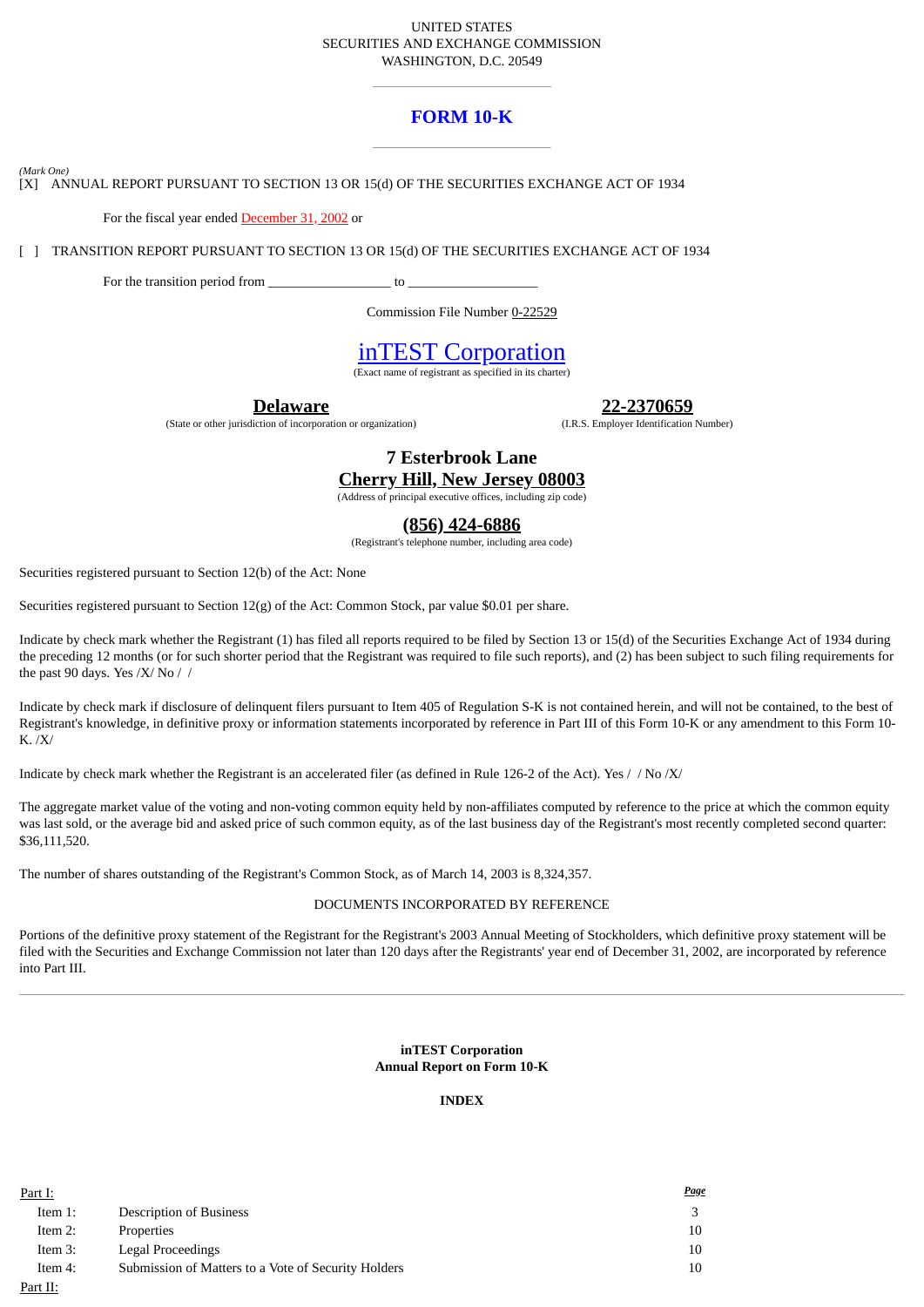| Item 5:           | Market for Registrant's Common Equity and Related Stockholder Matters                             | 10 |
|-------------------|---------------------------------------------------------------------------------------------------|----|
| Item 6:           | Selected Financial Data                                                                           | 11 |
| Item 7:           | Management's Discussion and Analysis of Financial Condition and Results of Operations             | 12 |
| Item $7A$ :       | Quantitative and Qualitative Disclosures About Market Risk                                        | 23 |
| Item 8:           | Financial Statements and Supplementary Data                                                       | 24 |
| Item 9:           | Changes in and Disagreements with Accountants on Accounting and Financial Disclosures             | 24 |
| Part III:         |                                                                                                   |    |
| Item $10$ :       | Directors and Executive Officers                                                                  | 24 |
| Item $11$ :       | <b>Executive Compensation</b>                                                                     | 24 |
| Item $12$ :       | Security Ownership of Certain Beneficial Owners and Management and Related Stockholder<br>Matters | 24 |
| Item $13$ :       | Certain Relationships and Related Transactions                                                    | 24 |
| Item $14$ :       | <b>Controls and Procedures</b>                                                                    | 24 |
| Part IV:          |                                                                                                   |    |
| Item $15$ :       | Exhibits, Financial Statement Schedules and Reports on Form 8-K                                   | 25 |
| <b>Signatures</b> |                                                                                                   | 28 |
| Certifications    |                                                                                                   | 29 |
| Index to Exhibits |                                                                                                   | 31 |
|                   | Index to Consolidated Financial Statements and Consolidated Financial Statement Schedule          | 32 |
|                   |                                                                                                   |    |

- 2 -

**inTEST Corporation Annual Report on Form 10-K**

### **PART I:**

From time to time, we make written or oral "forward-looking statements" within the meaning of the Private Securities Litigation Reform Act of 1995, including statements contained in our filings with the Securities and Exchange Commission (including this Report on Form 10-K), our annual report to stockholders and in other communications. These statements do not convey historical information, but relate to predicted or potential future events, such as statements of our plans, strategies and intentions, or our future performance or goals, and can often be identified by the use of forward-looking terminology such as "believes", "expects", "intends", "may", "will", "should" or "anticipates" or similar terminology. Investors and prospective investors are cautioned that such statements are only projections. These statements involve risks and uncertainties and are based upon various assumptions. We discuss many of these risks and uncertainties under the heading "Risks That Could Affect Future Results" in "Man agement's Discussion and Analysis of Financial Condition and Results of Operations," below, and elsewhere in this Report. These risks, among others, could cause our actual future results to differ materially from those described in our forward-looking statements or from our historic results. We are not obligated to update these forward-looking statements, even though our situation may change in the future.

### **Item 1. DESCRIPTION OF BUSINESS**

#### **INTRODUCTION**

We are a leading independent designer, manufacturer and marketer of manipulator and docking hardware products, temperature management systems and tester interface products that are used by semiconductor manufacturers in conjunction with automatic test equipment, or ATE, in the testing of integrated circuits, or ICs. Our high performance products are designed to enable semiconductor manufacturers to improve the efficiency of their IC test processes and, consequently, their profitability. We supply our products worldwide to major semiconductor manufacturers directly and through leading ATE manufacturers. Our largest customers include Agilent Technologies, Texas Instruments, Teradyne, Cascade Microtech, Agere Systems, Electroglas, ST Microelectronics, Analog Devices and National Semiconductor.

We were incorporated in New Jersey in 1981 and reincorporated in Delaware in April 1997. We established inTEST Limited in the U.K. in 1985, inTEST Kabushiki Kaisha (inTEST K.K.) in Japan in 1987, inTEST PTE, Limited in Singapore in 1990 and inTEST GmbH in Germany in 2000. inTEST Limited designs, manufactures, markets and provides technical support for our products principally in Europe. inTEST K.K. acts as a liaison office with Japanese ATE manufacturers, and markets and provides technical support for our products in Japan. inTEST PTE, Limited designs, manufactures, markets and provides technical support to customers in Southeast Asia. inTEST GmbH provides sales and service in continental Europe for temperature management systems as well as sales and service for manipulator, docking hardware and tester interface products for selected accounts. In 1997, we completed our initial public offering. In 1998, we acquired all of the stock of TestDesign Corporation, which expanded our capabilities in the design, manu facture and marketing of tester interface products. On March 9, 2000, we acquired all of the stock of Temptronic Corporation, a designer, manufacturer and marketer of high-performance temperature management systems used in the testing of ICs, printed circuit boards and other subassemblies. On October 1, 2002, we acquired all of the stock of Intelogic Technologies GmbH, located in Rosenheim, Germany, a designer, manufacturer and marketer of manipulator and docking hardware products.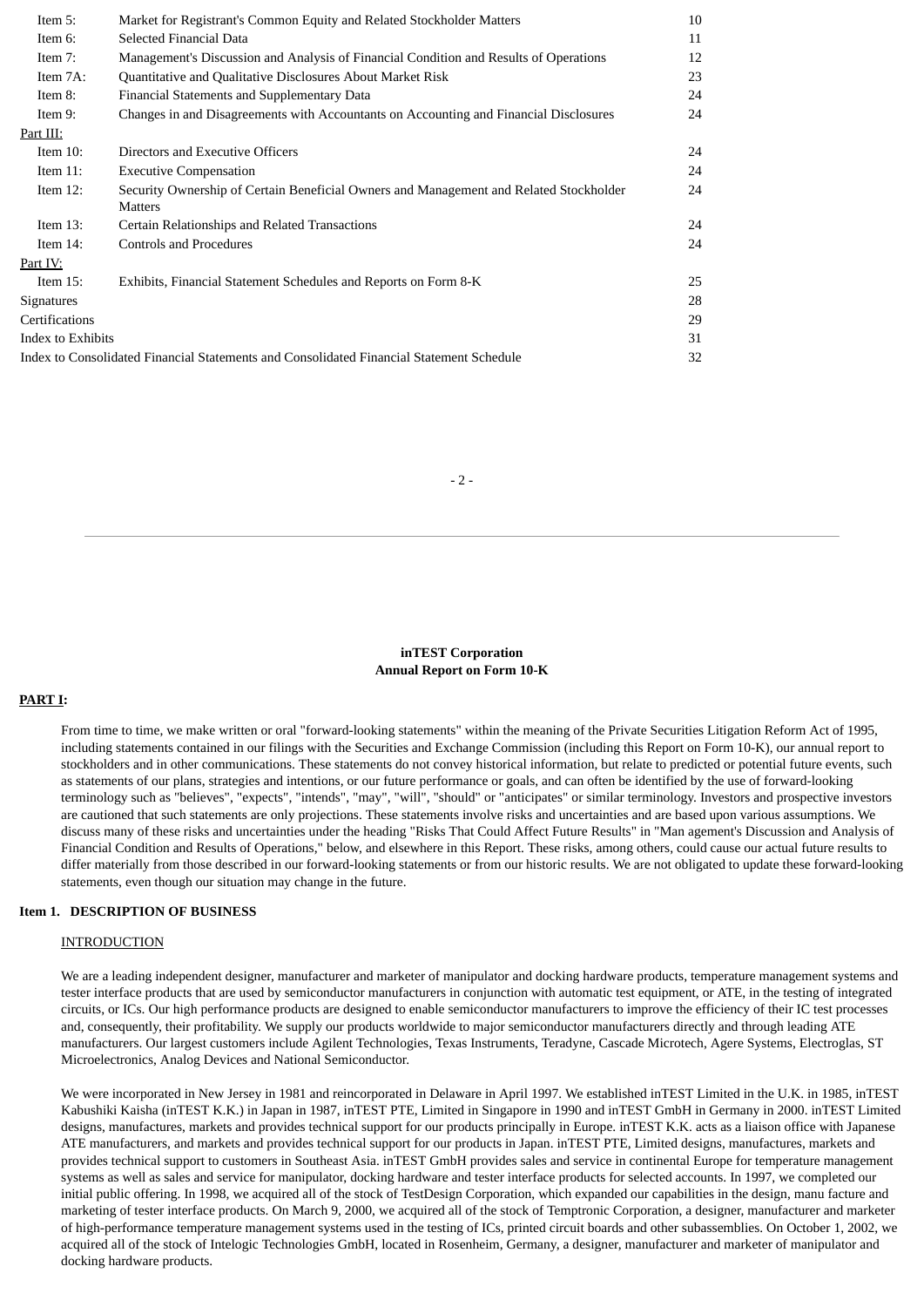#### *Overview*

The semiconductor market has been characterized by rapid technological change, wide fluctuations in demand and shortening product life cycles. Designers and manufacturers of a variety of electronic and industrial products, such as cell phones, telecom and datacom systems, Internet access devices, computers and consumer electronics, require increasingly complex ICs to provide improved end-product performance demanded by their customers.

Semiconductor manufacturers generally compete based on product performance and price. We believe that testing costs represent a significant portion of the total cost of manufacturing ICs. As product life cycles shorten, semiconductor manufacturers are under more pressure to maximize production yields and reduce testing costs. At the same time, the growing complexity of ICs has increased the difficulty of maximizing test yields. In order to address these market trends, semiconductor manufacturers strive for more effective utilization of ATE, smaller test areas and increased wafer level testing.

The demand for new ATE and related equipment depends upon several factors, including the demand for products that incorporate ICs, the increasing complexity of ICs and the emergence of new IC design, production and packaging

- 3 -

technologies. Some of the newer IC technologies include the use of 300 mm wafers in production, system-on-a-chip, or SOC, where digital, analog and memory functions are combined on a single IC, and chip scale packaging. As a result of these and other advances, semiconductor manufacturers may require additional ATE not only to handle increases in production but also to handle more sophisticated testing requirements of ICs.

### *IC Test Process*

Semiconductor manufacturers typically produce ICs in multiples of several hundred on a silicon wafer which is later separated or "diced" into individual ICs. Extended leads are then attached to the individual ICs, for later connection to other electrical components, before the ICs are put in a plastic, ceramic or other protective housing. This process step is called "packaging." Wafers are tested before being diced and packaged, to ensure that only properly functioning ICs are packaged. This testing step has several names including "front-end test," "wafer test" or "wafer probe." In front-end test, a piece of equipment known as a wafer prober automatically positions the wafer under a "test head," which connects electrically to a test system. Once the good ICs have been identified, they are packaged. The packaged IC also requires testing, called "back-end test," to determine if it meets design and performance specifications. Packaged ICs are placed into a machine called a handler, which then plugs the package d ICs into an environmentally-controlled test head, which includes a test socket, for testing. "Wafer probers" and "handlers" are sometimes referred to in this Report as "electronic device handlers."

Testers range in price from approximately \$100,000 to over \$5.0 million each, depending primarily on the complexity of the IC to be tested and the number of test heads, typically one or two, with which each tester is configured. Probers and handlers range in price from approximately \$50,000 to \$500,000. A typical test floor of a large semiconductor manufacturer may have 100 test heads and 100 probers or 250 handlers supplied by various vendors for use at any one time.

Test head manipulators, also referred to as positioners, facilitate the movement of the test head to the electronic device handler. Docking hardware connects the test head to the wafer prober or handler. Tester interface products provide the electrical connection between the test head and the wafer or packaged IC. Traditionally, temperature management products are used in back-end test to allow a manufacturer to test packaged ICs under the extreme temperature conditions in which the IC may be required to operate. However, we believe that temperature-controlled testing will be an increasingly important part of front-end wafer testing as the demand for front-end testing grows.

### *Trends in IC Testing*

Although the demand for ICs and ATE has been experiencing a severe cyclical downturn, we believe that when the cycle reverses and demand for ICs increases, the ATE industry will again be required to assist IC manufacturers not only to identify unacceptable products, but also to perform the IC test in the most efficient and cost-effective manner possible. To provide testing equipment that can help manufacturers meet this goal, the ATE industry must address the following issues:

*Change in Technology*. Currently, most semiconductor manufacturers use 150 mm and 200 mm wafer technology. In order to increase throughput and lower IC cost, semiconductor manufacturers will need to add 300 mm wafer production capability as existing 150 mm and 200 mm production capacity becomes more fully utilized. In addition, end-user applications are demanding ICs with increasingly higher performance, greater speeds, and smaller sizes. ICs that meet these higher standards are more complex and dense. SOC designs are likely to be more in demand in the future. These technology trends have significant implications for the IC testing process, including:

- the need for more complex, larger and heavier test heads;
- higher pin densities;
- increasing test speeds; and
- a new generation of testers for SOC and other technologies.

*Need for Plug-Compatibility and Integration*. Semiconductor manufacturers need test methodologies that will perform increasingly complex tests while lowering the overall cost of testing. This can require combining ATE manufactured by various companies into optimally performing systems. Semiconductor manufacturers have to work closely with various test hardware, software, interface and component vendors to resolve design and compatibility issues in order to make these vendors' products plug-compatible with test equipment manufactured by other vendors.

*Testing Under Extreme Conditions*. ICs will have to perform across a wider spectrum of temperature and environmental conditions than ever before because of the growing complexity of products in which they are deployed. Temperature testing will likely find an increasing role in front-end, wafer level testing. Creating a uniform thermal profile over much larger wafer areas represents a significant engineering and design challenge for ATE manufacturers.

*Demand for Higher Levels of Technical Support*. As IC testing becomes more complex, semiconductor manufacturers are increasingly demanding higher levels of technical support on a routine basis. ATE manufacturers must commit greater resources to technical support in order to develop close working relationships with their customers. This level of support also requires close proximity of service and support centers to customers' facilities.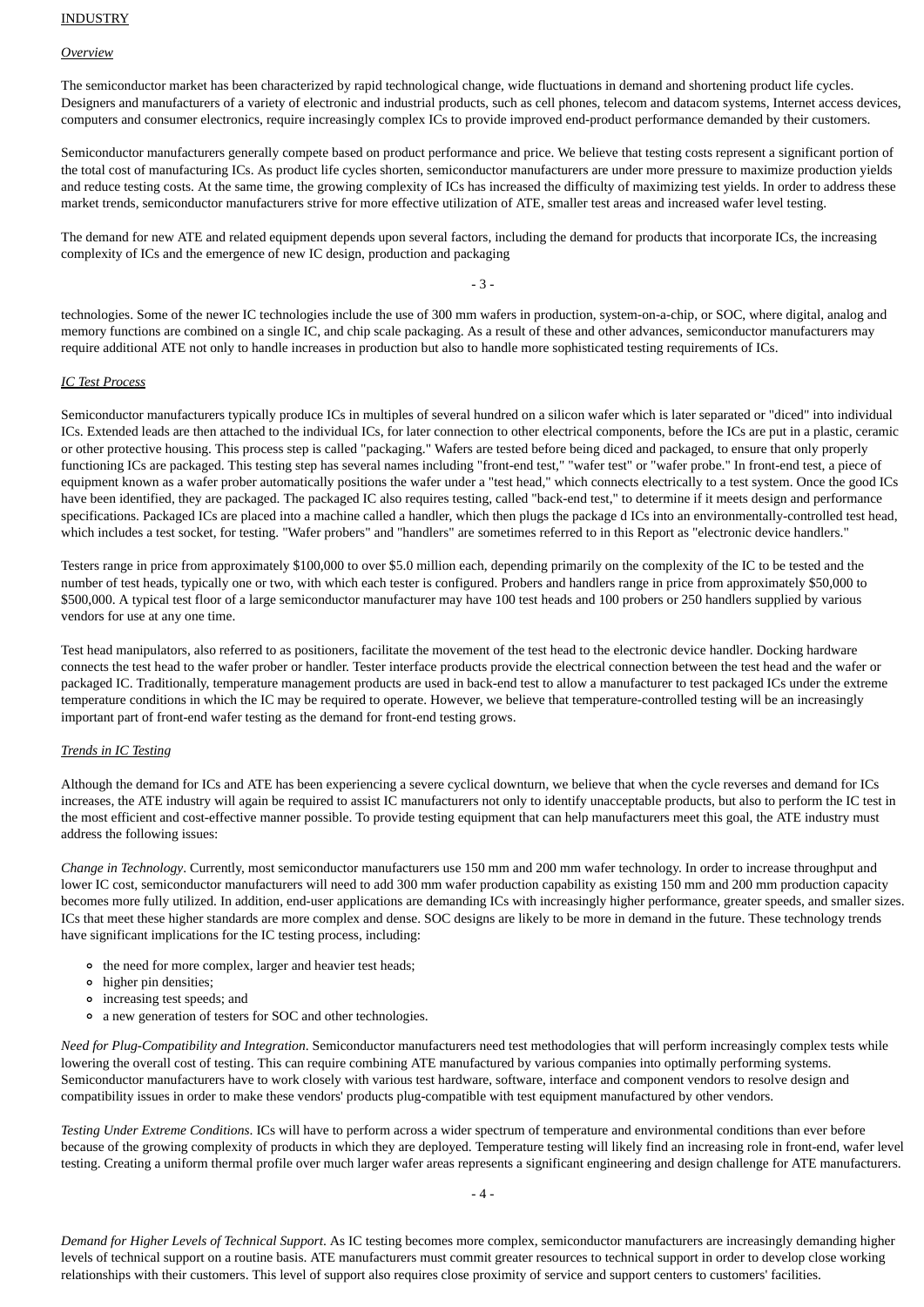*Cost Reduction Through Increased Front-End Testing*. As the cost of testing ICs increases, semiconductor manufacturers will continue to look for ways to streamline the testing process to make it more cost-effective. We believe that this factor will lead to more front-end, wafer level testing.

#### OUR SOLUTIONS

We focus our development efforts on designing and producing high quality products that provide superior performance and cost-effectiveness. We seek to address each manufacturer's individual needs through innovative and customized designs, use of the best materials available, quality manufacturing practices and personalized service. We design solutions to overcome the evolving challenges facing the ATE industry by providing the following advantages:

*Scalable, Universal, High Performance Interface Technology*. Our universal test head manipulators provide six degrees of motion freedom to enable a high degree of flexibility with the minimum amount of effort. As a result, our products can be used in virtually any test setting. Our manipulators have kept pace with the rapidly increasing size of test heads, which can weigh up to 3,000 pounds and which will become larger and heavier as the required level of testing sophistication increases. Our docking hardware offers precise control over the connection to test sockets, probing assemblies and interface boards, reducing downtime and minimizing costly damage to fragile components. Our tester interface products optimize the integrity of the transmitted signal between the test head and the device under test, increasing the accuracy of the test data. We believe that these characteristics will gain even more significance as testing becomes more complicated.

*Compatibility and Integration*. A hallmark of our products has been, and continues to be, compatibility with a wide variety of ATE. Our universal manipulators can handle test heads produced by different manufacturers. We also design and manufacture docking hardware that can be used with otherwise incompatible ATE. We believe this integrated approach to ATE facilitates smooth changeover from one tester to another, longer lives for interface components, better test results, increased ATE utilization and lower overall test costs.

*Wafer Level Testing*. Semiconductor manufacturers use our ThermoChuck(R) products for front-end temperature stress screening at the wafer level. This can provide significant cost savings from early identification of defective ICs that will not perform at specified temperatures thereby eliminating the costs of packaging and testing these defective ICs. ThermoChuck(R) products are capable of handling any size wafer, including a 300 mm wafer, for uniform, accurate and stable thermal testing without causing the wafer distortion that can occur as temperature changes are introduced.

*Worldwide Customer Service and Support*. We have long recognized the need to maintain a physical presence near our customers' facilities. We have manufacturing facilities in New Jersey, Massachusetts, California, the U.K., Germany and Singapore, and we provide service to our customers from 11 sales and service offices in the U.S., the U.K., Japan, Singapore and Germany. Our engineers are easily accessible to, and can work directly with, most of our customers from the time we begin developing our initial proposal through the delivery, installation and use of the product by our customer. In this way, we are able to develop and maintain close relationships with our customers.

### OUR STRATEGY

Although demand for ICs and ATE has been experiencing a severe cyclical downturn, and much of our effort has been focused on reducing costs and conserving cash until the cycle reverses, we remain committed to our goal of being recognized in our industry as the designer and manufacturer of the highest quality products in our markets and to become a supplier for all of our customers' ATE needs, other than probers, handlers and testers. Our strategies to achieve these goals include the following:

*Providing Technologically Advanced Solutions*. We are committed to designing and producing only the highest quality products which incorporate innovative designs to achieve optimal cost-effectiveness and functionality for each customer's particular situation. Our engineering and design staff are continually engaged in developing new and improved products and manufacturing processes.

*Leveraging our Strong Customer Relationships*. Our technical personnel work closely with ATE manufacturers to design tester interface and docking hardware that are compatible with their ATE. As a result, we are often privy to proprietary technical data and information about these manufacturers' products. We believe that because we do not compete with ATE manufacturers in the prober, handler and tester markets, we have been able to establish strong collaborative relationships with these manufacturers that enable us to develop ancillary ATE products on an accelerated basis.

- 5 -

*Continuing our International Expansion*. Our existing and potential customers are concentrated in certain regions throughout the world. We believe that we must maintain a presence in the markets in which our customers operate. We currently have offices in the U.S., the U.K., Japan, Singapore and Germany.

*Pursuing Synergistic Acquisitions*. A key element of our growth strategy is to acquire businesses, technologies or products that are complementary to our current product offerings. Our TestDesign, Temptronic and Intelogic acquisitions have expanded our line of product offerings and have given us the opportunity to market a broader range of products to our customer base. We expect to make acquisitions that will further expand our product lines, enabling us to become a single source supplier to the test floor for a complete selection of equipment compatible with testers, probers and handlers of all manufacturers.

# OUR PRODUCTS

We design and manufacture manipulators, docking hardware, temperature management systems and tester interface products, all of which are designed to improve the utilization and performance of ATE used by semiconductor manufacturers in the testing of ICs. Semiconductor manufacturers mainly use our primary lines of manipulators and docking hardware during back-end testing of specialized packaged ICs. They use our temperature management systems and tester interface products in both front-end and back-end testing of ICs. These ICs include microprocessors, digital signal processing chips, application specific ICs and specialized memory ICs, and are used primarily in the automotive, computer, consumer products and telecommunications industries. We custom design most of our products for each customer's particular combination of ATE. We have designed over 5,000 models, each of which is mechanically different. These models are designed to facilitate the use of one or more of over 175 different test heads with one or more of over 30 probers or 300 handlers.

### *Manipulator Products*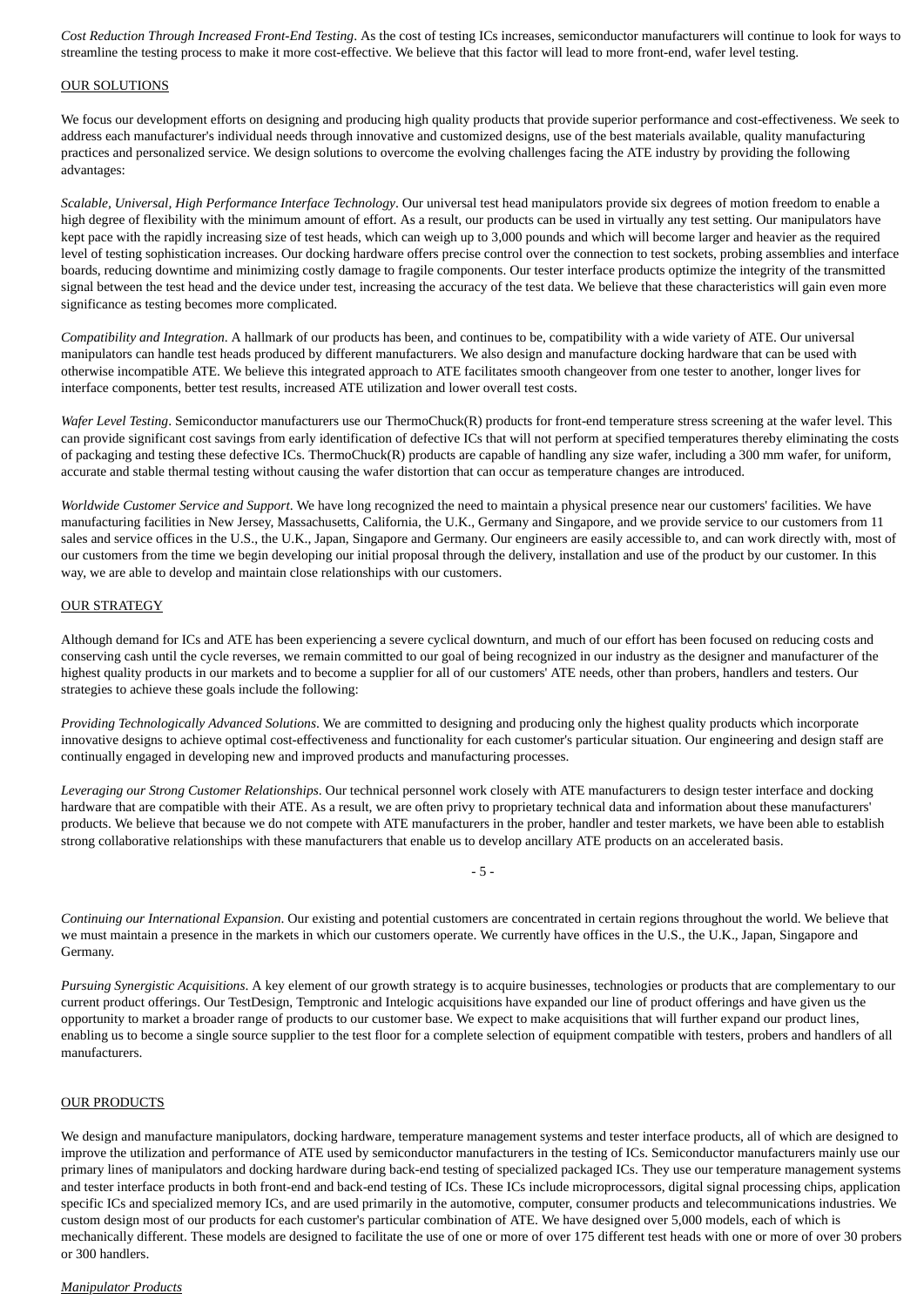We offer two lines of manipulator products. The inTEST line of manipulator products consists of the in2(R) and the in2 Pro test head positioners, which are free-standing universal manipulators. Universal manipulators can hold a variety of test heads and enable an operator to reposition a test head for alternate use with any one of several probers or handlers on a test floor. The in2(R) and in2 Pro differ from universal manipulators manufactured by our competitors due to our innovative, patented floating-head design. This design permits a test head weighing up to 3,000 pounds to be held in an effectively weightless state, so it can be moved manually or, in the case of the in2 Pro, with optional powered assistance, up or down, right or left, forward or backward and rotated around each axis (known as six degrees of motion freedom) by an operator using a modest amount of force. The same design features enable the operator to dock the test interface board without causing inadvertent damage to the fragile electric al contacts. As a result, after testing a particular production lot of ICs, the operator can quickly and easily disconnect a test head held in an in2(R) or in2 Pro manipulator and equipped with our docking hardware and dock it to another electronic device handler for testing either a subsequent lot of the same packaged IC or to test a different IC. in2(R) and in2 Pro manipulators range in price from approximately \$12,000 to \$159,000.

The Intelogic line of manipulator products consists of the Grizzly and Muli manipulators. The Grizzly 2000 is an automatic test-head positioning system capable of handling test heads up to 1,300 pounds. This manipulator, which also has six degrees of motion freedom, is optimized for docking with vertical plane package handlers used in back-end testing. It features a moveable-cart design to achieve a small footprint relative to the test head size. The Muli 400 and 500 manipulators are universal manipulators designed to handle test heads weighing less than 550 pounds. The up and down movement is supported by an air-pressure-based floating state technology. Grizzly and Muli manipulators range in price from approximately \$12,000 to \$78,000.

### *Docking Hardware Products*

Our docking hardware products ensure proper repeatable and precise alignment of the delicate interface between the test head's interface board and the prober's probing assembly or the handler's test socket as they are brought together, or "docked." A simple cam action docks and locks the test head to the prober or handler, thus eliminating motion of the test head relative to the prober or handler. This minimizes deterioration of the interface boards, test sockets and probing assemblies which is caused by the constant vibration during testing. Our docking hardware products are used primarily with floatinghead universal manipulators when maximum mobility and inter-changeability of handlers between test heads is required. By using our docking hardware products, semiconductor manufacturers can achieve cost savings through improved ATE utilization, improved accuracy and integrity of test results, and reduced repairs and replacements of expensive ATE interface products.

Our docking hardware products differ from those offered by competing ATE manufacturers by our ability to make various competing brands of test heads compatible with various brands of probers and handlers used by a semiconductor manufacturer by only changing interface boards. This is called "plugcompatibility." Plug-compatibility enables increased flexibility and utilization of test heads, probers and handlers purchased from various manufacturers. We believe that because we do not

- 6 -

compete with ATE manufacturers in the sale of probers, handlers or testers, ATE manufacturers are willing to provide us with the information that is integral to the design of plug-compatible products. Our docking hardware products range in price from approximately \$2,000 to \$25,000.

#### *Temperature Management Systems*

Our temperature management systems enable a manufacturer to test a semiconductor wafer or IC over the extreme and variable temperature conditions that can occur in the actual use of the electronic device containing the ICs.

*ThermoChuck(R) Products*: Our ThermoChuck(R) precision vacuum platform assemblies quickly change and stabilize the temperature of semiconductor wafers accurately and uniformly during testing without removing the wafer from its testing environment. Such temperatures can range from as low as -65 degrees Celsius to as high as +400 degrees Celsius. ThermoChucks(R) are incorporated into wafer prober equipment for laboratory analysis and for inline production testing of semiconductor wafers. ThermoChuck(R) products range in price from approximately \$14,000 to \$105,000.

*ThermoStream(R) Products*: Our ThermoStream(R) stand-alone temperature management systems use a temperature-controlled air stream to rapidly change and stabilize the temperature of packaged ICs and printed circuit boards. ThermoStream(R) products provide a source of heated and cooled air which can be directed over the component or device under test. These systems are capable of controlling temperatures to within +/- 0.1 degree Celsius over a range of -80 degrees Celsius to as high as +225 degrees Celsius within 1.0 degree Celsius of accuracy. Traditionally, our customers used ThermoStream(R) products primarily in engineering, quality assurance and small-run manufacturing environments. However, increasingly, our customers use ThermoStream(R) products in longer-run production applications. ThermoStream(R) products range in price from approximately \$4,500 to \$40,000.

*Other Temperature Management Products*: We also manufacture ancillary temperature management products including temperature-controlled contact probes, temperature-controlled enclosures, and precision temperature platforms. Recent developments in wireless communications have resulted in the mounting of wireless transmitters outdoors to reduce transmission line problems. As a result, these transmitters are exposed to extreme temperature variations and require testing over the full range of temperature exposure that will be encountered. Historically, the standard approach to this type of testing has been to use conventional thermal chambers, which can require removing equipment during testing, which could potentially cause damage to the sensitive microwave cables or create erroneous measurements. Our other temperature management products can be used to provide a closed, temperature-controlled environment for temperature testing of high frequency transmitters and receivers without the need for removal duri ng testing, eliminating the risk of damage due to interruption of the test. Other temperature management products range in price from \$4,500 to \$25,000.

### *Tester Interface Products*

Tester interface products provide the electrical connections between the tester and the wafer prober or IC handler to carry the electrical signals between the tester and the probe card on the prober or the test socket on the handler. Our designs optimize the integrity of the transmitted signal which increases the accuracy of the test data. Therefore, our tester interface products can be used with high speed, high frequency, digital or mixed signal interfaces used in testing more complex ICs. Because our tester interface products enable the tester to provide more reliable yield data, our interfaces may also reduce IC production costs. We offer over 200 different types of tester interface models that we custom designed for our customers' specific applications. These products range in price from approximately \$6,000 to \$64,000.

#### *Financial Information About Product Segments and Geographic Areas*

Please refer to Note 4 of our consolidated financial statements included in this Report for additional data regarding each of our product segments and revenues attributable to foreign countries.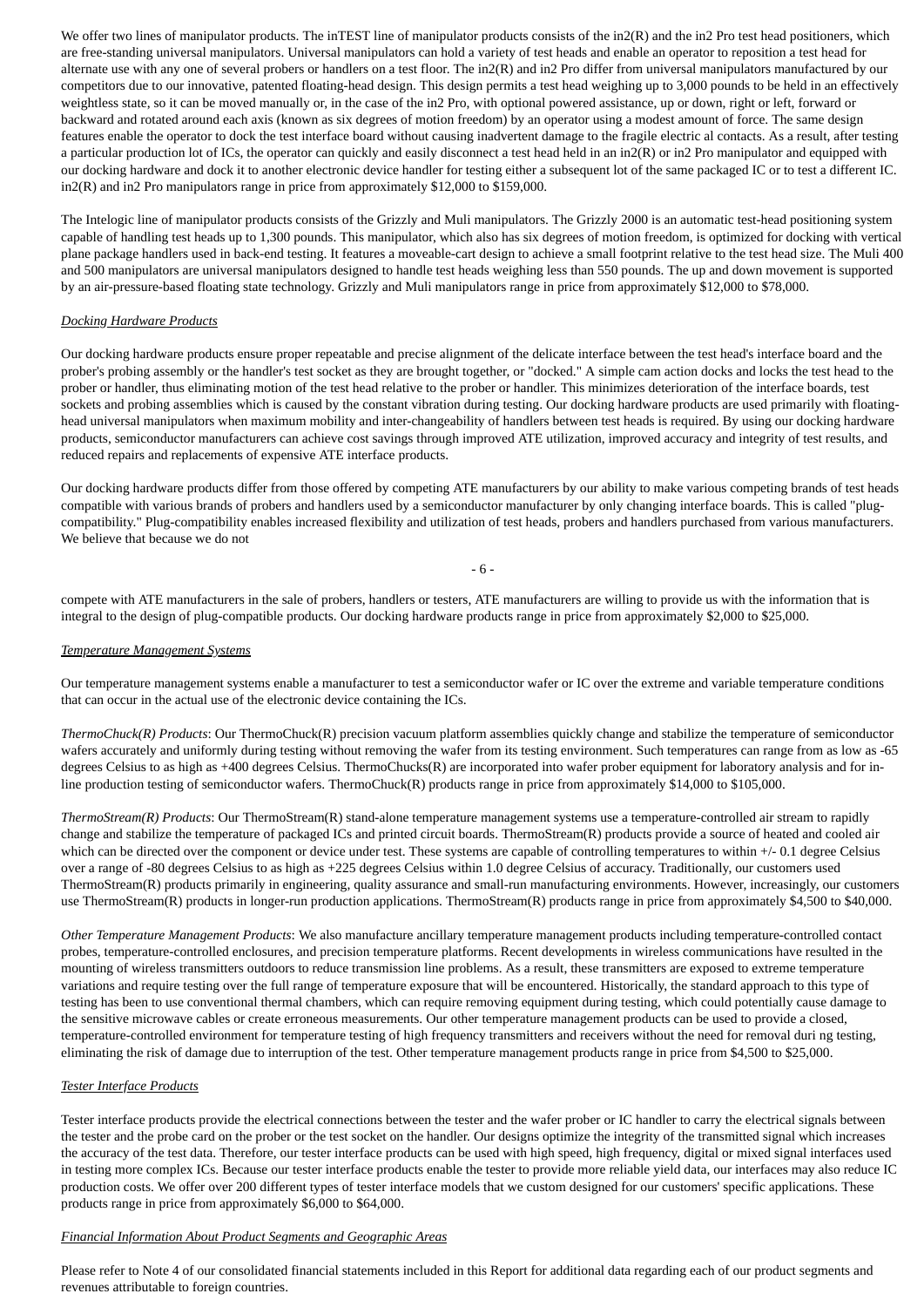#### MARKETING, SALES AND CUSTOMER SUPPORT

We market and sell our products in all markets where the manufacture of semiconductors occurs. North American and European semiconductor manufacturers have located most of their back-end factories in Southeast Asia. The front-end wafer fabrication plants of U.S. semiconductor manufacturers are primarily in the U.S. Likewise, European, Taiwanese, South Korean and Japanese semiconductor manufacturers generally have located their wafer fabrication plants in their respective countries.

*Manipulator, Docking Hardware and Tester Interface Products*: In North America, we sell to semiconductor manufacturers principally through independent, commissioned sales representatives. North American sales representatives also coordinate product installation and support with our technical staff and participate in trade shows.

 $-7 -$ 

Our regional and account managers handle sales to ATE manufacturers and are responsible for a portfolio of customer accounts and for managing certain independent sales representatives. In addition, our account managers are responsible for pricing, quotations, proposals and transaction negotiations, and they assist with applications engineering and custom product design. Technical support is provided to North American customers and independent sales representatives by employees based in New Jersey, California, Texas and Arizona.

In Europe, Singapore and Japan, we sell to semiconductor and ATE manufacturers through our account managers. In China, Singapore, Hong Kong, Malaysia, the Philippines, South Korea, Taiwan and Thailand, we sell through independent sales representatives and distributors. International sales representatives and distributors are responsible for sales, installation, support and trade show participation in their geographic market areas.

*Temperature Management Systems*: Sales to ATE manufacturers are handled directly by our own sales force. Sales to semiconductor manufacturers in the U.S. are handled through independent sales representative organizations. In Singapore, Malaysia and Indonesia, our sales and service are handled through our own sales and service personnel. In the rest of Asia, our sales to semiconductor manufacturers are handled through distributors. In Europe, sales managers at our offices in Germany and the U.K., as well as regional distributors, sell directly to semiconductor manufacturers. Our distributors represent us in 30 countries. We visit our distributors regularly and have trained them to sell and service all of our temperature management products.

### **CUSTOMERS**

We market all of our products to semiconductor manufacturers and ATE manufacturers. In the case of temperature management products, we also market our products to independent testers of semiconductors, manufacturers of electronic, automotive and aeronautical products, and semiconductor research facilities. Our customers use our products principally in production testing, although our ThermoStream(R) products traditionally have been used largely in engineering development and quality assurance. We believe that we sell to most major semiconductor manufacturers in the world.

Our largest customers include:

| <b>Semiconductor Manufacturers</b> | <b>ATE Manufacturers</b>    |
|------------------------------------|-----------------------------|
| <b>Texas Instruments</b>           | <b>Agilent Technologies</b> |
| <b>Agere Systems</b>               | Cascade Microtech           |
| <b>ST Microelectronics</b>         | Teradyne, Inc.              |
| National Semiconductor             | Electroglas                 |
|                                    | <b>Analog Devices</b>       |

#### MANUFACTURING AND SUPPLY

Our principal manufacturing operations consist of assembly and testing at our facilities in New Jersey, Massachusetts, California, the U.K., Germany and Singapore. By maintaining manufacturing facilities and technical support in geographic markets where most of our customers are located, we believe that we are able to respond more quickly and effectively to our customers' needs. During the fourth quarter of 2002, we acquired our German manufacturing operation.

We assemble most of our products from a combination of standard components and custom parts that have been fabricated to our specifications by either third party manufacturers or our own fabrication operations in New Jersey, California and the U.K. Our practice is to use the highest quality raw materials and components in our products. The primary raw materials used in fabricated parts are all widely available. We purchase substantially all of our components from multiple suppliers. Although we purchase certain raw materials and components from single suppliers, we believe that all materials and components are available in adequate amounts from other sources.

We conduct inspections of incoming raw materials, fabricated parts and components using sophisticated measurement equipment. This includes testing with coordinate measuring machines in New Jersey, California, Massachusetts, the U.K., Germany and Singapore to ensure that products with critical dimensions meet our specifications. We have designed our inspection standards to comply with applicable MIL specifications and ANSI standards. We obtained ISO 9001 certification at our New Jersey facility in 2001 and are in the process of applying for similar certification for our California and Massachusetts operations.

 $- 8 -$ 

#### ENGINEERING AND PRODUCT DEVELOPMENT

Our success depends on our ability to provide our customers with products and solutions that are well engineered, and to design those products and solutions before, or at least no later than, our competitors. As of December 31, 2002, we employed a total of 45 engineers, who were engaged full time in engineering and product development. Our practice in many cases is to assign engineers to work with specific customers, thereby enabling us to develop the relationships and free exchange of information that is most conducive to successful product development and enhancement. In addition, some of our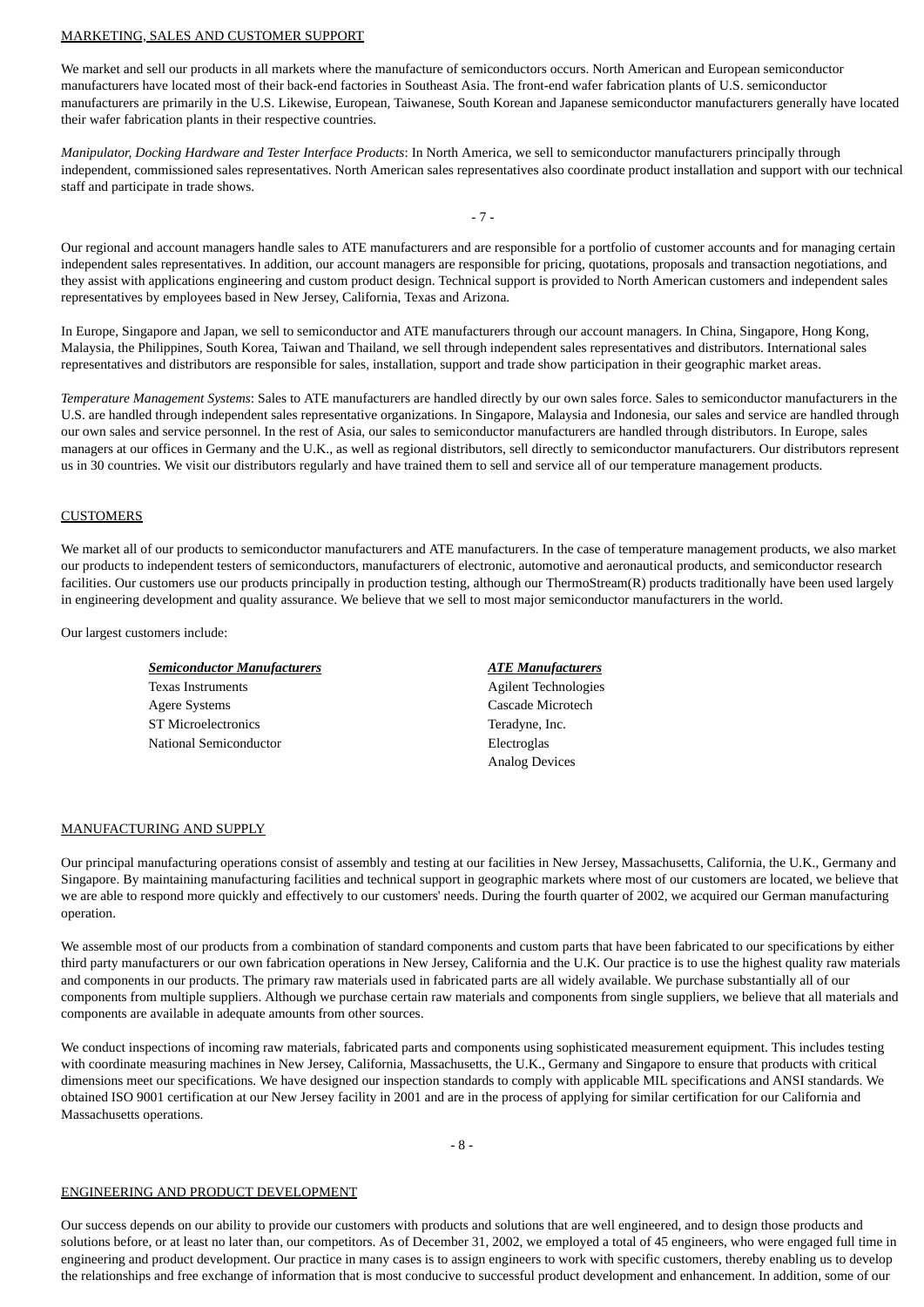engineers are assigned to new product research and development and have worked on such projects as the redesign of the ThermoChuck(R) and the development of several new types of universal manipulators.

Since most of our products are customized, we consider substantially all of our engineering activities to be engineering and product development. We spent approximately \$5.7 million in 2002, \$6.1 million in 2001 and \$6.6 million in 2000 on engineering and product development.

#### PATENTS AND OTHER PROPRIETARY RIGHTS

As of December 31, 2002, we held 28 active U.S. patents and had pending 21 U.S. patent applications covering various aspects of our technology. Our U.S. issued patents will expire at various times beginning in 2003 and extending through 2020. We also hold foreign patents and file foreign patent applications, in each case derived from our U.S. patents, to the extent management deems appropriate.

Our policy is to protect our technology by filing patent applications for the technologies that we consider important to our business. We also rely on trade secrets and unpatentable know-how to protect our proprietary rights. It is our practice to require, as a condition of permanent employment, that all of our employees agree to assign to us all rights to inventions or other discoveries relating to our business made while employed by us. In addition, all employees agree not to disclose any private or confidential information relating to our technology or intellectual property.

## **COMPETITION**

Our competitors include independent manufacturers, ATE manufacturers and, to a lesser extent, semiconductor manufacturers' in-house ATE interface groups. Competitive factors in our market include product performance, price, functionality, reliability, customer service, applications support, and timely product delivery. We believe that our long-term relationships with the industry's leading semiconductor manufacturers and other customers, and our commitment to and reputation for providing high quality products are important elements in our ability to compete effectively in all of our markets.

The independent manufacturers of docking hardware and manipulators that compete with us include Reid-Ashman Manufacturing and Microhandling GmbH, both of which manufacture docking hardware and manipulators. The ATE manufacturers that compete with us in the sale of docking hardware and universal manipulators include Credence Systems and Teradyne, who are also our customers.

Our principal competitors for temperature management products are Thermonics, Trio-Tech International and ERS Elektronik GmbH. The independent manufacturers of tester interface products that compete with us include Cerprobe, a division of Kulicke & Soffa, Synergetix, a division of IDI, and Xandex. ATE manufacturers that compete with us in the sale of tester interface products include Credence Systems, LTX and Teradyne.

#### BACKLOG

At December 31, 2002, our backlog of unfilled orders for all products was approximately \$9.8 million compared with approximately \$10.6 million at December 31, 2001. Our backlog includes customer purchase orders which we have accepted, substantially all of which we expect to deliver in 2003. While backlog is calculated on the basis of firm purchase orders, a customer may cancel an order or accelerate or postpone currently scheduled delivery dates. As a result, our backlog at a particular date is not necessarily indicative of sales for any future period.

### EMPLOYEES

At December 31, 2002, we had 249 full time employees, including 109 in manufacturing operations, 103 in customer support/operations and 37 in administration. Substantially all of our key employees are highly skilled and trained technical personnel. None of our employees is represented by a labor union, and we have never experienced a work stoppage. We believe that our relationship with our employees is very good.

#### $-9-$

#### **inTEST Corporation Annual Report on Form 10-K**

### **Item 2: PROPERTIES**

At December 31, 2002, we leased 11 facilities worldwide. During the fourth quarter of 2002, we acquired Intelogic Technologies GmbH, which has an approximately 5,000 square foot manufacturing facility in Rosenheim, Germany. We believe that we currently have adequate space to meet our current and foreseeable future needs.

The following chart provides information regarding each of our principal facilities which we occupied at December 31, 2002.

| Location        | Lease<br><b>Expiration</b> | Approx.<br>Square<br>Footage | <b>Principal Uses</b>                                                                                                        |
|-----------------|----------------------------|------------------------------|------------------------------------------------------------------------------------------------------------------------------|
| Cherry Hill, NJ | 9/10                       |                              | 121,700 Corporate headquarters and design, manufacturing, service<br>and sales -- manipulator and docking hardware products. |
| Sharon, MA      | 2/11                       |                              | 62,400 Design, manufacturing, service and sales -- temperature<br>management systems.                                        |
| Sunnyvale, CA   | 12/04                      |                              | 18,300 Design, manufacturing, service and sales -- tester interface<br>products                                              |

### **Item 3: LEGAL PROCEEDINGS**

From time to time we may be a party to legal proceedings occurring in the ordinary course of business. We are not currently involved in any material legal proceedings.

On March 14, 2003, we settled and dismissed a suit we had initiated in December 2000 against Credence Systems Corporation claiming infringement of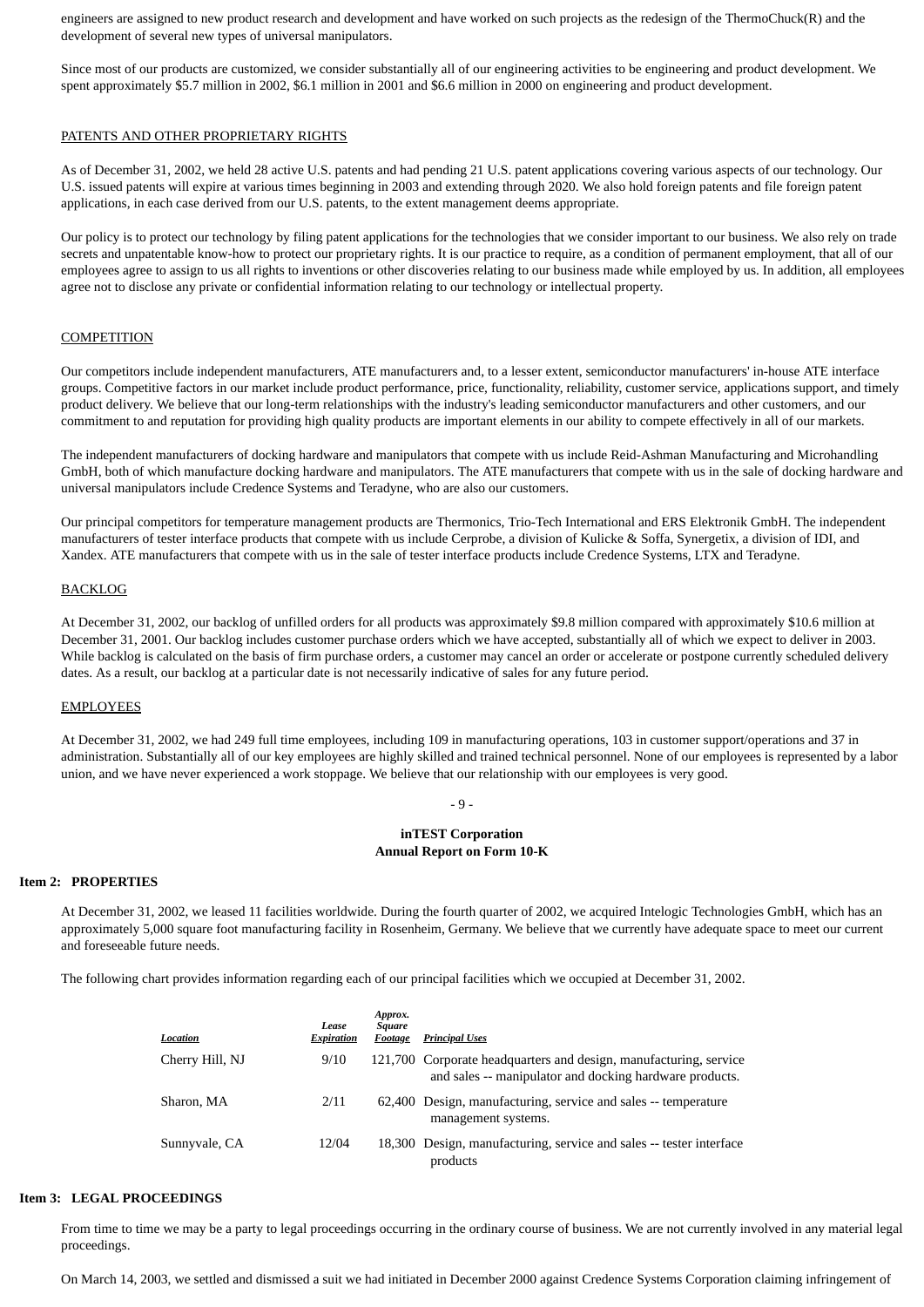our U.S. patent number 4,589,815. Pursuant to the settlement, Credence made a cash payment to us in March 2003, and we established non-exclusive, fully paid cross-licensing agreements with respect to certain patents. In addition, Credence has agreed to utilize our manipulators with its ASL 3000 family of test systems.

#### **Item 4: SUBMISSIONS OF MATTERS TO A VOTE OF SECURITY HOLDERS**

No matters were submitted to a vote during the fourth quarter of 2002.

### **PART II:**

### **Item 5: MARKET FOR REGISTRANT'S COMMON EQUITY AND RELATED STOCKHOLDER MATTERS**

Our common stock is traded on the Nasdaq National Market under the symbol "INTT." The following table sets forth the high and low sale prices of our common stock, as reported on the Nasdaq National Market, for the periods indicated. Sale prices have been rounded to the nearest full cent.

|                      | <b>Sales Price</b> |                 |  |
|----------------------|--------------------|-----------------|--|
| 2002                 | <b>High</b>        | Low             |  |
| <b>First Quarter</b> |                    | \$6.46 \$3.41   |  |
| Second Quarter       | 8.59               | 5.45            |  |
| Third Quarter        | 6.38               | 3.04            |  |
| Fourth Quarter       | 5.35               | 2.71            |  |
| 2001                 |                    |                 |  |
| <b>First Quarter</b> |                    | \$10.75 \$ 6.00 |  |
| Second Quarter       | 9.00               | 5.38            |  |
| Third Quarter        | 6.45               | 2.88            |  |
| Fourth Quarter       | 5.15               | 2.44            |  |

- 10 -

### **inTEST Corporation Annual Report on Form 10-K**

#### **Item 5: MARKET FOR REGISTRANT'S COMMON EQUITY AND RELATED STOCKHOLDER MATTERS (Continued)**

On March 14, 2003, the closing price for our common stock as reported on the Nasdaq National Market was \$3.01. As of March 14, 2003, we had 8,324,357 shares outstanding that were held of record by approximately 1,000 shareholders.

We have not paid dividends on our common stock since our initial public offering, and we do not plan to pay cash dividends in the foreseeable future. Our current policy is to retain any future earnings for reinvestment in the operation and expansion of our business, including possible acquisitions of other businesses, technologies or products. Payment of any future dividends will be at the discretion of our board of directors. In addition, our current credit agreement prohibits us from paying cash dividends without the lender's prior consent.

The following table shows the number of securities that may be issued pursuant to our equity compensation plans (including individual compensation arrangements):

### **Equity Compensation Plan Information**

|                                                            | <b>Number of securities</b><br>to be issued upon<br>exercise of outstanding | Weighted-average exercise<br>of outstanding options, | <b>Number of securites</b><br>remaining available for<br>future issuance under |
|------------------------------------------------------------|-----------------------------------------------------------------------------|------------------------------------------------------|--------------------------------------------------------------------------------|
| <b>Plan Category</b>                                       | <u>options, warrants and rights(1)</u>                                      | warrants and rights(1)                               | equity compensation plans(1)                                                   |
| Equity compensation plans approved by security holders     | 692.075                                                                     | \$4.20                                               | 570.050                                                                        |
| Equity compensation plans not approved by security holders |                                                                             |                                                      |                                                                                |
| Total                                                      | 692,075                                                                     | \$4.20                                               | 570,050                                                                        |

(1) The securities that may be issued are shares of inTEST common stock, issuable upon exercise of stock options.

### **Item 6: SELECTED FINANCIAL DATA**

The following table contains certain selected consolidated financial data of inTEST and is qualified by the more detailed Consolidated Financial Statements and Notes thereto included elsewhere in this Annual Report on Form 10-K and should be read in conjunction with "Management's Discussion and Analysis of Financial Condition and Results of Operations" and the other financial information included in this Annual Report on Form 10-K.

|                                                             | <b>Years Ended December 31,</b> |                                       |          |          |          |  |
|-------------------------------------------------------------|---------------------------------|---------------------------------------|----------|----------|----------|--|
|                                                             | 2002                            | 2001                                  | 2000     | 1999     | 1998     |  |
| <b>Condensed Consolidated Statement of Operations Data:</b> |                                 | (in thousands, except per share data) |          |          |          |  |
|                                                             |                                 |                                       |          |          |          |  |
| Net revenues                                                | \$47,127                        | \$51,627                              | \$87,651 | \$53,585 | \$36.058 |  |
| Gross margin                                                | 18.239                          | 12.711                                | 39.556   | 26,710   | 17,188   |  |
| Operating income (loss)                                     | (1,806)                         | (14,689)                              | 10,909   | 7,327    | 2,076    |  |
| Net earnings (loss)                                         | (283)                           | (11,329)                              | 6,379    | 6,133    | 1,058    |  |
| Net earnings (loss) per common share:                       |                                 |                                       |          |          |          |  |
| Basic                                                       | (.03)                           | (1.37)                                | .78      | .76      | .14      |  |
| <b>Diluted</b>                                              | (.03)                           | (1.37)                                | .75      | .74      | .14      |  |
| Weighted average common shares outstanding :                |                                 |                                       |          |          |          |  |
| Basic                                                       | 8.317                           | 8.279                                 | 8.201    | 8.084    | 7,669    |  |
| <b>Diluted</b>                                              | 8.317                           | 8.279                                 | 8.470    | 8.266    | 7.822    |  |
|                                                             |                                 |                                       |          |          |          |  |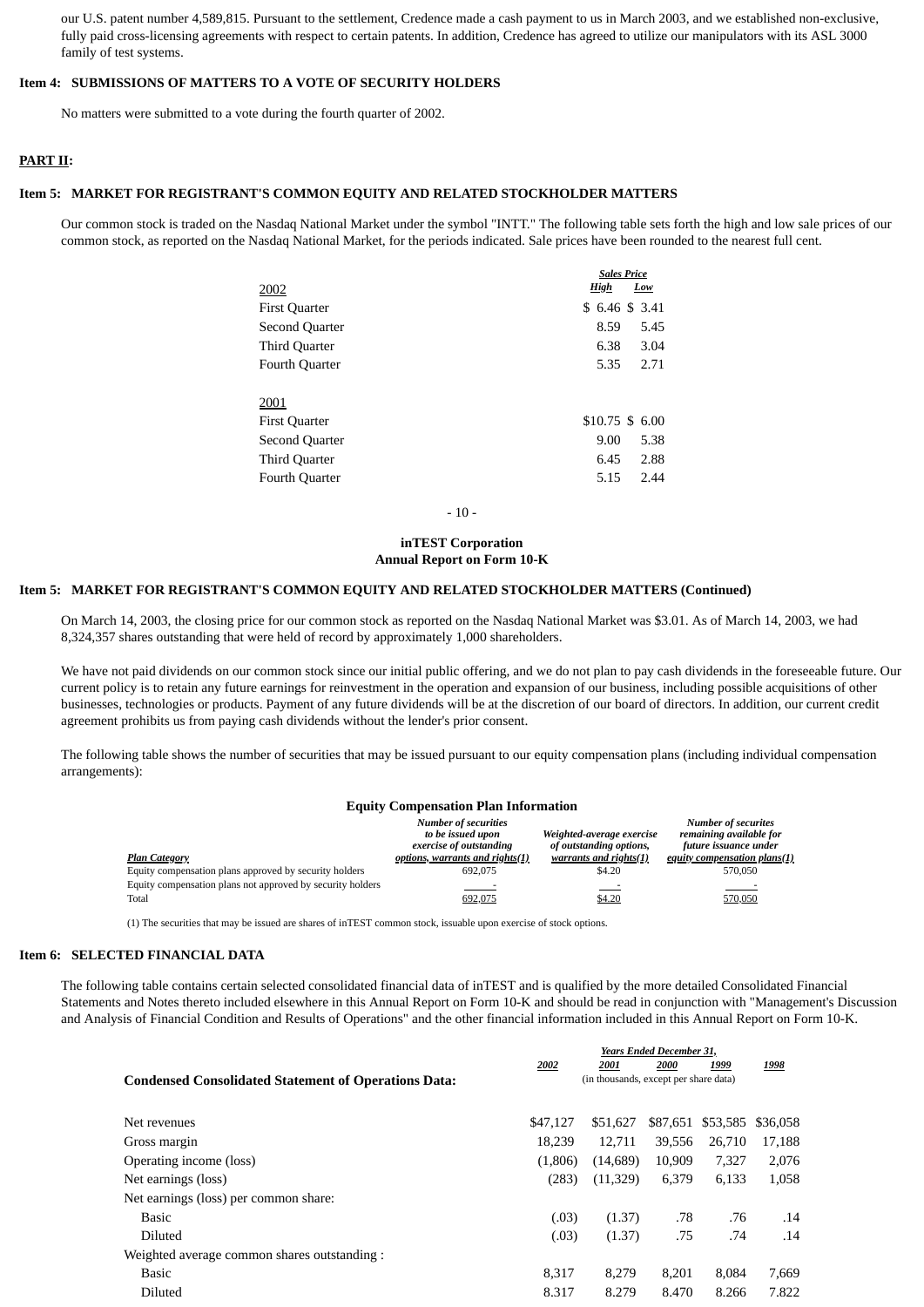|                                                   | As of December 31, |         |                          |                  |         |  |
|---------------------------------------------------|--------------------|---------|--------------------------|------------------|---------|--|
|                                                   | 2002               | 2001    | 2000<br>(in thousands)   | <u>1999</u>      | 1998    |  |
| <b>Condensed Consolidated Balance Sheet Data:</b> |                    |         |                          |                  |         |  |
|                                                   |                    |         |                          |                  |         |  |
| Cash and cash equivalents                         | \$8.145            | \$7.281 |                          | \$5,680 \$12,047 | \$8.637 |  |
| Working capital                                   | 20,176             | 20.146  | 26,768                   | 20,784           | 15,068  |  |
| Total assets                                      | 32.582             | 31.594  | 47.302                   | 43.015           | 32.556  |  |
| Long-term debt, net of current portion            | 210                | 296     | $\overline{\phantom{a}}$ | 133              | 262     |  |
| Total stockholders' equity                        | 27,357             | 27,204  | 38,398                   | 31.458           | 25,062  |  |

ل المراد المدين المراد المواضح المواضح المدين المدين المدين المدين المدين المدين المدين المدين المدين المدين ا<br>واضح المدين المدين المدين المدين المدين المدين المدين المدين المدين المدين المدين المدين المدين المدين المدين

The selected financial data gives retroactive effect to our merger with Temptronic Corporation on March 9, 2000. The merger was accounted for using the pooling-of-interests method of accounting.

#### $-11-$

#### **inTEST Corporation Annual Report on Form 10-K**

#### **Item 7: MANAGEMENT'S DISCUSSION AND ANALYSIS OF FINANCIAL CONDITION AND RESULTS OF OPERATIONS**

### **Overview**

Our business and results of operations are substantially dependent upon the demand for ATE by semiconductor manufacturers and companies that specialize in the testing of ICs. Demand for ATE is driven by semiconductor manufacturers that are opening new, or expanding existing, semiconductor fabrication facilities or upgrading existing equipment, which in turn is dependent upon the current and anticipated market demand for semiconductors and products incorporating semiconductors. The semiconductor industry has been highly cyclical with recurring periods of oversupply, which often have a severe impact on the semiconductor industry's demand for ATE, including the products we manufacture. This cyclicality has been clearly demonstrated during the past six years, with downward cycles in 1996, 1998 and 2001-2002 and up cycles in 1997 and 1999-2000.

#### *Net Revenues and Bookings*

The most recent downturn, which began during the fourth quarter of 2000, is the most severe downturn the ATE industry has ever experienced. Our consolidated quarterly net revenues declined from a peak of \$24.5 million for the quarter ended September 30, 2000 to \$7.0 million for the quarter ended March 31, 2002, a decline of approximately 72%. The decrease we experienced in net revenues during this period was comparable to the peak to trough differences being experienced by most of the companies in our industry. The approximate peak to trough percentage decline in quarterly net revenues by product segment was 92% in the tester interface segment (fourth quarter 2001), 75% in the positioner/docking hardware segment (fourth quarter 2001) and 63% in the temperature management segment (first quarter 2002). We believe the larger percentage decline in the net revenues of our tester interface segment was primarily due to the fact that these product sales are driven predominantly by semiconductor manufacturers ' additions to production capacity, which essentially ceased during 2001. We believe the smaller percentage decline in the net revenues of our temperature management segment was the result of certain products of this segment being used in the research and product development projects of semiconductor manufacturers, which did not decline as significantly as the demand for other segments during 2001.

During the second quarter of 2002, our consolidated net revenues increased quarter over quarter for the first time since the third quarter of 2000. This trend continued in the third quarter of 2002 as our net revenues increased \$2.0 million or 16% from the prior quarter to a total of \$15.0 million. However, this trend reversed itself during the fourth quarter of 2002, when our consolidated net revenues declined to \$12.2 million, a decrease of \$2.8 million or 18%. This decline is not considered by many in the industry to be the beginning of another downturn but instead represents the continuation of the downturn which began in late 2000. The current industry consensus is that the two quarters of revenue growth during 2002 may have represented a correction of the significant under-spending that occurred in 2001 and not the beginning of the next up cycle. This view is supported by the decline in our consolidated quarterly net new orders booked ("bookings") in the third and fourth quarters of 2002. While booking s of \$47.2 million for 2002 increased \$4.6 million or 11% over 2001, bookings for the third quarter of 2002 declined 6% from the second quarter and bookings for the fourth quarter of 2002 declined 40% from the third quarter. These declines were accompanied by requests from some of our large customers to delay the scheduled shipment dates of units previously ordered that we had expected to ship in the first quarter of 2003. Accordingly, we currently expect our sales for the first quarter to decline from the level of the fourth quarter and to be in the range of \$9.0 to \$9.5 million. This decline in sales is expected to result in a net loss ranging from approximately \$(0.15) to \$(0.17) per diluted share in the first quarter of 2003. We cannot be sure when the current downturn will end or what the rate of increase will be when the next cyclical growth phase does occur.

#### *Cost Containment Initiatives*

In response to the severe downturn, we implemented significant cost containment initiatives during 2001 to reduce operating losses and preserve cash. These initiatives were completed in several stages as the magnitude of the downturn became more apparent throughout 2001. The most significant cost reduction was in personnel, where we reduced headcount by 38% or 144 people. In addition, we implemented a temporary 10% reduction in compensation for all worldwide employees as well as a temporary elimination of matching contributions to retirement plans for all domestic employees. Significant reductions were also made in corporate travel, advertising, professional services and supplies. The result of our 2001 cost containment efforts is reflected in the level of operating expenses, which declined from a peak of \$7.3 million for the quarter ended December 31,

- 12 -

2000, to \$3.8 million for the quarter ended March 31, 2002. Operating expenses increased to \$4.9 million for the second quarter of 2002 and increased again in the third and fourth quarters of 2002 to \$5.7 million. These increases are primarily a result of the return of certain benefits as discussed below, as well as increases in commissions and other sales related expenditures, as more fully discussed under Results of Operations.

The goal of the cost containment initiatives implemented throughout 2001 was to reduce fixed operating costs to a level which, based on our then current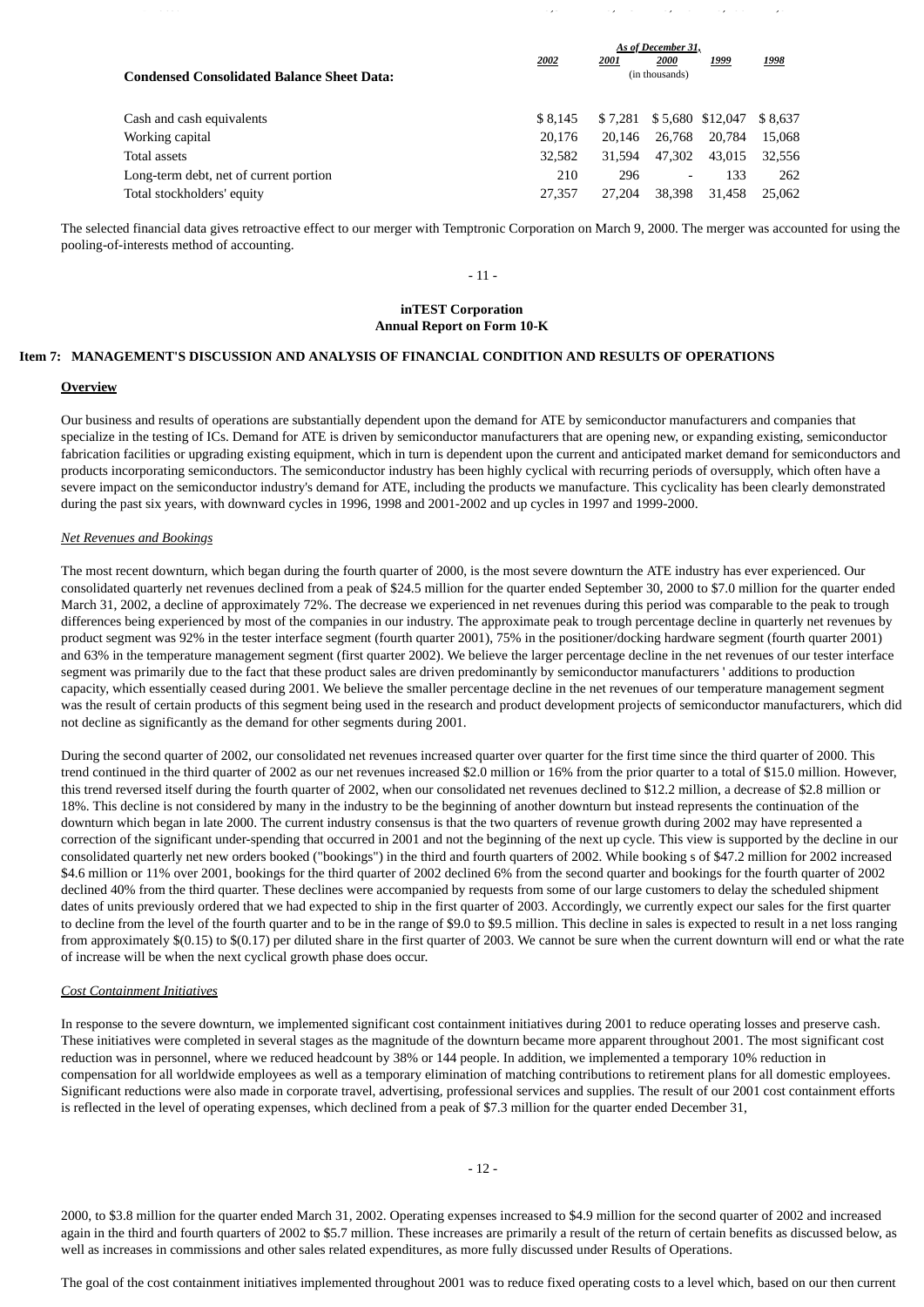revenue projections, would allow us to maintain our level of cash while still continuing our research and development programs and positioning ourselves such that, as the market improved, we would be able to be a prime supplier for both new and existing technologies developed by our customers. With the increases that we experienced in both bookings and net revenues during the first half of 2002, we began to evaluate whether we could return to our employees the benefits which had been reduced or eliminated as part of our cost containment efforts. Each facility was evaluated based upon its then current and projected operations and profitability, and employee compensation and benefits were restored where it was deemed appropriate. However, when we began experiencing declines in our bookings during the third quarter of 2002, as well as customer order delays, bot h of which resulted in the reduced net revenues during the fourth quarter, we again temporarily eliminated employee benefits and instituted additional expense controls in certain facilities.

Given the recent declines in our bookings and projected net revenues for the first quarter of 2003, and the general uncertainty in the industry regarding when the current downturn will end, we are continuing to monitor our costs and cash balances closely. Should the current downward trend be further prolonged, we are prepared to take the actions necessary to preserve cash.

### *Acquisition*

On October 1, 2002, we acquired Intelogic Technologies GmbH ("Intelogic"), a privately-held German corporation. Intelogic is engaged in the design, manufacture and sale of positioner and docking hardware products used by semiconductor manufacturers. We acquired Intelogic to obtain technologies we believe will be beneficial to the further development of our positioner and docking hardware products, as well as to gain better access to the German ATE markets, where historically we have not been successful in increasing our market share. The purchase price consisted of a cash payment of \$395,000, plus transaction costs of approximately \$185,000. In addition, up to 200,000 shares of our stock will be issued to the seller if certain revenue targets are achieved during 2003 and 2004. Immediately after the acquisition, we made additional cash payments of \$190,000 to retire outstanding shareholder loans and bank debt. In connection with the acquisition, we recorded goodwill and other intangible assets of a pproximately \$710,000. (See Note 3 to our consolidated financial statements.)

### *Customer Mix*

We sell our products to both semiconductor manufacturers (end user sales) and to ATE manufacturers (OEM sales) who ultimately resell our equipment with theirs to semiconductor manufacturers. The mix of customers during any given period will affect our gross margin due to differing sales discounts and commissions. Prior to 2000, the majority of our positioner, docking hardware and tester interface product sales were made directly to semiconductor manufacturers, with sales to these end users typically in the range of 65% to 75% of our net revenues. However, since the beginning of 2000, many semiconductor manufacturers have shown a preference for purchasing from a single source the various components of the ATE (excluding temperature management systems) that they need. Typically, this source is the tester manufacturer, who manufacturers the largest and most expensive components of the ATE system. Our OEM sales as a percentage of net revenues for the years ended December 31, 2000, 2001 and 2002 were 41%, 54% and 43%, respectively, for positioner/docking hardware products and 42%, 70% and 62%, respectively, for tester interface products. The declines in the percentage of sales to OEM's in both product segments in 2002 reflects the return of demand by certain semiconductor customers who prefer to acquire their equipment directly from us. We anticipate that OEM sales as a percentage of net revenues for our positioner/docking hardware and tester interface product segments will range from 35% to 55% in future periods. In our temperature management segment, OEM sales as a percentage of net revenues were 45%, 32% and 36% for the years ended December 31, 2000, 2001 and 2002, respectively. We anticipate that OEM sales as a percentage of net revenues for our temperature management segment will range from 30% to 40%.

The impact of an increase in OEM sales as a percentage of net revenues is a reduction in our gross margin, as OEM sales have a more significant discount than end user sales. Our current net operating margins on most OEM sales for these product segments, however, are only slightly less than margins on end user sales because of the payment of third party sales commissions on most end user sales. We also expect to continue to experience demands from our OEM customers' supply line management groups to reduce our sales prices to them. This continued price pressure may have the ultimate effect of reducing our gross and operating margins if we cannot further reduce our manufacturing and operating costs.

- - 13 -

We believe that purchases of most of our products are typically made from semiconductor manufacturers' capital expenditure budgets. Certain portions of our business, however, are generally less dependent upon the capital expenditure budgets of the end users. For example, purchases of certain related ATE interface products, such as sockets and interface boards, which must be replaced periodically, are typically made from the end users' operating budgets. In addition, purchases of certain of our products, such as docking hardware, for the purpose of upgrading or to improve the utilization, performance and efficiency of existing ATE, tend to be counter cyclical to sales of new ATE. Moreover, we believe a portion of our sales of temperature management products results from the increasing need for temperature testing of circuit boards and specialized components that do not have the design or quantity to be tested in an electronic device handler. We believe that this business usually is less cyclical than new ATE sales. However, during the current downward cycle we have seen our customers' orders for these types of products decline as much, or in some cases, more than the other products we offer as compared with prior periods of reduced capital spending for ATE. We attribute this in part to reductions in our customers' operating budgets combined with significant excess capacity that we believe exists throughout the industry. We believe that much of this excess capacity is the result of capital equipment purchases made during the recent, prolonged expansion in the industry, and therefore this newer equipment did not need to be upgraded or improved.

Please refer to the section entitled "Risks That Could Affect Future Results" below for a discussion of other important factors that could cause our results to differ materially from our prior results or those expressed or implied by our forward-looking statements.

## **Results of Operations**

All of our products are used by semiconductor manufacturers in conjunction with ATE in the testing of ICs. Consequently, the results of operations for each product segment are generally affected by the same factors. Separate discussions and analyses for each product segment would be repetitive and obscure any unique factors that affected the results of operations of our different product segments. The discussion and analysis that follows, therefore, is presented on a consolidated basis for the Company as a whole and includes discussion of factors unique to each product segment where significant to an understanding of such business.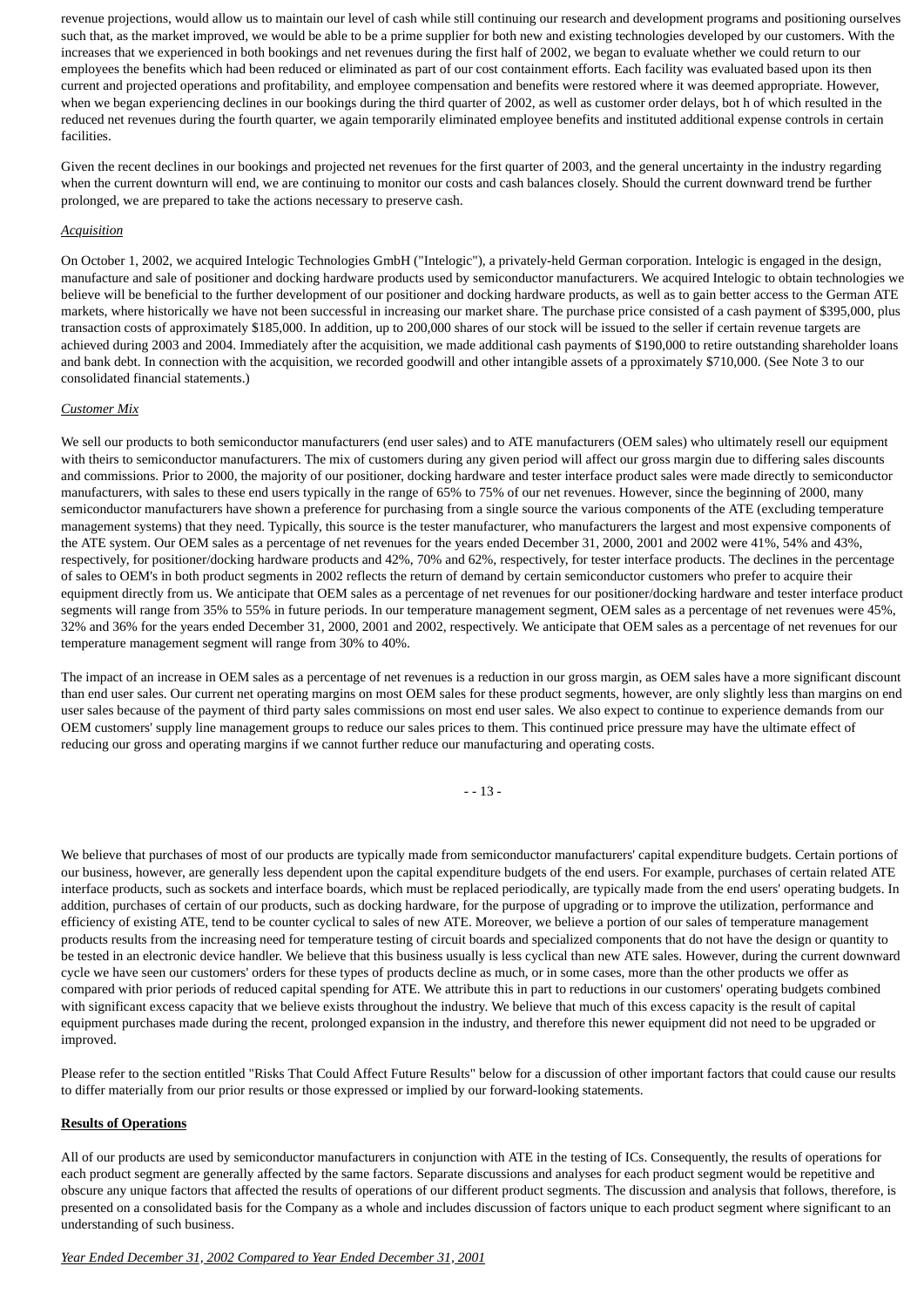*Net Revenues.* Net revenues were \$47.1 million for 2002 compared to \$51.6 million for 2001, a decrease of \$4.5 million or 9%. Net revenues for our temperature management segment decreased \$8.5 million or 33%. This decline was offset by increases in net revenues in both our positioner/docking hardware and tester interface segments of \$726,000 or 4% and \$3.2 million or 55%, respectively. We believe that the significant decrease in net revenues for our temperature management segment reflects the severe cyclical downturn in demand for ATE in the industry generally and, more specifically, the demand for products used in research and product development by semiconductor manufacturers declined in 2002 compared to 2001. We believe the increase in net revenues for our positioner/docking hardware segment reflected the aforementioned increased demand we experienced for our products in the second and third quarters of 2002, due to significant under spending in 2001. We believe the significant increase in the net revenues of our tester interface segment was primarily the result of increases in market share achieved in 2002, and to a lesser extent, the increased demand for our products in the second and third quarters of 2002.

*Gross Margin.* Gross margin increased to 39% in 2002 from 25% in 2001. The increase in gross margin in 2002 is primarily the result of a decrease in component material costs as a percentage of net revenues which reflects lower levels of fabrication costs due to process improvements as well as the mix of products sold and, to a lesser extent, a decrease in OEM sales as a percentage of total sales in 2002 compared to 2001, as previously discussed. Significant charges for inventory obsolescence were recorded during both 2002 and 2001 as a result of the continued downturn in the industry which had caused items in our inventory to become obsolete.

*Selling Expense.* Selling expense was \$8.5 million for 2002 compared to \$8.8 million for 2001, a decrease of \$276,000 or 3%. We attribute the decrease primarily to decreased commission expense due to the lower sales levels at our temperature management segment. However, this trend was partially offset by higher commissions paid on end user sales in both our positioner/docking hardware and tester interface product segments where end user sales increased in 2002 compared to 2001. In addition, salary and benefit expenditures decreased in 2002 as compared to 2001, primarily as a result of our cost containment program.

*Engineering and Product Development Expense.* Engineering and product development expense was \$5.7 million for 2002 compared to \$6.1 million for 2001, a decrease of \$464,000 or 8%. We attribute the decrease primarily to reduced salary and benefit expense resulting from our cost containment program, and to a lesser extent, reduced expenditures for travel. These declines were partially offset by increased spending on product development initiatives in 2002 compared to 2001.

- 14 -

*General and Administrative Expense.* General and administrative expense was \$5.9 million for 2002 compared to \$7.9 million for 2001, a decrease of \$2.0 million or 25%. We attribute the decrease primarily to the elimination of goodwill amortization in 2002, reduced salary and benefit expense and lower expenditures for travel. In addition, there were reductions in spending on professional services, outside directors' fees and data processing. The reduction in salary and benefits expense reflects the results of our cost containment program, combined with the fact that 2001 included an accrual for separation payments to a former executive of one of our subsidiaries. The reductions in all other areas, with the exception of goodwill amortization, reflect the results of our cost containment program.

*Impairment of Goodwill.* During the third quarter of 2001, due to the significant decline in our operations that had occurred over the preceding four quarters, we determined that an assessment of our goodwill for impairment under the provisions of Statement of Financial Accounting Standards ("SFAS") No. 121, *Accounting for the Impairment of Long-Lived Assets and for Long-Lived Assets to be Disposed Of*, was warranted. As a result of this assessment, we concluded that no impairment was indicated for the goodwill associated with our foreign subsidiaries; however, a \$4.6 million impairment charge was recorded for the goodwill associated with TestDesign, which was the net book value of this goodwill as of that date.

In June 2001, the Financial Accounting Standards Board ("FASB") issued SFAS No. 142, *Goodwill and Other Intangible Assets,* which superceded the provisions of SFAS No. 121 related to the assessment of goodwill for impairment. SFAS No. 142 was effective for us as of January 1, 2002. Under SFAS No. 142, we are required to assess our goodwill for impairment at least annually, or more often if circumstances warrant. In accordance with the provisions of SFAS No. 142, we completed the first step of the transitional goodwill impairment test as well as the annual goodwill impairment test and concluded that there was no further impairment of goodwill. See Note 2 to the consolidated financial statements.

*Other Income.* Other income was \$143,000 for 2002 compared to \$551,000 for 2001, a decrease of \$408,000 or 74%. The decline is primarily the result of reduced levels of interest income, due to lower interest rates, foreign exchange translation losses and reductions in the level of third party royalty income from the licensing of our intellectual property caused by the continued industry downturn.

*Income Tax Benefit.* Income tax benefit was \$1.4 million for 2002 compared to \$2.8 million for 2001. Our effective tax rate for 2002 was 83% compared to 20% for 2001. During 2002 we recorded a one-time tax benefit of approximately \$750,000. This benefit resulted from our filing amended prior year returns to claim additional research and experimentation credits. During 2001 we recorded a non-tax deductible charge for the impairment of goodwill of \$4.6 million.

### *Year Ended December 31, 2001 Compared to Year Ended December 31, 2000*

*Net Revenues.* Net revenues were \$51.6 million for 2001 compared to \$87.7 million for 2000, a decrease of \$36.1 million or 41%. While the positioner/docking hardware and tester interface segments' net revenues decreased \$19.6 million or 49% and \$8.7 million or 59%, respectively, during 2001 as compared to 2000, the net revenues for the temperature management segment decreased by only \$7.8 million or 23% in 2001 as compared to 2000. We believe that the decrease in net revenues for all of our product segments reflects the severe cyclical downturn in demand for ATE in 2001 as compared to 2000. However, we attribute the smaller percentage decrease in the net revenues of our temperature management segment to continued demand for our Thermostream(R) products which partially offset the effects of the current downturn on this product segment.

*Gross Margin.* Gross margin decreased to 25% in 2001 from 45% in 2000. We attribute the decrease in gross margin to several factors including the \$3.4 million write-down of obsolete inventory during 2001. This inventory write-down was made as a result of the continued downturn in our industry, which has caused items in our inventory to become obsolete. For our positioner/docking hardware and tester interface segments, the decline is primarily the result of a reduction in the absorption of fixed operating costs due to the significantly lower levels of revenue in 2001 compared to 2000 and an increase in component material costs as a percentage of net revenues. The increase in component material costs as a percentage of net revenues is primarily the result of an increase in OEM sales as a percentage of total sales, as previously discussed, as well as increases in the cost of aluminum which is a significant raw material component used in these products. In addition, for our positioner/docking hardware segm ent, the decline in gross margin is also the result of increases in fixed operating costs due to facility expansions in the U.S., the U.K. and Singapore. We believe this increased capacity adequately addressed the capacity constraints that impacted product shipments during most of 2000. For temperature management products, the decline in gross margin was the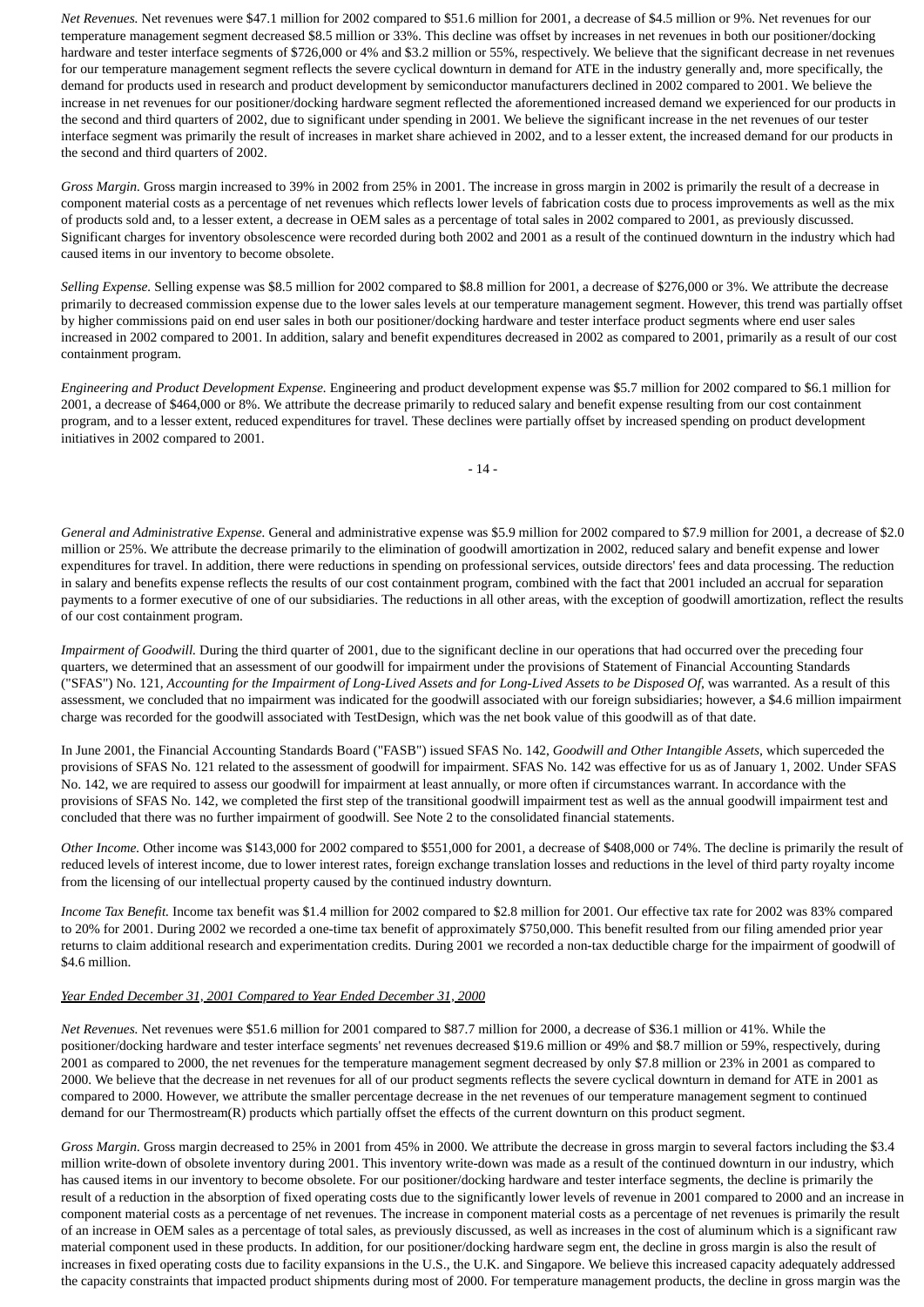result of higher component material costs and increases in fixed operating costs. The higher fixed operating costs are due to a facility expansion in early 2001, and were partially offset by a decrease in salaries due to headcount reductions in the operations area.

*Selling Expense.* Selling expense was \$8.8 million for 2001 compared to \$11.7 million for 2000, a decrease of \$2.9 million or 25%. We attribute the decrease primarily to decreased commission expense due to the lower sales levels. In addition, salaries, travel and advertising expenditures decreased in 2001 as compared to 2000, primarily as a result of the implementation of our cost containment program.

*Engineering and Product Development Expense.* Engineering and product development expense was \$6.1 million for 2001 compared to \$6.6 million for 2000, a decrease of \$444,000 or 7%. We attribute the decrease primarily to reduced salary expense resulting from the cost containment program. In addition, our expenditures for research and development materials and travel decreased in our tester interface product segment. These decreases were offset partially by an increase in spending on third party consultants involved in various product development programs.

*General and Administrative Expense.* General and administrative expense was \$7.9 million for 2001 compared to \$7.3 million, an increase of \$629,000 or 9%. We attribute the increase primarily to an increase in salary expense resulting from the accrual of separation payments relating to a prior contractual arrangement with a former executive of a subsidiary. In addition, there were increases in both legal and audit expenses. These increases were partially offset by decreases in profit-related bonuses, reductions in salaries for remaining employees, bad debt recoveries, reductions in directors' fees and reduced spending on supplies.

*Impairment of Goodwill.* We performed an impairment assessment of our goodwill as of September 30, 2001, due to the current industry downturn. As a result of this assessment, a \$4.6 million impairment charge was recorded for the goodwill associated with TestDesign, which was the net book value of this goodwill as of that date. No impairment was indicated for the goodwill that is associated with three of our foreign subsidiaries, which had a net book value of \$933,000 at December 31, 2001.

*Merger-related Costs*. Merger-related costs totaling \$2.7 million were recorded during 2000 as a result of our merger with Temptronic Corporation. There were no merger-related costs during 2001.

*Write-off of Deferred Offering Costs*. During September 2000, we withdrew our registration statement for the offering of 2.0 million shares of our common stock, 1.0 million of which were to be offered by us and 1.0 million by certain of our stockholders. Approximately \$415,000 of costs related to the withdrawn offering, which consisted primarily of professional fees, printing costs and roadshow costs, were expensed during the third quarter of 2000.

*Other Income.* Other income was \$551,000 for 2001 compared to \$670,000 for 2000, a decrease of \$119,000 or 18%. The decrease in other income is primarily the result of the \$280,000 reduction in interest income, resulting from lower average cash balances and lower interest rates. This decrease was partially offset by an increase in third party royalty income from the licensing of our intellectual property.

*Income Tax Expense (Benefit).* Income tax benefit was \$2.8 million for 2001 compared with income tax expense of \$5.2 million for 2000. Our effective tax rate for 2001 was 20% primarily as the result of the recording of a \$4.6 million charge for impairment of goodwill, which is not deductible for tax purposes. The 2000 effective tax rate was 45%, primarily due to \$2.3 million of non-tax deductible merger-related costs.

## **Liquidity and Capital Resources**

Net cash provided by operations for the year ended December 31, 2002, was \$2.5 million. Accounts receivable increased \$1.4 million from December 31, 2001 to December 31, 2002 due to higher net revenue levels in the fourth quarter of 2002 compared to the same period in 2001. Inventories decreased \$640,000, primarily as the result of the write-down of obsolete inventory in 2002. Net domestic and foreign income taxes decreased by \$214,000, primarily as the result of income tax refunds received during 2002. We expect to receive tax refunds of approximately \$2.1 million during 2003. Accounts payable increased \$364,000 due to higher production levels during the fourth quarter of 2002 compared to the same period in 2001. Accrued expenses increased \$289,000 as a result of increased accruals for employee wages, warranty expense and sales commissions offset by a reduction in the accrual for officer bonuses.

During the fourth quarter of 2002, as previously discussed, we acquired Intelogic and made cash payments totaling \$580,000, including direct costs related to the transaction of \$185,000. Purchases of property and equipment were \$1.0 million for the year ended December 31, 2002, which consisted of \$348,000 for our Temptronic facility (primarily for demonstration and quality assurance equipment), \$284,000 for our Sunnyvale facility (primarily for demo, quality assurance and computer equipment) and \$201,000 for our Cherry Hill facility (primarily for computer equipment and new systems software). The remaining purchases of approximately \$183,000 were for computer and other equipment for our foreign operations.

 $-16-$ 

Net cash used in financing activities for the year ended December 31, 2002 was \$255,000, which primarily consisted of approximately \$190,000 in repayments of long-term debt in connection with the acquisition of Intelogic. In addition, we repaid approximately \$81,000 under capital lease obligations during 2002.

Our total committed contracts that will affect cash over the next five years and beyond are as follows:

|                                | <b>Expected Cash Payments By Year</b> |         |         |         |                          |              |
|--------------------------------|---------------------------------------|---------|---------|---------|--------------------------|--------------|
|                                | (\$ in thousands)                     |         |         |         |                          |              |
|                                |                                       |         |         |         | 2007&                    |              |
| <b>Contractual Commitments</b> | 2003                                  | 2004    | 2005    | 2006    | <b>Beyond</b>            | <u>Total</u> |
| Capital lease obligations      | 105                                   | 105     | 104     | 17      | $\overline{\phantom{0}}$ | 331          |
| Operating lease obligations    | 1,861                                 | 1.766   | 1.345   | 1.266   | 4.978                    | 11,216       |
| Letters of credit              | 200                                   |         |         |         |                          | 200          |
|                                | \$2,166                               | \$1,871 | \$1,449 | \$1,283 | \$4,978                  | \$11,747     |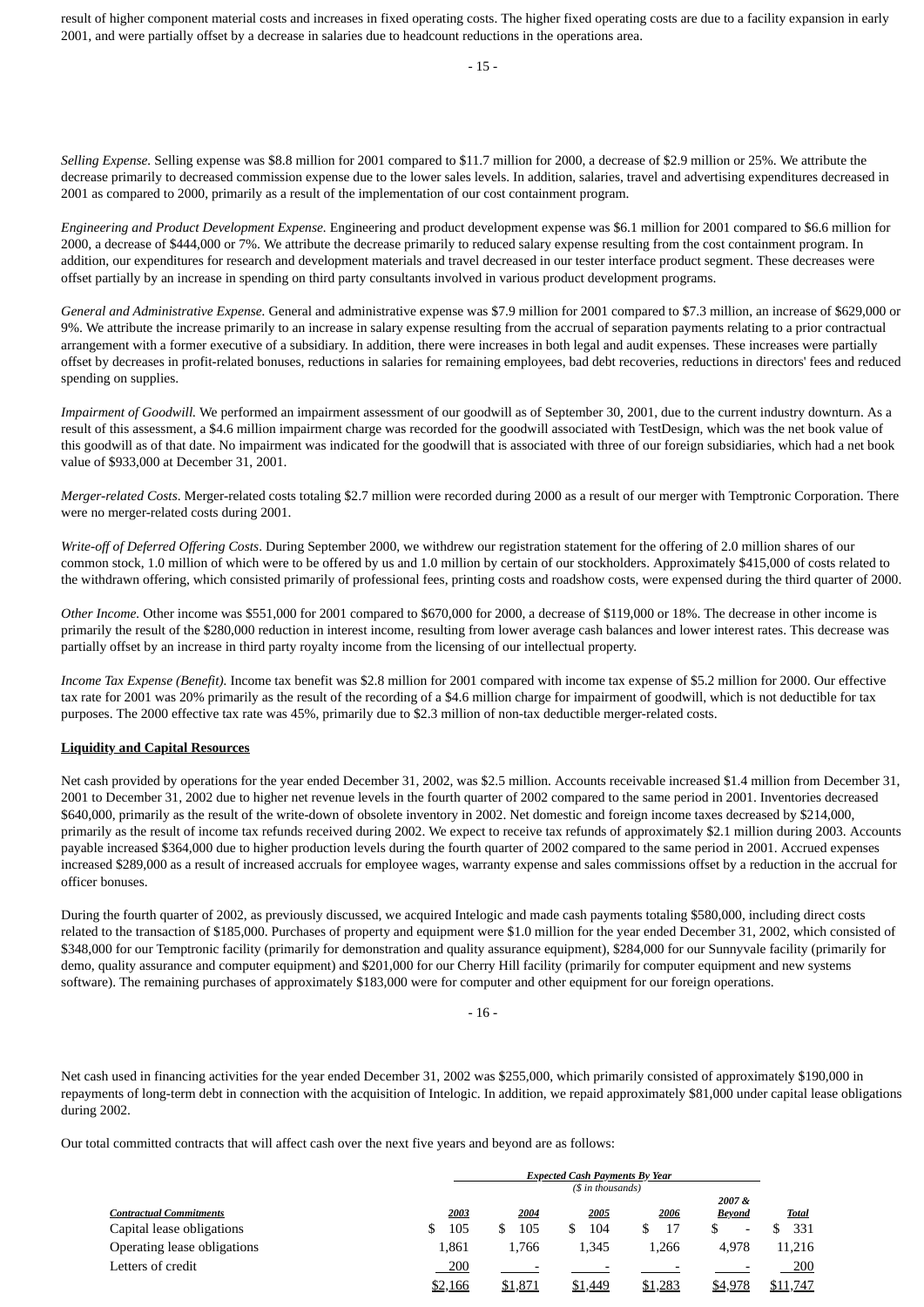As of December 31, 2002, we had a credit facility which provided for maximum borrowings of \$5.0 million (with a sublimit of up to \$500,000 for letters of credit). The maximum amount available for borrowings and letters of credit at any time was subject to a borrowing base formula tied to the level of our domestic accounts receivable and inventory. According to this formula, we had \$4.8 million available for borrowing at December 31, 2002 (\$5.0 million committed amount less \$200,000 in letters of credit outstanding). In connection with the negotiation of this facility during 2002, we granted a security interest in most of our domestic assets. To date we have not utilized this facility to borrow any funds (the only usage consists of the issuance of a letter of credit in the face amount of \$200,000). We pay a quarterly commitment fee of 0.425% per annum of the unused portion of the facility.

The terms of the loan agreement required that we comply with various covenants including, among other things, restrictions on the minimum levels of domestic cash, stockholders' equity and EBITDA (earnings before interest, taxes, depreciation and amortization) as well as a limitation on the amount of domestic capital expenditures and a prohibition against the payment of dividends. As of December 31, 2002, we were in violation of the covenant limiting the total amount of domestic capital expenditures. We exceeded the limit by approximately \$164,000. We requested and received a waiver of this event of default.

For the quarter ended December 31, 2002, we were also in violation of the covenant related to the minimum level of domestic EBITDA required of \$370,000. Our actual domestic EBITDA for the quarter was a loss of approximately \$425,000. We requested and received a waiver of this event of default. Subsequent to December 31, 2002, the minimum level of domestic EBITDA required increased to \$500,000 per quarter. If our projections are accurate, we will not meet the minimum domestic EBITDA required for most of 2003; however, our projections also indicate that we will not need to utilize this facility for borrowing to meet our cash needs throughout 2003.

Based on these projections, we began discussions with our lender regarding modification of the facility. After considering various modifications to this facility and the related costs that would be associated with these modifications, management recommended, and the board of directors approved, a reduction of the maximum amount of borrowings available under this facility to \$200,000 (which may be used for letters of credit). This level will allow us to continue to utilize the facility for the outstanding letter of credit, which is our only projected utilization of this facility throughout 2003. As a part of this modification, all of the aforementioned covenants were eliminated with the exception of the covenant regarding the minimum level of domestic cash. This covenant was reduced from \$2.0 million to \$200,000. We will continue to pay a commitment fee for this facility in the amount of 0.425% per annum of the unused portion of the facility; however, based on our current and projected utilization of this fac ility, we do not expect to pay a fee in 2003. The modifications of this facility became effective on March 25, 2003. This credit facility expires on September 30, 2004.

We believe that our existing cash balances plus the anticipated net cash provided from operations will be sufficient to satisfy our cash requirements for the remainder of 2003. However, we have been experiencing operating losses due to the severe industry downturn. Should the current industry downturn continue for longer than anticipated, or be more severe than we currently project, and we are unable to further significantly reduce our fixed operating expenses, we may require additional equity or debt financing to meet working capital requirements or capital expenditure needs. We cannot determine with certainty that, if needed, we would be able to raise additional funding through either equity or debt financing.

### **New Accounting Pronouncements**

In June 2001, the Financial Accounting Standards Board ("FASB") issued SFAS No. 141, *Business Combinations*. SFAS No. 141 requires the use of the purchase method of accounting for business combinations initiated after June 30, 2001 and eliminates the pooling-of-interests method.

- 17 -

On January 1, 2002, we adopted SFAS No. 142, *Goodwill and Other Intangible Assets.* For further discussion of the effect of this recently adopted standard see "Impairment of Goodwill" above and Note 2 to the consolidated financial statements.

On January 1, 2002, we adopted SFAS No. 144, *Accounting for the Impairment or Disposal of Long-Lived Assets*. SFAS No. 144 supersedes SFAS No. 121, and establishes a single accounting model, based on the framework established in SFAS No. 121, for long-lived assets to be disposed of by sale. The statement retains most of the requirements of SFAS No. 121 related to the recognition of the impairment of long-lived assets to be held and used. The adoption of SFAS No. 144 did not have a material effect on our results of operations, financial condition or long-term liquidity.

In July 2002, the FASB issued SFAS No. 146, *Accounting for Costs Associated with Exit or Disposal Activities*. SFAS No. 146 addresses the accounting and reporting of expenses related to restructurings initiated after 2002, and applies to costs associated with an exit activity (including a restructuring) or with a disposal of long-lived assets. Those activities can include eliminating or reducing product lines, terminating employees and contracts, and relocating plant facilities or personnel. SFAS No. 146 changes some of the criteria for recognizing a liability for these activities. It is effective prospectively beginning in 2003.

In November 2002, the FASB issued Interpretation No. 45, *Guarantor's Accounting and Disclosure Requirements for Guarantees, Including Indirect Guarantees of Indebtedness of Others* ("FIN 45"). FIN 45 requires that the guarantor recognize, at the inception of certain guarantees, a liability for the fair value of the obligation undertaken in issuing such guarantees. FIN 45 also requires additional disclosure about the guarantor's obligations under certain guarantees that it has issued. The initial recognition and measurement provisions of this interpretation are applicable on a prospective basis to guarantees issued or modified after December 31, 2002, and the disclosure requirements are effective after December 15, 2002 and are included in Note 2 under "Product Warranties."

In December 2002, the FASB issued SFAS No. 148, *Accounting for Stock-Based Compensation-Transition and Disclosure-An amendment of FASB Statement No. 123*. This statement amends SFAS No. 123 to provide alternative methods of transition for a voluntary change to the fair value based method of accounting for stock-based employee compensation and amends the disclosure requirements of SFAS No. 123 to require prominent disclosures in both annual and interim financial statements about the method of accounting for stock-based employee compensation and the effect of the method used on reported results. The transition and annual disclosure provisions of SFAS No. 148 are effective for fiscal years ending after December 15, 2002. Effective January 1, 2003, we adopted the disclosure requirements of SFAS No. 148 regarding disclosure requirements for condensed consolidated financial statements for interim periods. We have determined that we will not make the voluntary change at this time to the fair value based metho d of accounting for stock-based employee compensation.

### **Critical Accounting Policies**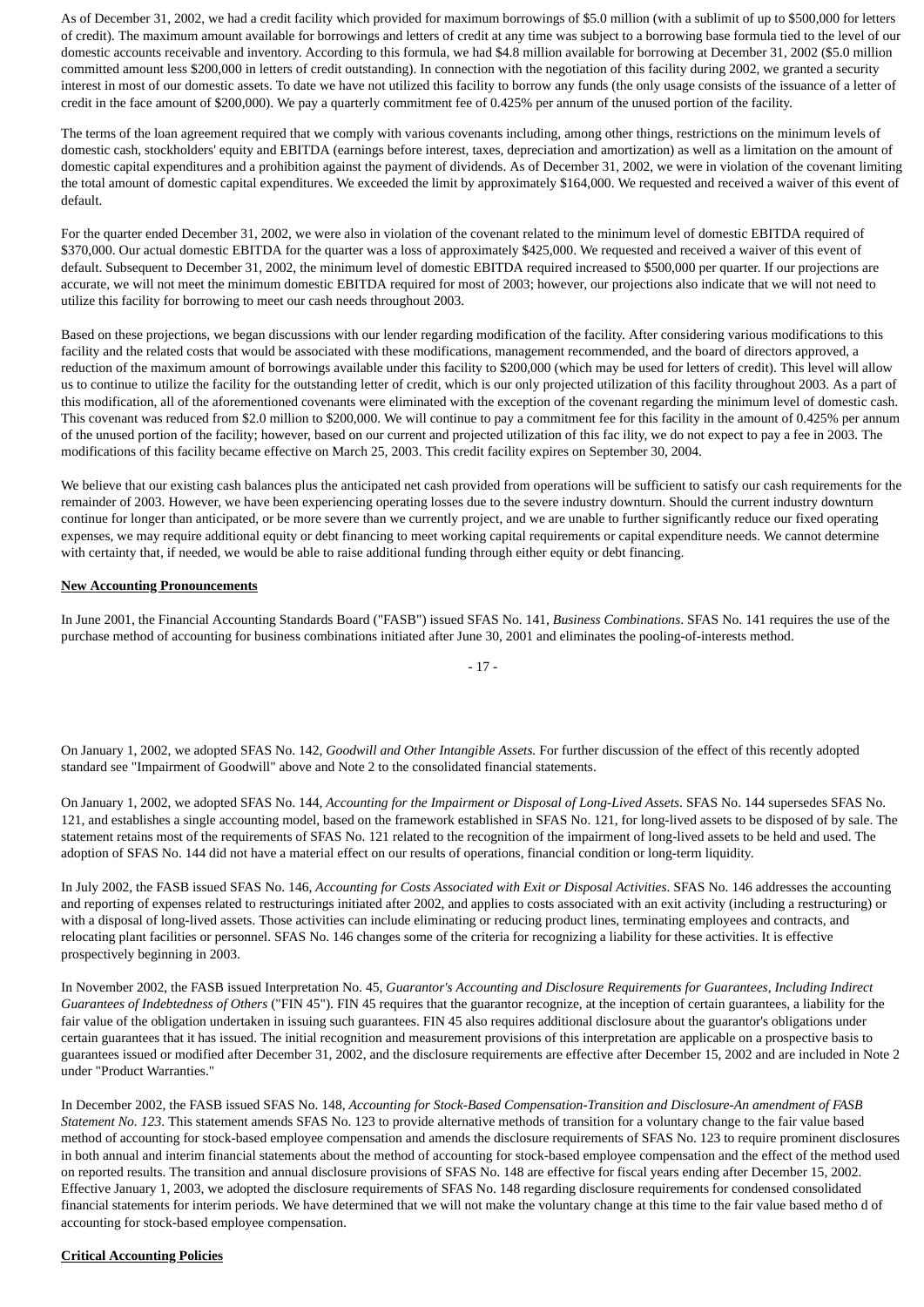The preparation of consolidated financial statements in conformity with accounting principles generally accepted in the United States of America requires us to make estimates and judgments that affect the reported amounts of assets, liabilities, expenses and related disclosure of contingent liabilities. On an on-going basis, we evaluate our estimates, including those related to inventories, identifiable intangibles, long-lived assets and related goodwill, deferred income tax valuation allowances and warranty reserves. We base our estimates on historical experience and on appropriate and customary assumptions that are believed to be reasonable under the circumstances, the results of which form the basis for making judgments about the carrying values of assets and liabilities that are not readily apparent from other sources. Some of these accounting estimates and assumptions are particularly sensitive because of their significance to our consolidated financial statements and because of the possibility that future events affecting them may differ markedly from what had been assumed when the financial statements were prepared.

Inventories are stated at the lower of cost (first-in, first-out basis) or net realizable value. We use consistent methodologies to evaluate all inventories for net realizable value. We record a provision for excess and obsolete inventory when such impairment is identified through the review process. The criteria to determine if inventory is excess or obsolete are if the inventory was not utilized in a work order during the prior 12 months or if the excess quantity of inventory on hand is greater than the average annual usage of that inventory. In addition, operations and accounting staff review inventory that would not meet these criteria for excess or obsolescence to determine if additional reserves are necessary based upon assumptions about future demand, product mix and possible alternative uses. Finally, in certain cases, a subjective reserve is accrued based upon either additional facts which would not give rise to an obsolescence reserve under the normal obsolescence criteria or if in management's opi nion additional reserves are felt to be prudent based upon the current industry conditions. In 2002, we recorded a provision for excess and obsolete inventory of \$1.0 million.

- 18 -

We assess the impairment of identifiable intangibles and long-lived assets whenever events or changes in circumstances indicate that the carrying value may not be recoverable. In addition, the recoverability of the recorded goodwill is assessed on at least an annual basis. Factors we consider important which could indicate impairment include significant underperformance relative to expected historical or projected future operating results, significant changes in the manner of our use of the acquired asset or the strategy for our overall business and significant negative industry or economic trends. When we determine that the carrying value of intangibles, long-lived assets and related goodwill may not be recoverable based upon the existence of one or more of the above indicators of impairment, we prepare ten-year projections of operations for our product segments where these intangibles, long-lived assets and related goodwill are associated. We measure any impairment based upon these projected discounted cas h flows using a discount rate determined by our management to be commensurate with the risk inherent in our current business model. During 2002, we did not record any impairment charges for identifiable intangibles, long-lived assets and related goodwill. Intangibles, long-lived assets and related goodwill were \$6.5 million at December 31, 2002.

Deferred tax assets must be analyzed to determine if there will be sufficient taxable income in the future in order to realize such assets. To perform this analysis we prepare projections of our operations in which we make subjective determinations of future events. If our projections do not indicate there will be sufficient levels of operating income in future periods to realize the deferred tax assets, we establish a deferred income tax valuation allowance to reduce the deferred tax assets. If any of the significant assumptions were changed, materially different results could occur, which could significantly change the amount of the deferred income tax valuation allowance established.

Finally, in connection with the accrual of warranty costs associated with our products, we make assumptions about the level of product failures that will occur in the future. These assumptions are primarily based upon historical claims experience. Should the rate of future product failures significantly exceed historical levels, our accrued warranty reserves would not be sufficient to cover future warranty expenses and additional significant warranty expense would need to be accrued.

## **Risks That Could Affect Future Results**

The factors discussed below are cautionary statements that identify important factors that could cause our actual results to differ materially from those expressed or implied by our forward-looking statements. These factors may also cause our future results to differ materially from our prior results.

Our forward-looking statements can often be identified by the use of forward-looking terminology such as "believes", "expects", "intends", "may", "will", "should" or "anticipates" or similar terminology, and include, but are not limited to, statements made in this Report regarding:

- the significant economic downturn in the IC and ATE industries and the anticipated reversal of this cycle;
- developments and trends in the IC and ATE industries;
- the possibility of future acquisitions;
- costs and timing of completion and integration of our acquisitions;  $\circ$
- our cost-containment initiatives;  $\circ$
- $\circ$ the development of new products and technologies by us or our competitors;
- $\circ$ the availability of materials used to manufacture our products;
- the availability of qualified personnel;  $\circ$
- general economic conditions;  $\circ$
- net revenues generated by foreign subsidiaries;
- $\circ$ exchange rate fluctuations and the use of forward exchange rate contracts;
- the increasing use of front-end testing by semiconductor manufacturers;
- stock price fluctuations;
- the anticipated market for our products; and
- the sufficiency of cash balances, lines of credit and net cash from operations.

### **Our operating results and financial condition could continue to be negatively impacted if the semiconductor industry into which we sell our products remains depressed.**

The current economic downturn, combined with significant excess production capacity in the semiconductor industry, have resulted in the worst downturn the semiconductor and ATE industries have ever experienced. This climate has created significantly diminished demand for our products, excess manufacturing capacity in our plants, and the erosion of average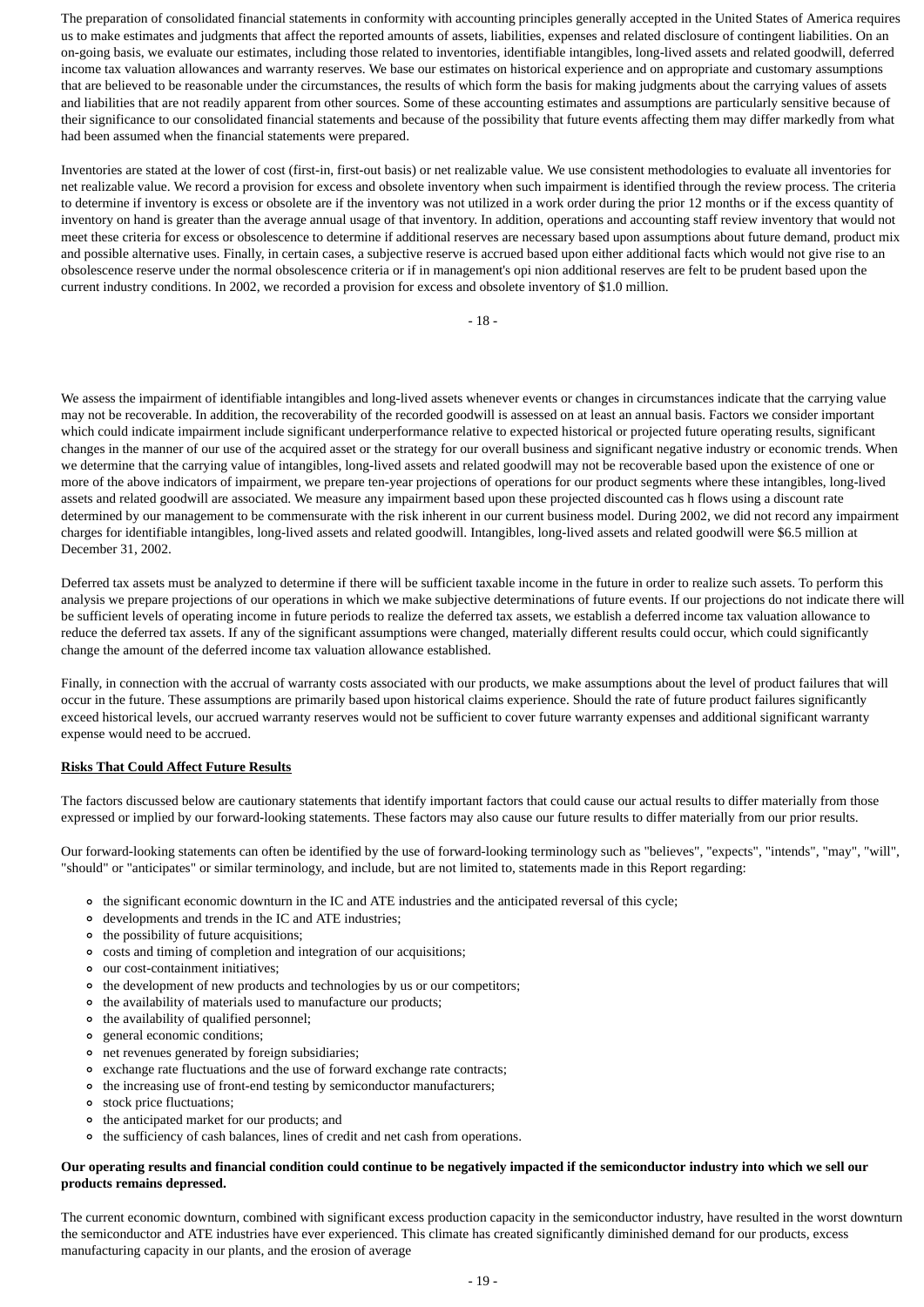selling prices. We are uncertain how long the current downturn will last. Any further decline in our customers' markets or in general economic conditions would likely result in a further reduction in demand for our products and could harm our consolidated financial position, results of operations, cash flows and stock price. In addition, if the downturn continues for a prolonged period of time, we may be required to secure debt or equity financing, and we cannot be sure that such financing will be available when required or on acceptable terms.

### **Our sales reflect the cyclicality of the semiconductor industry, which causes our operating results to fluctuate significantly.**

Our business depends in significant part upon the capital expenditures of semiconductor manufacturers. Capital expenditures by these companies depend upon, among other things, the current and anticipated market demand for semiconductors and the products that utilize them. Typically, semiconductor manufacturers curtail capital expenditures during periods of economic downtown. Conversely, semiconductor manufacturers increase capital expenditures when market demand requires the addition of new or expanded production capabilities or the reconfiguration of existing fabrication facilities to accommodate new products. These market changes have caused in the past, and will likely cause in the future, our operating results to fluctuate. The current cyclical downturn in the semiconductor industry has significantly reduced demand for our products. Our sales and operating results will likely continue to be negatively affected during this downturn.

### **Our operating results often change significantly from quarter to quarter and may cause fluctuations in our stock price.**

During the last three years, our operating results have fluctuated significantly from quarter to quarter. We believe that these fluctuations occur primarily due to the cycles of demand in the semiconductor manufacturing industry. In addition to the changing cycles of demand in the semiconductor manufacturing industry, other factors that have caused our quarterly operating results to fluctuate in the past, and that may cause fluctuations or losses in the future, include:

- competitive pricing pressures;
- the impairment of our assets due to reduced future demand for our products;
- our ability to control operating costs;
- delays in shipments of our products;
- the mix of our products sold;
- the mix of customers and geographic regions where we sell our products;
- changes in the level of our fixed costs;
- costs associated with the development of our proprietary technology;
- costs and timing of integration of our acquisitions and plant relocations and expansions;
- our ability to obtain raw materials or fabricated parts when needed; and
- cancellation or rescheduling of orders by our customers.

Because the market price of our common stock has tended to vary based on, and in relation to, changes in our operating results, fluctuations in the market price of our stock are likely to continue as variations in our quarterly results continue.

#### **If we are not able to control our operating expenses during a cyclical downturn, we may not have sufficient cash to operate our businesses.**

During the current cyclical downturn, we implemented cost containment strategies with a goal of reducing our operating expenses and preserving our cash. These strategies included workforce reductions at all of our facilities worldwide, salary reductions for all employees worldwide, a temporary elimination of domestic retirement benefits and additional cost controls on other expenditures. When industry conditions improved in the second quarter of 2002, we returned salaries and benefits to their pre-downturn levels and began a program of salary increases for staff at the beginning of the third quarter. However, as discussed earlier in this report, during the fourth quarter of 2002, our revenues declined and we began experiencing operating losses again. We are currently evaluating additional cost containment strategies to further reduce operating costs. We may not be successful in reaching our goal of reducing our operating expenses sufficiently to maintain our existing cash balances and, if we are not able to control our operating expenses, they could increase and the level of our cash may not be sufficient to operate our businesses. We cannot determine with certainty that, if needed, we would be able to raise additional funding through either equity or debt financing.

- - 20 -

### **We intend to acquire additional businesses. If we are unable to do so, our future rate of growth may be reduced or limited.**

A key element of our growth strategy is to acquire businesses, technologies or products that expand and complement our current businesses. We may not be able to execute our acquisition strategy if:

- we are unable to identify suitable businesses or technologies to acquire;
- we do not have access to required capital at the necessary time; or
- we are unwilling or unable to outbid larger, more resourceful companies.

#### **Our acquisition strategy involves financial and management risks which may adversely affect our earnings in the future.**

If we acquire additional businesses, technologies or products, we will face the following additional risks:

- future acquisitions could divert management's attention from daily operations or otherwise require additional management, operational and financial resources;
- we might not be able to integrate future acquisitions into our business successfully or operate acquired businesses profitably;
- we may realize substantial acquisition related expenses which would reduce our net earnings in future years; and
- our investigation of potential acquisition candidates may not reveal problems and liabilities of the companies that we acquire.

If any of the events described above occur, our earnings could be reduced. If we issue shares of our stock or other rights to purchase our stock in connection with any future acquisitions, we would dilute our existing stockholders' interests and our earnings per share may decrease. If we issue debt in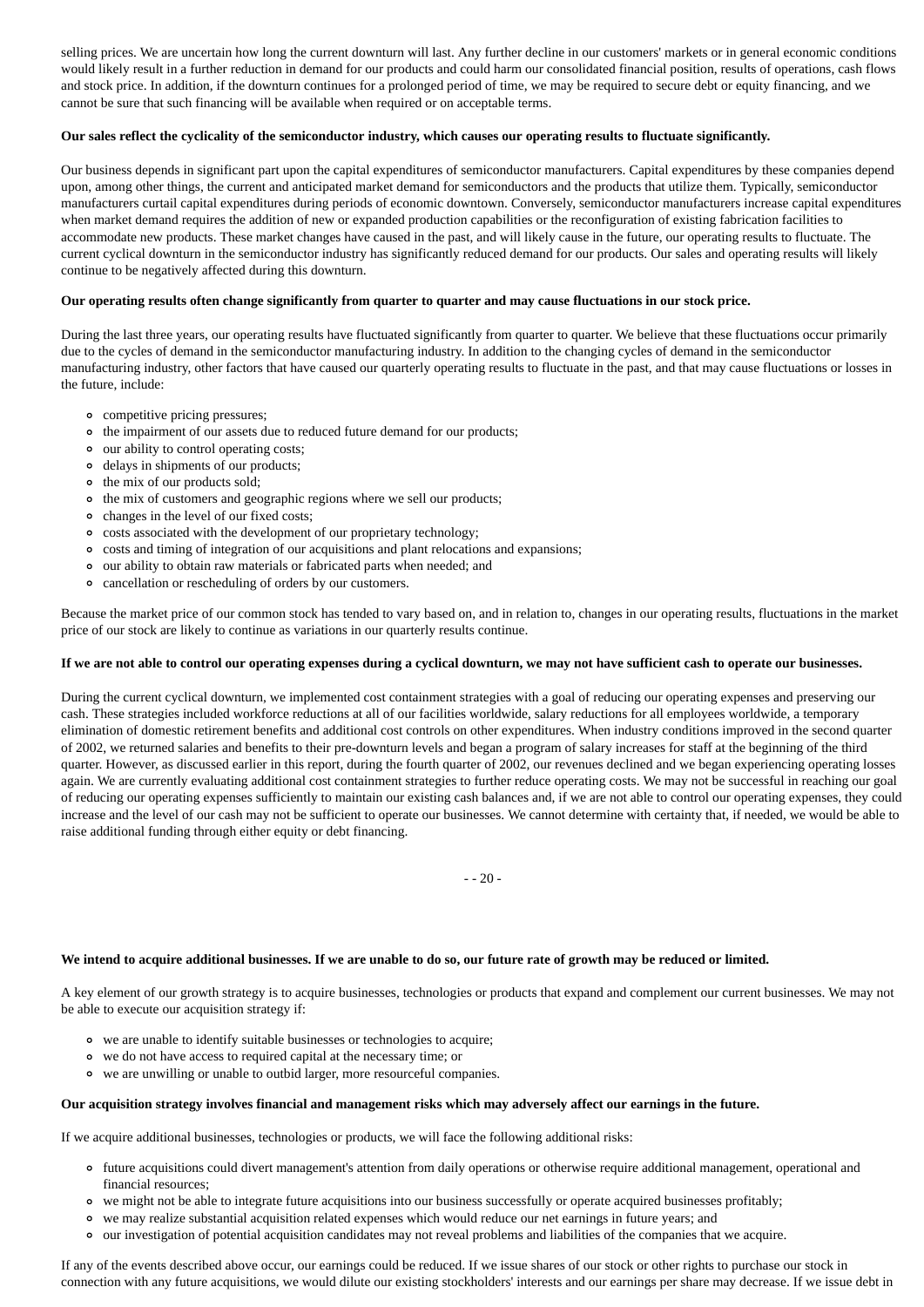connection with any future acquisitions, lenders may impose covenants on use which could, among other things, restrict our ability to increase capital expenditures or to acquire additional businesses.

### **Our industry is subject to rapidly evolving technological change, and our business prospects would be negatively affected if we are unable to respond to innovation in the semiconductor industry.**

Semiconductor technology continues to become more complex as manufacturers incorporate ICs into an increasing variety of products. This trend, and the rapid changes needed in automatic testing systems to respond to developments in the semiconductor industry, are likely to continue. We cannot be certain that we will be successful in developing, manufacturing or selling products that will satisfy customer needs or attain market acceptance. Our failure to provide products that meet customer needs or gain market acceptance will negatively affect our business prospects.

### **If we are not able to obtain patents on or otherwise preserve and protect our proprietary technologies, our business may suffer.**

We have obtained domestic and foreign patents covering some of our products which expire between the years 2003 and 2020, and we have pending applications for additional patents. Some of our products utilize proprietary technology that is not covered by a patent or similar protection, and in many cases, cannot be protected. We cannot be certain that:

- any additional patents will be issued on our applications;
- any patents we own now or in the future will protect our business against competitors that develop similar technology or products;
- our patents will be held valid if they are challenged or subjected to reexamination or reissue;
- others will not claim rights to our patented or other proprietary technologies; or
- others will not develop technologies which are similar to, or can compete with, our unpatented proprietary technologies.

If we cannot obtain patent or other protection for our proprietary technologies, our ability to compete in our markets could be impaired.

- 21 -

### **Claims of intellectual property infringement by or against us could seriously harm our businesses.**

From time to time, we may be forced to respond to or prosecute intellectual property infringement claims to defend or protect our rights or a customer's rights. These claims, regardless of merit, may consume valuable management time, result in costly litigation or cause product shipment delays. Any of these factors could seriously harm our business and operating results. We may have to enter into royalty or licensing agreements with third parties who claim infringement. These royalty or licensing agreements, if available, may be costly to us. If we are unable to enter into royalty or licensing agreements with satisfactory terms, our business could suffer. In instances where we have had reason to believe that we may be infringing the patent rights of others, or that someone may be infringing our patent rights, we have asked our patent counsel to evaluate the validity of the patents in question, as well as the potentially infringing conduct. If we become involved in a dispute, neither the third parties nor the courts are bound by our counsel's conclusions.

#### **Our business will suffer if we cannot compete successfully with manufacturers whose products are similar to ours.**

We compete with numerous manufacturers, many of whom have greater financial resources and more extensive design and production capabilities than we do. Some of our principal competitors in the sale of manipulator, docking and tester interface products are Reid-Ashman Manufacturing, Microhandling GmbH, Credence Systems, LTX, Schlumberger, Teradyne and Cerprobe. Some of our principal competitors in the sale of temperaturemanagement products are Trio-Tech International, Thermonics and ERS Elektronik GmbH. In order to remain competitive with these and other companies, we must be able to continue to commit a significant portion of our personnel, financial resources, research and development and customer support to developing new products and maintaining customer satisfaction worldwide. If we are not able to compete successfully, our business will suffer.

### **We generate a large portion of our sales from a small number of customers. If we were to lose one or more of our large customers, operating results could suffer dramatically.**

Our ten largest customers accounted for approximately 65% of net revenues in 2002, and one customer, Agilent Technologies, accounted for 16% of our net revenues in 2002. The loss of any one or more of our largest customers, or a reduction in orders by a major customer, could materially reduce our net revenues.

### **If we do not continue to retain the services of key personnel, relationships with, and sales to, some of our customers could suffer.**

The loss of key personnel could adversely affect our ability to manage our business effectively. Our future success will depend largely upon the continued services of our senior management and certain other key employees. We do not have employment agreements with any of our executive officers or other key employees. Our future success will depend, in part, upon our ability to retain our managers, engineers and other key employees. Our business could suffer if we were unable to retain one or more of our senior officers or other key employees.

### **A substantial portion of our operations exists outside the U.S., which exposes us to foreign political and economic risks.**

We have operated internationally for many years and expect to expand our international operations as necessary to continue expansion of our sales and service to our non-U.S. customers. Our foreign subsidiaries generated 12% and 13% of consolidated net revenues in 2002 and 2001, respectively. Export sales from our U.S. manufacturing facilities totaled \$8.1 million, or 17% of consolidated net revenues in 2002 and \$8.9 million, or 17% in 2001. The portion of our consolidated net revenues that were derived from sales by our subsidiaries in the Asia-Pacific region were 7% in 2002 and 6% in 2001. Countries in the Asia-Pacific region, including Japan, have experienced economic instability resulting in weaknesses in their currency, banking and equity markets. Although the economic instability in the Asia-Pacific region has not had a material adverse effect on our order backlog, financial condition, or results of operations to date, continued economic instability could have a material adverse effect on demand for our products and our results of operations. We expect our international revenues will continue to represent a significant portion of total net revenues. To date, we have not experienced significant problems in our foreign operations. However, in addition to the risks generally associated with sales and operations in the U.S., sales to customers outside the U.S. and operations in foreign countries are subject to additional risks, which may, in the future, affect our operations. These risks include:

- political and economic instability in foreign countries;
- the imposition of financial and operational controls and regulatory restrictions by foreign governments;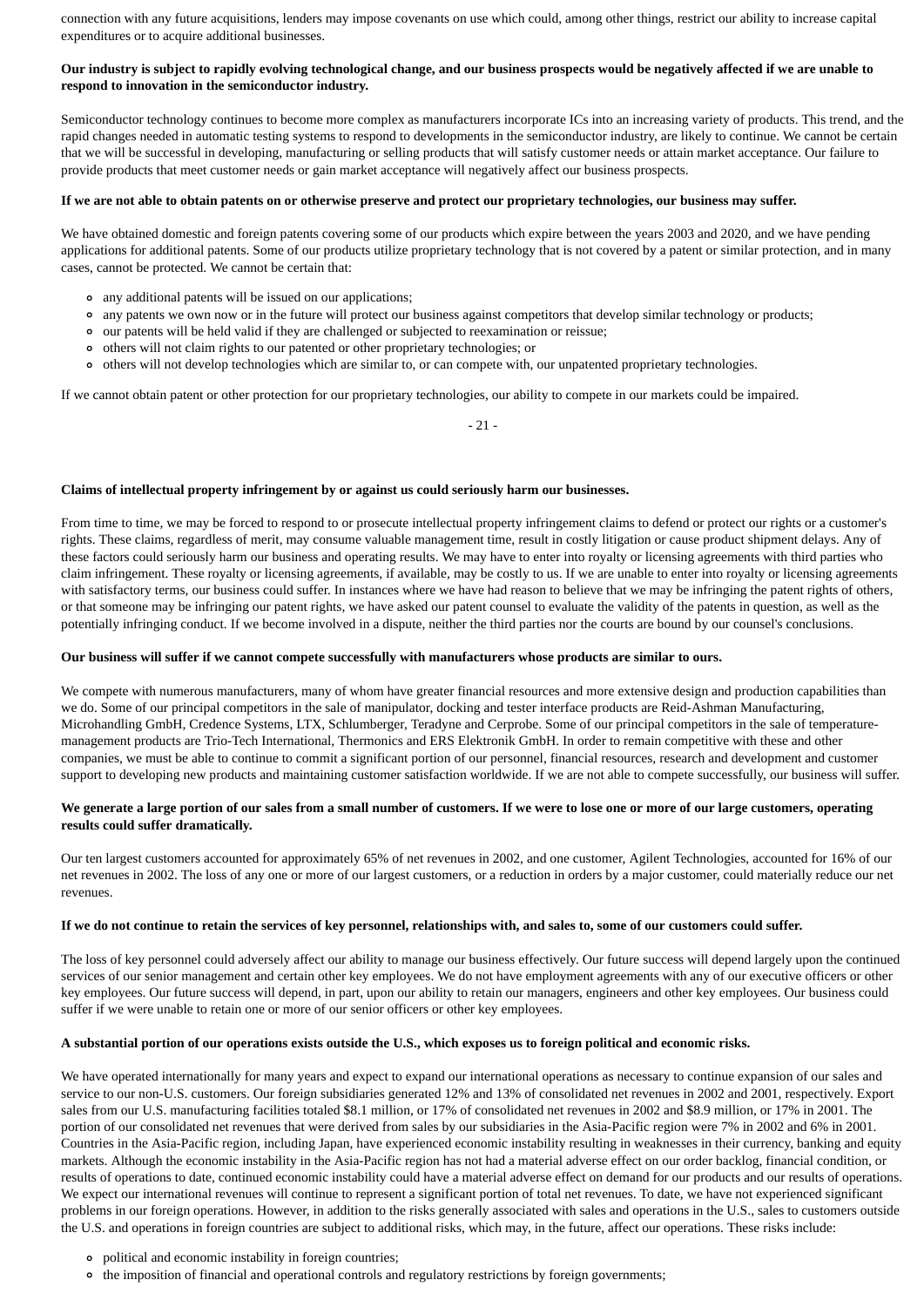- the need to comply with a wide variety of U.S. and foreign import and export laws;
- trade restrictions;
- changes in tariffs and taxes;

- 22 -

- longer payment cycles;
- fluctuations in currency exchange rates; and
- the greater difficulty of administering business abroad.

# **We conduct business in foreign currencies, and fluctuations in the values of those currencies could result in foreign exchange losses.**

In 2002, approximately 2% of our net revenues were dominated in Japanese yen, approximately 3% were dominated in British pounds, and approximately 2% were dominated in Euros. Fluctuations in the values of these currencies could result in foreign exchange losses. Any strengthening of the U.S. dollar in relation to the currencies of our competitors or customers, or strengthening or weakening of the Japanese yen, British pound or Euro in relation to other currencies in which our customers or competitors do business, could adversely affect our competitiveness. Moreover, a strengthening of the U.S. dollar or other competitive factors could put pressure on us to denominate a greater portion of our sales in foreign currencies, thereby increasing our exposure to fluctuations in exchange rates. Any devaluation of these currencies would hurt our business. We do not undertake hedging activities against all of our exchange rate risk. Fluctuations in exchange rates may adversely affect our competitive position or result in foreign exchange losses, either of which could cause our business to suffer.

# **Item 7A: QUANTITATIVE AND QUALITATIVE DISCLOSURES ABOUT MARKET RISK**

## **Exchange Rate Risk Management**

We are exposed to currency exchange rate risk in the normal course of our business, primarily in our foreign operations. Our exposure results from the fact that some or all of the product sales at these operations are in one currency and inventory purchases are in another currency. In our UK operation, approximately 50% of our sales are in U.S. dollars and the corresponding inventory purchases to support these sales are in British pounds. In our Singapore operation, 100% of our sales are in U.S. dollars but some of our manufacturing costs are in British pounds and Singapore dollars. In our Japanese operation, our sales are in Japanese yen and inventory purchases are in U.S. dollars. In one of our German operations, our sales are in Euros while inventory purchases are in U.S. dollars. From time to time we employ risk management strategies, including the use of forward exchange rate contracts, to manage our exposure to exchange rate risks involving the yen, and may, in the future, use forward exchange rate con tracts to manage our exposure to exchange rate risks involving the British pound, the Singapore dollar or the Euro.

Our objective in managing currency exchange risk is to minimize the impact of significant currency exchange rate fluctuations. We use forward exchange rate contracts to establish a fixed conversion rate between the Japanese yen and the U.S. dollar so that the level of our gross margin from sales in Japan is not negatively affected by significant movements in the Japanese yen to U.S. dollar exchange rate. We purchase forward exchange rate contracts on a monthly basis in the amounts management deems appropriate in light of the amount of the U.S. dollar denominated obligations of our Japanese subsidiary that are due within the month. We do not purchase forward contracts with settlement dates beyond 30 days. As of December 31, 2002, there were no forward exchange rate contracts outstanding.

It is our policy to enter into forward exchange rate contracts only to the extent necessary to achieve the desired objectives of management in limiting our exposure to significant fluctuations in currency exchange rates. We do not hedge all of our currency exchange rate risk exposures in a manner that would completely eliminate the impact of changes in currency exchange rates on our net earnings. We do not expect that the results of our operations or our liquidity will be materially affected by these risk management activities.

## **Interest Rate Risk Management**

As of December 31, 2002, we had cash and cash equivalents of \$8.1 million. We generally place our investments in U.S. Treasury obligations or money market funds backed by such investments. We have not held and do not hold any derivatives related to our interest rate exposure. Due to the average maturity and conservative nature of our investment portfolio, a sudden change in interest rates would not have a material effect on the value of the portfolio. Management estimates that had the average yield of our investments decreased by 100 basis points, our interest income for year ended December 31, 2002 would have decreased by less than \$80,000. This estimate assumes that the decrease occurred on the first day of 2002 and reduced the yield of each investment by 100 basis points. The impact on our future interest income of future changes in investment yields will depend largely on the gross amount of our cash, cash equivalents and short-term investments. See "Liquidity and Capital Resources" as part of Management 's Discussion and Analysis of Financial Condition and Results of Operations.

- 23 -

**inTEST Corporation Annual Report on Form 10-K**

## **Item 8: FINANCIAL STATEMENTS AND SUPPLEMENTARY DATA**

Consolidated financial statements are set forth in this Report beginning at page F-1

# **Item 9. CHANGES IN AND DISAGREEMENTS WITH ACCOUNTANTS ON ACCOUNTING AND FINANCIAL DISCLOSURES**

None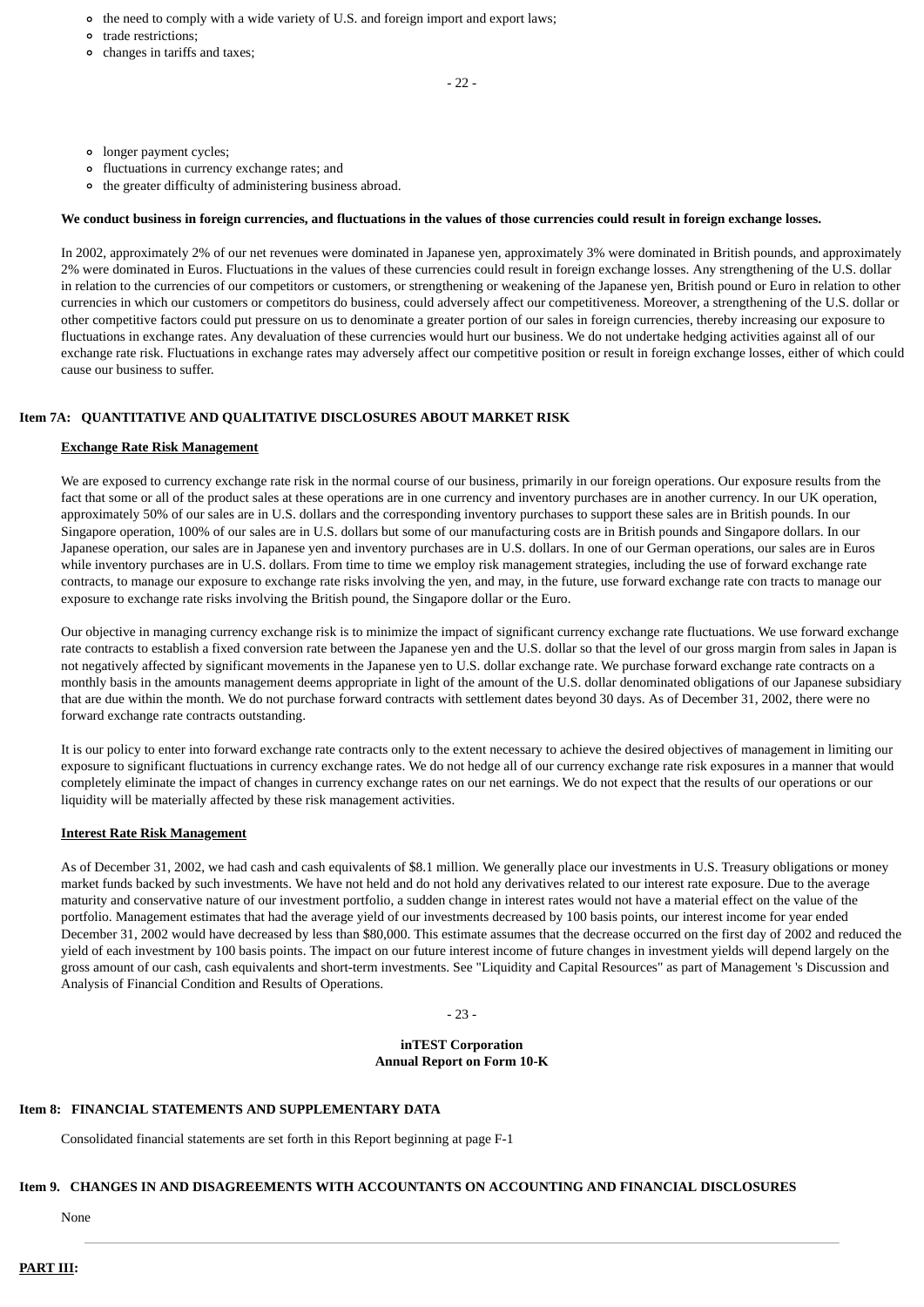### **Item 10: DIRECTORS AND EXECUTIVE OFFICERS**

The information required by this item will be filed not later than April 30, 2003 by an amendment to this Report or incorporation by reference to the proxy statement for our 2003 Annual Meeting of Stockholders.

#### **Item 11: EXECUTIVE COMPENSATION**

The information required by this item will be filed not later than April 30, 2003 by an amendment to this Report or incorporation by reference to the proxy statement for our 2003 Annual Meeting of Stockholders.

### **Item 12: SECURITY OWNERSHIP OF CERTAIN BENEFICIAL OWNERS AND MANAGEMENT AND RELATED STOCKHOLDER MATTERS**

The information required by Item 201(d) of Regulation S-K is set forth in Item 5 of this Report. The information required by Item 403 of Regulation S-K will be filed not later than April 30, 2003 by an amendment to this Report or incorporation by reference to the proxy statement for our 2003 Annual Meeting of Stockholders.

### **Item 13: CERTAIN RELATIONSHIPS AND RELATED TRANSACTIONS**

The information required by this item will be filed not later than April 30, 2003 by an amendment to this Report or incorporation by reference to the proxy statement for our 2003 Annual Meeting of Stockholders.

### **Item 14: CONTROLS AND PROCEDURES**

**CEO and CFO Certifications.** Appearing immediately following the Signatures section of this Annual Report are two certifications, one by each of our Chief Executive Officer and our Chief Financial Officer (the "Section 302 Certifications"). This Item 14 of our Annual Report contains information concerning the evaluation of our disclosure controls and procedures that is referred to in the Section 302 Certifications and this information should be read in conjunction with the Section 302 Certifications for a more complete understanding of the topics presented.

**Evaluation of Our Disclosure Controls and Procedures.** The Securities and Exchange Commission (the "SEC") requires that within 90 days prior to the filing of this Annual Report on Form 10-K, the CEO and the CFO must evaluate the effectiveness of the design and operation of our disclosure controls and procedures and report on the effectiveness of the design and operation of our disclosure controls and procedures.

- 24 -

#### **inTEST Corporation Annual Report on Form 10-K**

"Disclosure controls and procedures" mean the controls and other procedures that are designed with the objective of ensuring that information required to be disclosed in our reports filed under the Securities Exchange Act of 1934 (the "Exchange Act"), such as this Annual Report, is recorded, processed, summarized and reported within the time periods specified in the rules and forms promulgated by the SEC. Disclosure controls and procedures are also designed with the objective of ensuring that such information is accumulated and communicated to our management, including the CEO and CFO, as appropriate, to allow timely decisions regarding required disclosure.

**Evaluation of Our Internal Controls.** The SEC also requires that the CEO and CFO certify certain matters regarding our "internal controls."

"Internal controls" mean our procedures which are designed with the objective of providing reasonable assurance that (1) our transactions are properly authorized; (2) our assets are safeguarded against unauthorized or improper use; and (3) our transactions are properly recorded and reported, all to permit the preparation of our financial statements in conformity with generally accepted accounting principles. We periodically evaluate our internal controls.

Among the matters our CEO and CFO must certify in the Section 302 Certifications are whether all "significant deficiencies" or "material weaknesses" in our internal controls have been disclosed to our auditors and the audit committee of our Board of Directors. In the professional auditing literature, "significant deficiencies" are referred to as "reportable conditions"; these are control issues that could have a significant adverse effect on an entity's ability to record, process, summarize and report financial data in the financial statements. A "material weakness" is defined in the auditing literature as a particularly serious reportable condition where the design or operation of one or more internal control components does not reduce to a relatively low level the risk that misstatements caused by error or fraud may occur in amounts that would be material in relation to the financial statements and not be detected within a timely period by employees in the normal course of performing their assigned functio ns.

**Limitations on the Effectiveness of Controls.** Our management, including the CEO and CFO, does not expect that our disclosure controls and procedures or our internal controls will prevent all error and all fraud. A control system, no matter how well conceived and operated, can provide only reasonable, as opposed to absolute, assurance that the objectives of the control system are met. Further, the design of a control system must reflect the fact that there are resource constraints, and the benefits of controls must be considered relative to their costs. Because of the inherent limitations in all control systems, no evaluation of controls can provide absolute assurance that all control issues and instances of fraud, if any, within an entity have been detected. These inherent limitations include the realities that judgments in decision-making can be faulty, and that breakdowns can occur because of simple error or mistake. Additionally, controls can be circumvented by the individual acts of some persons, by collusion of two or more people, or by management override of the control. The design of any system of controls also is based in part upon certain assumptions about the likelihood of future events, and there can be no assurance that any design will succeed in achieving its stated goals under all potential future conditions; over time, a system of controls may become inadequate because of changes in conditions, or the degree of compliance with the policies or procedures may deteriorate. Because of the inherent limitations in a cost-effective control system, misstatements due to error or fraud may occur and not be detected.

**CEO/CFO Conclusions about the Effectiveness of the Disclosure Controls and Procedures.** Based upon their evaluation of the disclosure controls and procedures, our CEO and CFO have concluded that, subject to the limitations noted above, our disclosure controls and procedures are effective to provide reasonable assurance that material information relating to the Company and its consolidated subsidiaries is made known to management, including the CEO and CFO, on a timely basis.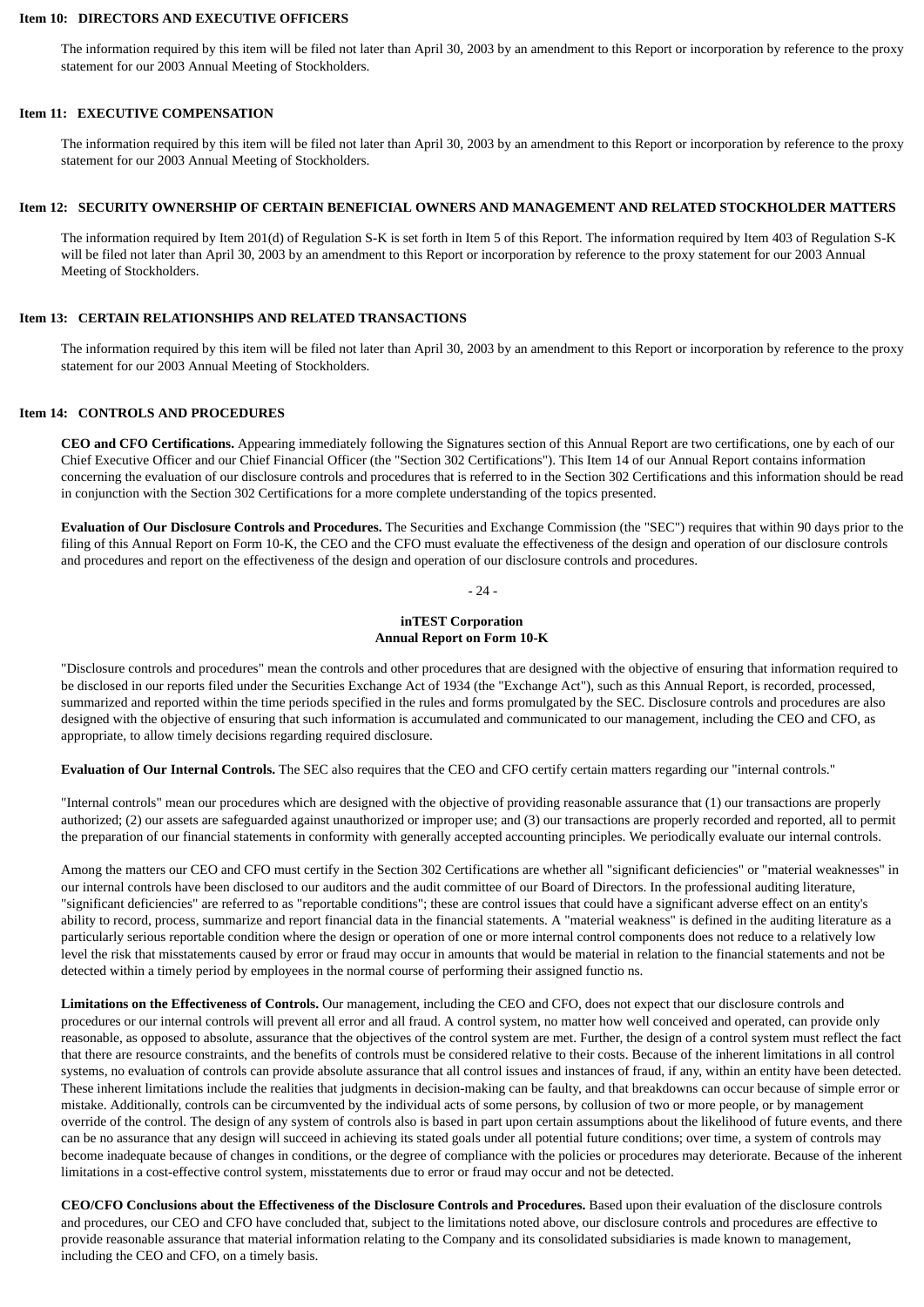**Changes in Internal Controls.** There were no significant changes to our internal controls or in other factors that could significantly affect our internal controls, subsequent to the date of their last evaluation, including any corrective actions with regard to significant deficiencies and material weaknesses.

### **PART IV:**

#### **Item 15: EXHIBITS, FINANCIAL STATEMENT SCHEDULES AND REPORTS ON FORM 8-K**

(a) The documents filed as part of this Annual Report on Form 10-K are:

- 25 -

#### **inTEST Corporation Annual Report on Form 10-K**

(i) Our consolidated financial statements and notes thereto as well as the applicable report of the independent certified public accountants are included in Part II, Item 8 of this Annual Report on Form 10-K.

(ii) The following consolidated financial statement schedule should be read in conjunction with the consolidated financial statements set forth in Part II, Item 8 of this Annual Report on Form 10-K:

Schedule II -- Valuation and Qualifying Accounts

(iii) The exhibits required by Item 601 of Regulation S-K are included under Item 15(c) of this Annual Report on Form 10-K.

(b) Reports on Form 8-K

*Exhibit*

On October 1, 2002, we filed a Report on Form 8-K providing information responsive to the requirements of Items 5 and 7 of that form regarding an acquisition of a privately held company.

On October 24, 2002, we filed a Report on Form 8-K providing information responsive to the requirements of Items 5 and 7 of that form regarding our financial results for the quarter ended September 30, 2002.

(c) Exhibits required by Item 601 of Regulation S-K:

| <b>Number</b> | <b>Description of Exhibit</b>                                                                                                                                                                       |
|---------------|-----------------------------------------------------------------------------------------------------------------------------------------------------------------------------------------------------|
| 3.1           | Certificate of Incorporation. (1)                                                                                                                                                                   |
| 3.2           | By Laws. $(1)$                                                                                                                                                                                      |
| 10.1          | Consulting Agreement, dated April 1, 1997, between the Company and Stuart F. Daniels. (1)                                                                                                           |
| 10.2          | Lease dated October 27, 1999 between Earl E. and Mitsue Jio and in TEST Sunnyvale, a<br>wholly owned subsidiary of the Company. (2)                                                                 |
| 10.3          | Temptronic Corporation 1998 Incentive and Non-Statutory Stock Option Plan. (3)                                                                                                                      |
| 10.4          | Lease Agreement between First Industrial, L.P. and the Company, dated June 6, 2000. (4)                                                                                                             |
| 10.5          | Lease between SPHOS, Inc. and Temptronic Corporation (a subsidiary of the Company),<br>dated December 27, 2000. (5)                                                                                 |
| 10.6          | Change of Control Agreement dated April 17, 2001 between the Company and Robert E. Matthiessen. (6)                                                                                                 |
| 10.7          | Change of Control Agreement dated April 17, 2001 between the Company and Hugh T. Regan, Jr. (6)                                                                                                     |
| 10.8          | Amended and Restated 1997 Stock Plan. (7)                                                                                                                                                           |
| 10.9          | Amended and Restated Loan Agreement dated May 29, 2002 between PNC Bank, National<br>Association and the Company. (7)                                                                               |
| 10.10         | Amended and Restated Committed Line of Credit Note payable to PNC Bank, National<br>Association dated May 29, 2002. (7)                                                                             |
| 10.11         | Letter dated October 17, 2002, extending the expiration date of the Amended and Restated Loan<br>Agreement and the Amended and Restated Committed Line of Credit Note, each dated May 29, 2002. (8) |
| 10.12         | Waiver and Amendment to Loan Documents dated March 25, 2003 between PNC Bank, National<br>Association and the Company.                                                                              |
| 21            | Subsidiaries of the Company.                                                                                                                                                                        |
| 23            | Consent of KPMG LLP.                                                                                                                                                                                |
| 99.1          | Certification of Chief Executive Officer pursuant to Section 906 of the Sarbanes-Oxley Act of 2002.                                                                                                 |
| 99.2          | Certification of Chief Financial Officer pursuant to Section 906 of the Sarbanes-Oxley Act of 2002.                                                                                                 |

- 26 -

### **inTEST Corporation Annual Report on Form 10-K**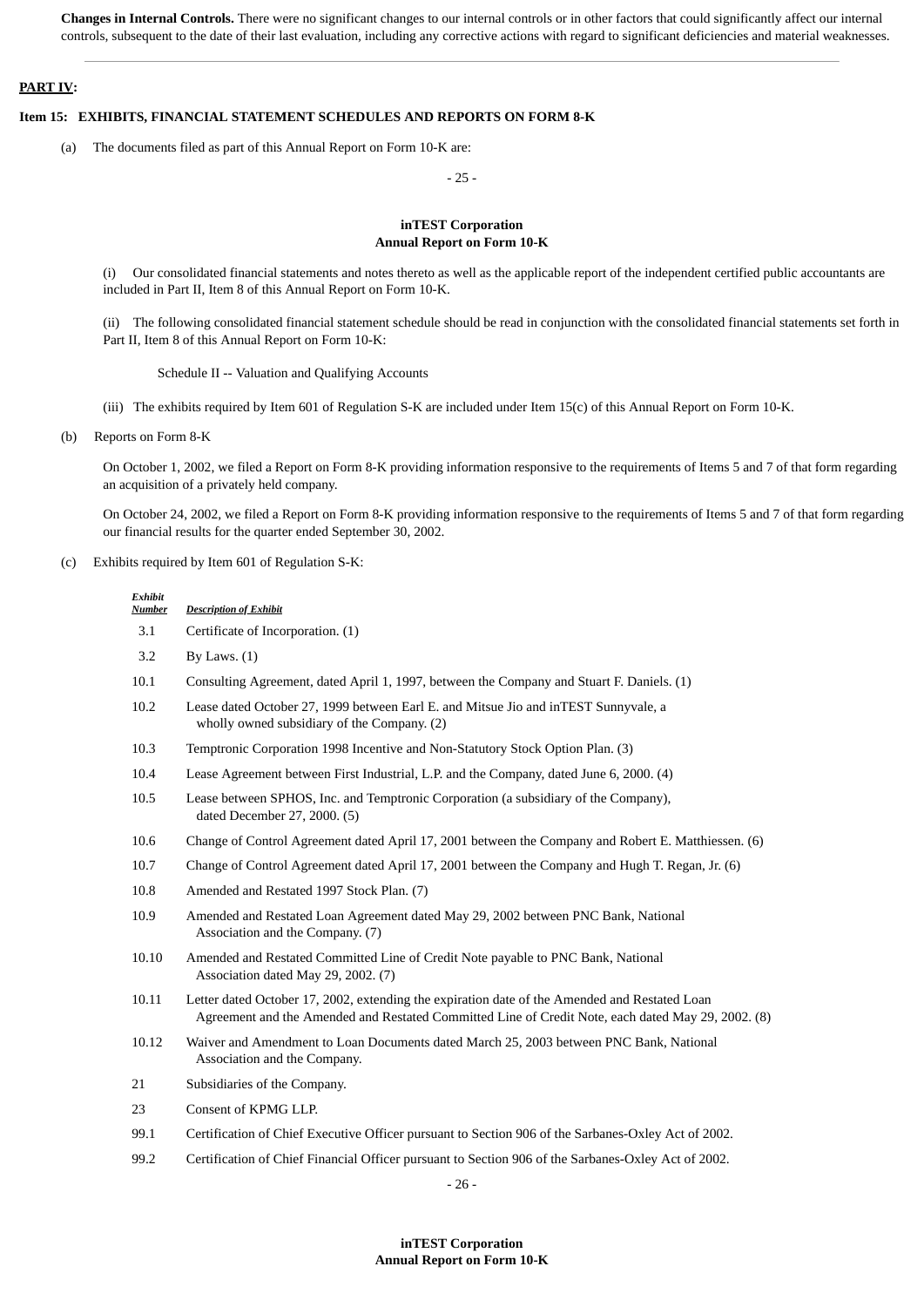- (1) Previously filed by the Company as an exhibit to the Company's Registration Statement on Form S-1, File No. 333-26457 filed May 2, 1997, and incorporated herein by reference.
- (2) Previously filed by the Company as an exhibit to the Company's Form 10-K for the year ended December 31, 1999, filed March 30, 2000, and incorporated herein by reference.
- (3) Previously filed by the Company as an exhibit to the Company's Form 10-Q/A for the quarter ended March 31, 2000, filed June 21, 2000, and incorporated herein by reference.
- (4) Previously filed by the Company as an exhibit to the Company's Form 10-Q for the quarter ended June 30, 2000, filed August 14, 2000, and incorporated herein by reference.
- (5) Previously filed by the Company as an exhibit to the Company's Form 10-K for the year ended December 31, 2000, filed March 30, 2001, and incorporated herein by reference.
- (6) Previously filed by the Company as an exhibit to the Company's Form 10-Q for the quarter ended March 31, 2001, filed May 15, 2001, and incorporated herein by reference.
- (7) Previously filed by the Company as an exhibit to the Company's Form 10-Q for the quarter ended June 30, 2002, filed August 14, 2002, and incorporated herein by reference.
- (8) Previously filed by the Company as an exhibit to the Company's Form 10-Q for the quarter ended September 30, 2002, filed November 14, 2002, and incorporated herein by reference.

- 27 -

#### **Signatures**

Pursuant to the requirements of Section 13 or 15(d) of the Securities Exchange Act of 1934, the Registrant has duly caused this report to be signed on its behalf by the undersigned thereunto duly authorized.

### **inTEST Corporation**

By: /s/ Robert E. Matthiessen Robert E. Matthiessen President and Chief Executive Officer

Pursuant to the requirements of Securities Exchange Act of 1934, this report has been signed below by the following persons on behalf of the Registrant and in the capacities and on the dates indicated.

/s/ Robert E. Matthiessen Robert E. Matthiessen, President, Chief Executive Officer and Director (principal executive officer) March 31, 2003 /s/ Hugh T. Regan, Jr. Hugh T. Regan, Jr., Treasurer, Chief Financial Officer and Secretary (principal financial officer) March 31, 2003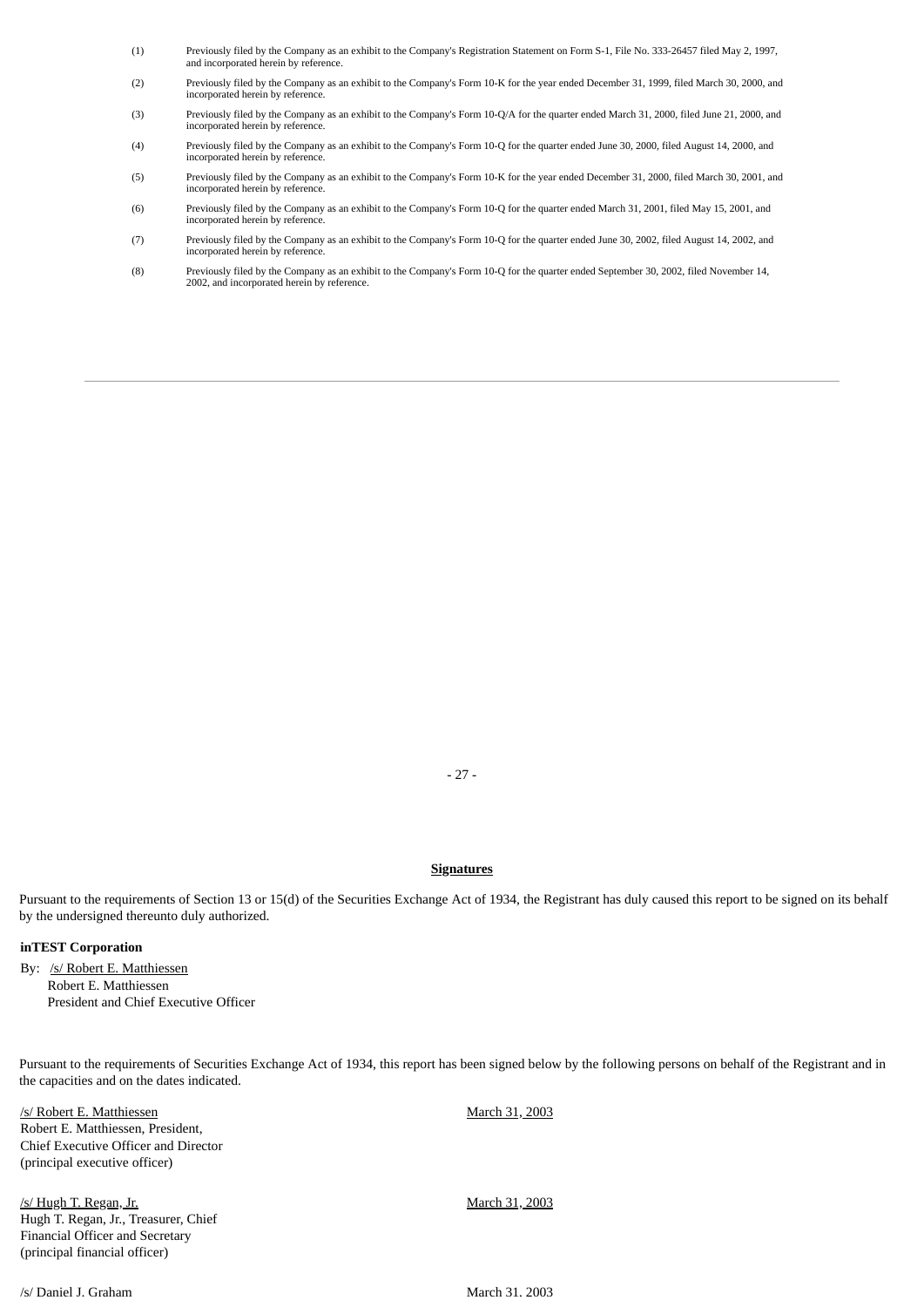Daniel J. Graham, Vice Chairman, Executive Vice President

/s/ Da e J. G a a

| /s/ Alyn R. Holt<br>Alyn R. Holt, Chairman              | March 31, 2003 |
|---------------------------------------------------------|----------------|
| /s/ Richard O. Endres<br>Richard O. Endres, Director    | March 31, 2003 |
| /s/ Stuart F. Daniels<br>Stuart F. Daniels, Director    | March 31, 2003 |
| /s/ Gregory W. Slayton<br>Gregory W. Slayton, Director  | March 31, 2003 |
| /s/ Douglas W. Smith<br>Douglas W. Smith, Director      | March 31, 2003 |
| /s/ James J. Greed, Jr.<br>James J. Greed, Jr, Director | March 31, 2003 |

- 28 -

<u>. . . . , . . . .</u>

#### **CERTIFICATION**

I, Robert E. Matthiessen, certify that:

1. I have reviewed this annual report on Form 10-K of inTEST Corporation;

 2. Based on my knowledge, this annual report does not contain any untrue statement of a material fact or omit to state a material fact necessary to make the statements made, in light of the circumstances under which such statements were made, not misleading with respect to the period covered by this annual report;

 3. Based on my knowledge, the financial statements, and other financial information included in this annual report, fairly present in all material respects the financial condition, results of operations and cash flows of the Registrant as of, and for, the periods presented in this annual report;

 4. The Registrant's other certifying officer and I are responsible for establishing and maintaining disclosure controls and procedures (as defined in Exchange Act Rules 13a-14 and 15d-14) for the Registrant and have:

 (a) designed such disclosure controls and procedures to ensure that material information relating to the Registrant, including its consolidated subsidiaries, is made known to us by others within those entities, particularly during the period in which this annual report is being prepared;

 (b) evaluated the effectiveness of the Registrant's disclosure controls and procedures as of a date within 90 days prior to the filing date of this annual report (the "Evaluation Date"); and

 (c) presented in this annual report our conclusions about the effectiveness of the disclosure controls and procedures based on our evaluation as of the Evaluation Date;

 5. The Registrant's other certifying officer and I have disclosed, based on our most recent evaluation, to the Registrant's auditors and the Audit Committee of Registrant's Board of Directors:

 (a) all significant deficiencies in the design or operation of internal controls which could adversely affect the Registrant's ability to record, process, summarize and report financial data and have identified for the Registrant's auditors any material weaknesses in internal controls; and

 (b) any fraud, whether or not material, that involves management or other employees who have a significant role in the Registrant's internal controls; and

 6. The Registrant's other certifying officer and I have indicated in this annual report whether there were significant changes in internal controls or in other factors that could significantly affect internal controls subsequent to the date of our most recent evaluation, including any corrective actions with regard to significant deficiencies and material weaknesses.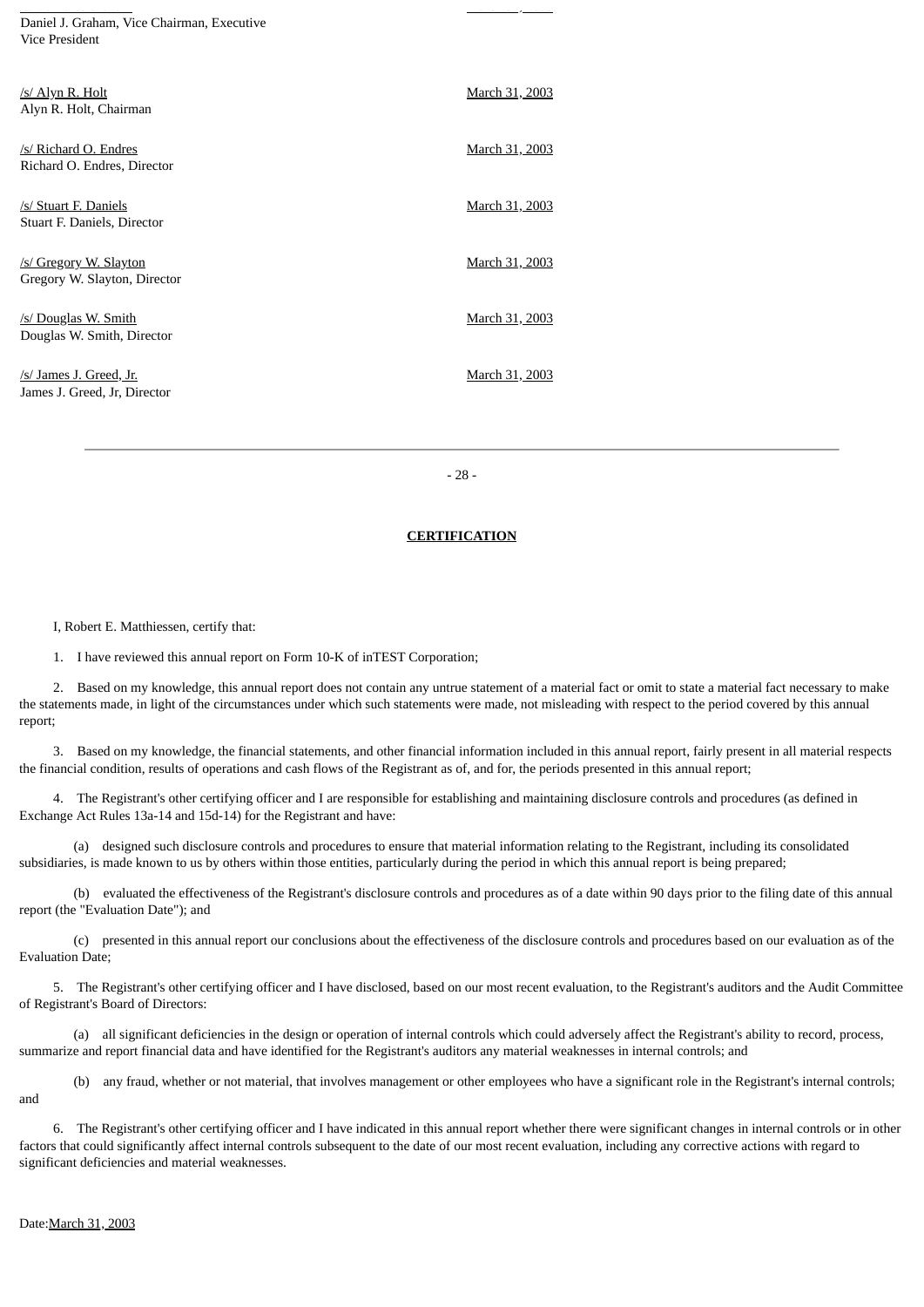/s/Robert E. Matthiessen Robert E. Matthiessen President and Chief Executive Officer

- 29 -

#### **CERTIFICATION**

I, Hugh T. Regan, Jr., certify that:

1. I have reviewed this annual report on Form 10-K of inTEST Corporation;

 2. Based on my knowledge, this annual report does not contain any untrue statement of a material fact or omit to state a material fact necessary to make the statements made, in light of the circumstances under which such statements were made, not misleading with respect to the period covered by this annual report;

 3. Based on my knowledge, the financial statements, and other financial information included in this annual report, fairly present in all material respects the financial condition, results of operations and cash flows of the Registrant as of, and for, the periods presented in this annual report;

 4. The Registrant's other certifying officer and I are responsible for establishing and maintaining disclosure controls and procedures (as defined in Exchange Act Rules 13a-14 and 15d-14) for the Registrant and have:

 (a) designed such disclosure controls and procedures to ensure that material information relating to the Registrant, including its consolidated subsidiaries, is made known to us by others within those entities, particularly during the period in which this annual report is being prepared;

 (b) evaluated the effectiveness of the Registrant's disclosure controls and procedures as of a date within 90 days prior to the filing date of this annual report (the "Evaluation Date"); and

 (c) presented in this annual report our conclusions about the effectiveness of the disclosure controls and procedures based on our evaluation as of the Evaluation Date;

 5. The Registrant's other certifying officer and I have disclosed, based on our most recent evaluation, to the Registrant's auditors and the Audit Committee of Registrant's Board of Directors:

 (a) all significant deficiencies in the design or operation of internal controls which could adversely affect the Registrant's ability to record, process, summarize and report financial data and have identified for the Registrant's auditors any material weaknesses in internal controls; and

 (b) any fraud, whether or not material, that involves management or other employees who have a significant role in the Registrant's internal controls; and

 6. The Registrant's other certifying officer and I have indicated in this annual report whether there were significant changes in internal controls or in other factors that could significantly affect internal controls subsequent to the date of our most recent evaluation, including any corrective actions with regard to significant deficiencies and material weaknesses.

#### Date:March 31, 2003

/s/ Hugh T. Regan, Jr. Hugh T. Regan, Jr. Secretary, Treasurer and Chief Financial Officer

- 30 -

#### **Index to Exhibits**

| Exhibit | <b>Description of Exhibit</b> |  |
|---------|-------------------------------|--|
| Number  |                               |  |

- 3.1 Certificate of Incorporation. (1)
- 3.2 By Laws. (1)
- 10.1 Consulting Agreement, dated April 1, 1997, between the Company and Stuart F. Daniels. (1)
- 10.2 Lease dated October 27, 1999 between Earl E. and Mitsue Jio and inTEST Sunnyvale, a wholly owned subsidiary of the Company. (2)
- 10.3 Temptronic Corporation 1998 Incentive and Non-Statutory Stock Option Plan. (3)
- 10.4 Lease Agreement between First Industrial, L.P. and the Company, dated June 6, 2000. (4)
- 10.5 Lease between SPHOS, Inc. and Temptronic Corporation (a subsidiary of the Company), dated December 27, 2000. (5)

 $1$  6  $\mu$  6 Change of Control Agreement dated April 17 2001 between the Company and Robert E Matthiessen (6)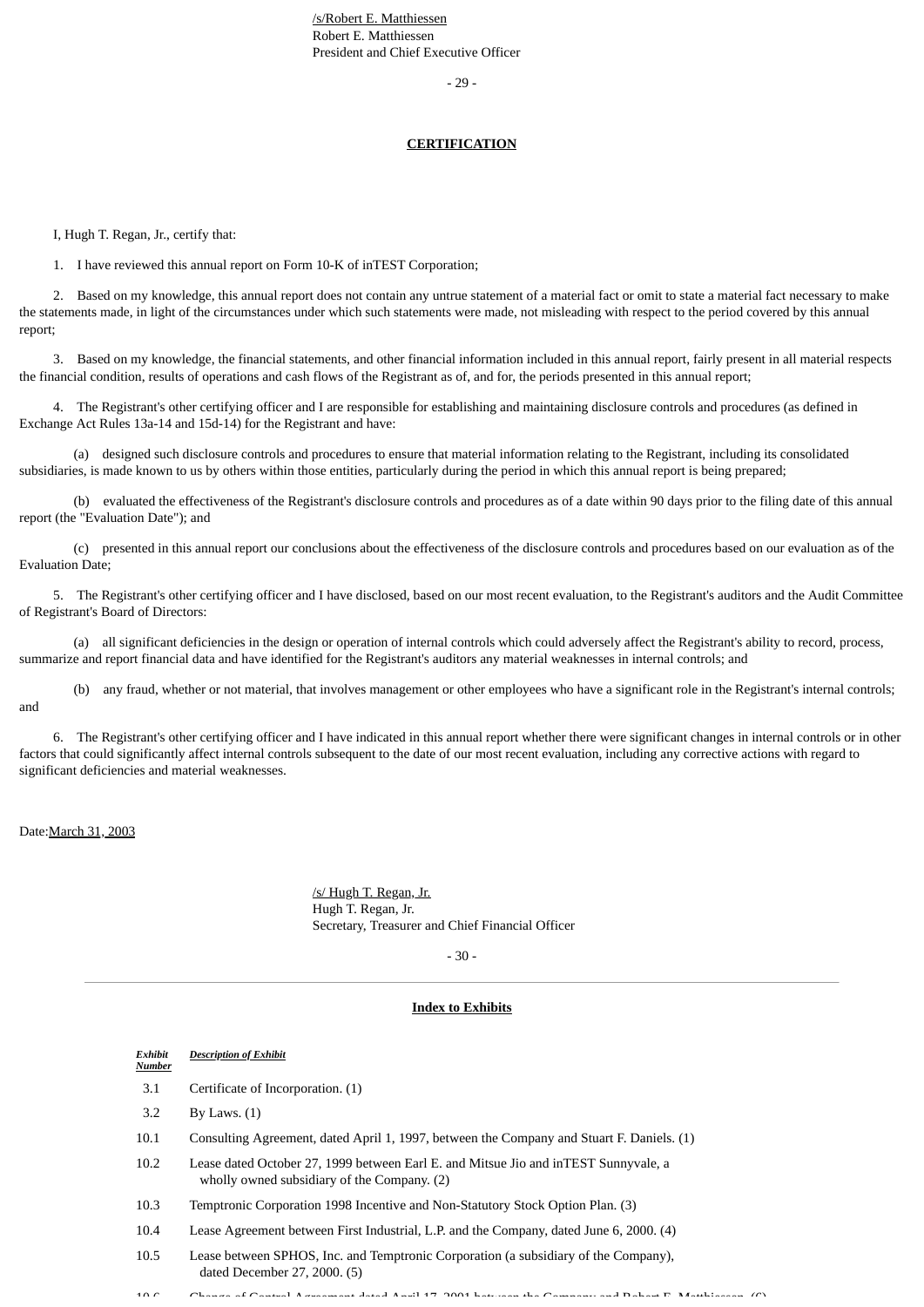- 10.6 Change of Control Agreement dated April 17, 2001 between the Company and Robert E. Matthiessen. (6) 10.7 Change of Control Agreement dated April 17, 2001 between the Company and Hugh T. Regan, Jr. (6)
- 10.8 Amended and Restated 1997 Stock Plan. (7)
- 10.9 Amended and Restated Loan Agreement dated May 29, 2002 between PNC Bank, National Association and the Company. (7)
- 10.10 Amended and Restated Committed Line of Credit Note payable to PNC Bank, National Association dated May 29, 2002. (7)
- 10.11 Letter dated October 17, 2002, extending the expiration date of the Amended and Restated Loan Agreement and the Amended and Restated Committed Line of Credit Note, each dated May 29, 2002. (8)
- 10.12 Waiver and Amendment to Loan Documents dated March 25, 2003 between PNC Bank, National Association and the Company.
- 21 Subsidiaries of the Company.
- 23 Consent of KPMG LLP.
- 99.1 Certification of Chief Executive Officer pursuant to Section 906 of the Sarbanes-Oxley Act of 2002.
- 99.2 Certification of Chief Financial Officer pursuant to Section 906 of the Sarbanes-Oxley Act of 2002.
- (1) Previously filed by the Company as an exhibit to the Company's Registration Statement on Form S-1, File No. 333-26457 filed May 2, 1997, and incorporated herein by reference.
- (2) Previously filed by the Company as an exhibit to the Company's Form 10-K for the year ended December 31, 1999, filed March 30, 2000, and incorporated herein by reference.
- (3) Previously filed by the Company as an exhibit to the Company's Form 10-Q/A for the quarter ended March 31, 2000, filed June 21, 2000, and incorporated herein by reference.
- (4) Previously filed by the Company as an exhibit to the Company's Form 10-Q for the quarter ended June 30, 2000, filed August 14, 2000, and incorporated herein by reference.
- (5) Previously filed by the Company as an exhibit to the Company's Form 10-K for the year ended December 31, 2000, filed March 30, 2001, and incorporated herein by reference.
- (6) Previously filed by the Company as an exhibit to the Company's Form 10-Q for the quarter ended March 31, 2001, filed May 15, 2001, and incorporated herein by reference
- (7) Previously filed by the Company as an exhibit to the Company's Form 10-Q for the quarter ended June 30, 2002, filed August 14, 2002, and incorporated herein by reference.
- (8) Previously filed by the Company as an exhibit to the Company's Form 10-Q for the quarter ended September 30, 2002, filed November 14, 2002, and incorporated herein by reference.

### - 31 -

#### **inTEST CORPORATION**

### **INDEX TO CONSOLIDATED FINANCIAL STATEMENTS AND CONSOLIDATED FINANCIAL STATEMENT SCHEDULE**

|                                                                                                                  | Page    |
|------------------------------------------------------------------------------------------------------------------|---------|
| CONSOLIDATED FINANCIAL STATEMENTS                                                                                |         |
| <b>Independent Auditors' Report</b>                                                                              | $F - 1$ |
| Consolidated Balance Sheets as of December 31, 2002 and 2001                                                     | $F - 2$ |
| Consolidated Statements of Operations for the years ended<br>December 31, 2002, 2001 and 2000                    | $F - 3$ |
| Consolidated Statements of Comprehensive Earnings (Loss) for the years<br>ended December 31, 2002, 2001 and 2000 | $F - 4$ |
| Consolidated Statements of Stockholders' Equity for the years<br>ended December 31, 2002, 2001 and 2000          | $F - 5$ |
| Consolidated Statements of Cash Flows for the years ended<br>December 31, 2002, 2001 and 2000                    | $F - 6$ |
| Notes to Consolidated Financial Statements                                                                       | $F - 7$ |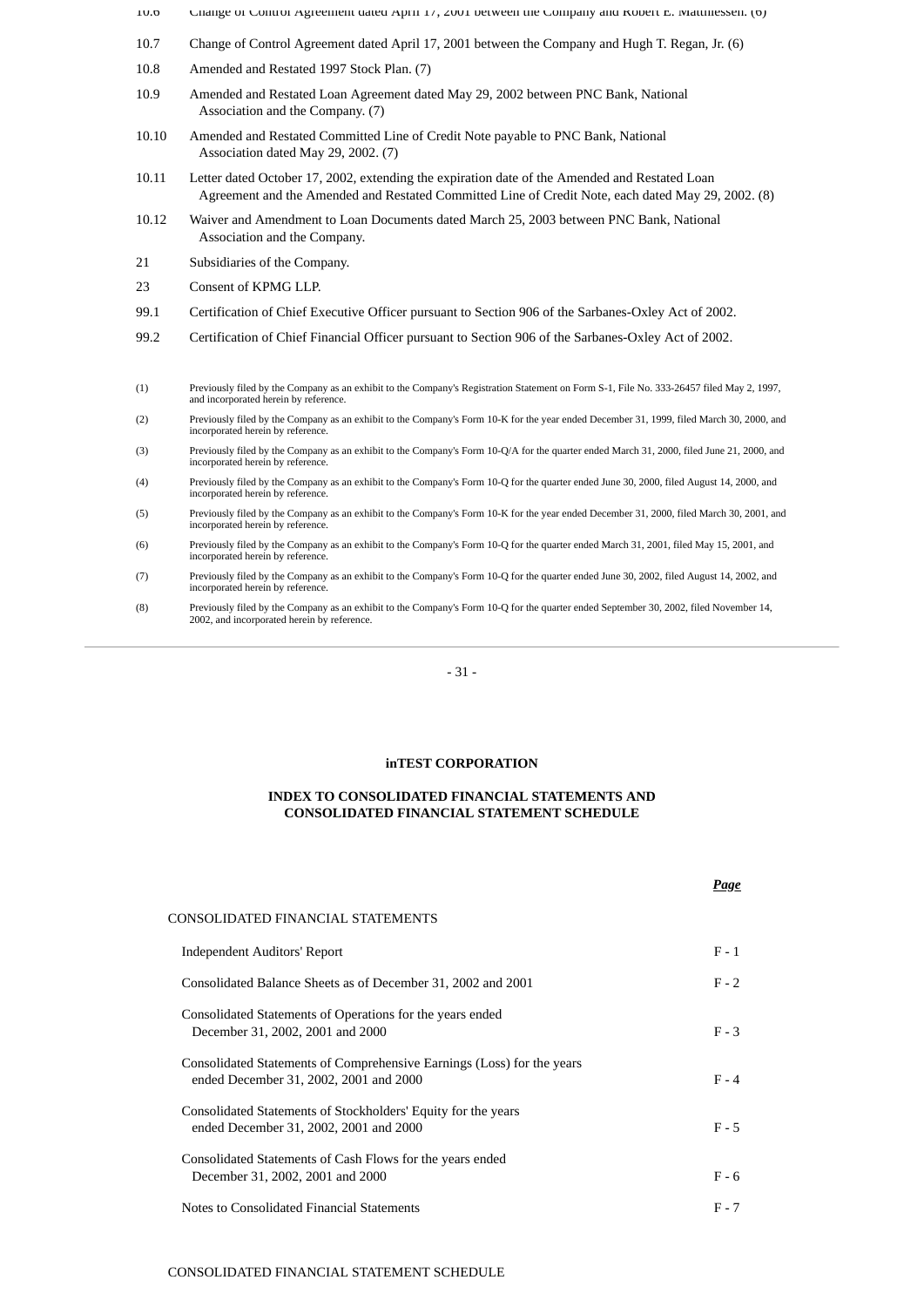- 32 -

### **Independent Auditors' Report**

The Board of Directors and Stockholders inTEST Corporation:

We have audited the accompanying consolidated balance sheets of inTEST Corporation and subsidiaries as of December 31, 2002 and 2001, and the related consolidated statements of operations, comprehensive earnings (loss), stockholders' equity and cash flows for each of the years in the three-year period ended December 31, 2002. In connection with our audits of the consolidated financial statements, we also have audited the consolidated financial statement schedule of valuation and qualifying accounts as of and for the three years ended December 31, 2002. These consolidated financial statements and consolidated financial statement schedule are the responsibility of the Company's management. Our responsibility is to express an opinion on these consolidated financial statements and consolidated financial statement schedule based on our audits.

We conducted our audits in accordance with auditing standards generally accepted in the United States of America. Those standards require that we plan and perform the audit to obtain reasonable assurance about whether the financial statements are free of material misstatements. An audit includes examining, on a test basis, evidence supporting the amounts and disclosures in the financial statements. An audit also includes assessing the accounting principles used and significant estimates made by management, as well as evaluating the overall financial statement presentation. We believe that our audits provide a reasonable basis for our opinion.

In our opinion, the consolidated financial statements referred to above present fairly, in all material respects, the financial position of inTEST Corporation and subsidiaries as of December 31, 2002 and 2001, and the results of their operations and their cash flows for each of the years in the three-year period ended December 31, 2002, in conformity with accounting principles generally accepted in the United States of America. Also in our opinion, the related consolidated financial statement schedule, when considered in relation to the basic consolidated financial statements taken as a whole, presents fairly, in all material respects, the information set forth therein.

As discussed in Note 2 to the consolidated financial statements, effective January 1, 2002, the Company adopted Statement of Financial Accounting Standards No. 142 "Goodwill and Other Intangible Assets" as required for goodwill and intangible assets arising from business combinations.

/s/KPMG LLP

Philadelphia, Pennsylvania March 17, 2003, except as to the fourth paragraph of Note 7, which is as of March 25, 2003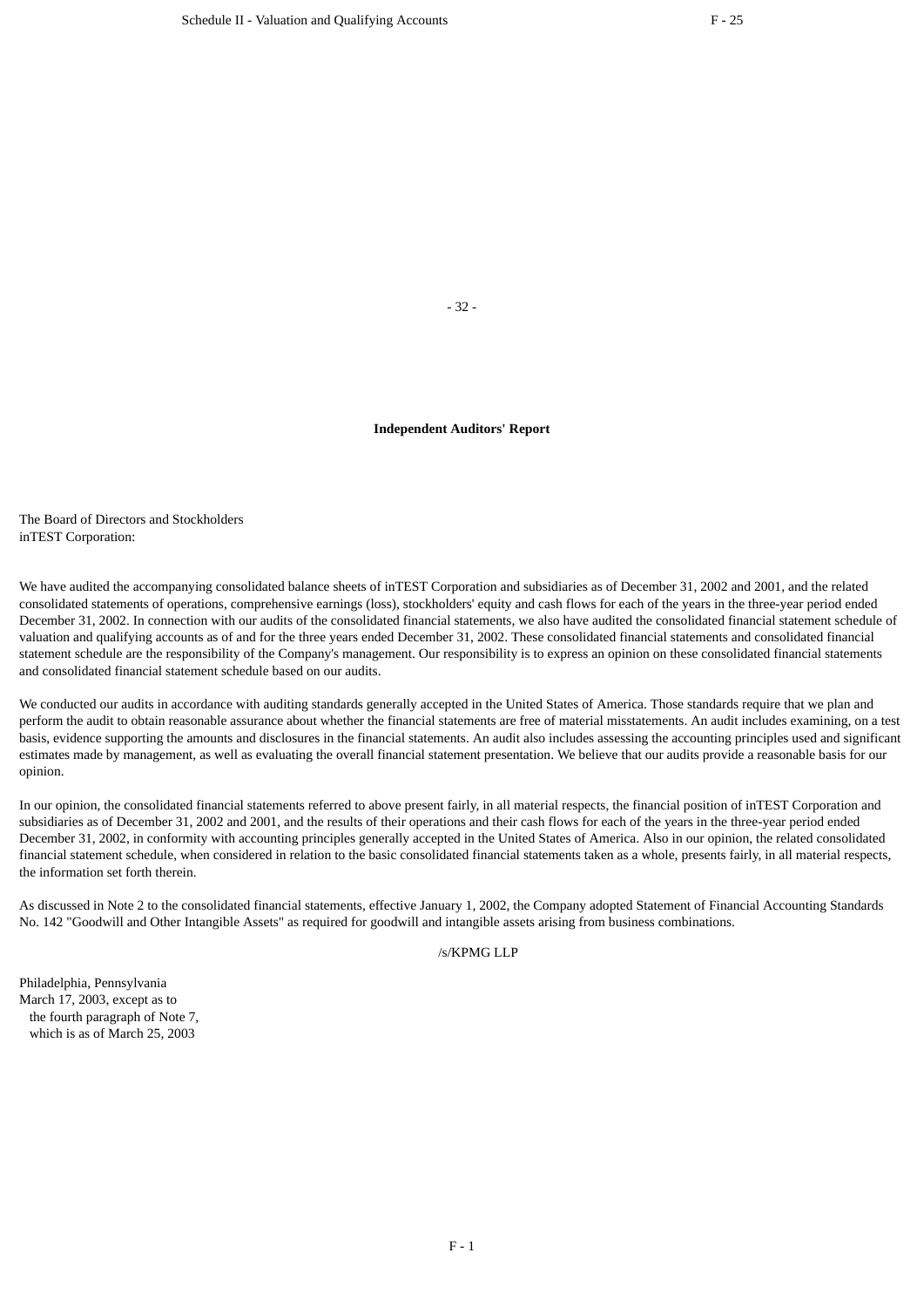# **inTEST CORPORATION CONSOLIDATED BALANCE SHEETS**

(In thousands, except share and per share data)

|                                                                                                    | December 31,                                                                                                                                                                                                                                                                                                                                                                                                                                                                           |                             |
|----------------------------------------------------------------------------------------------------|----------------------------------------------------------------------------------------------------------------------------------------------------------------------------------------------------------------------------------------------------------------------------------------------------------------------------------------------------------------------------------------------------------------------------------------------------------------------------------------|-----------------------------|
|                                                                                                    | 2002                                                                                                                                                                                                                                                                                                                                                                                                                                                                                   | 2001                        |
| ASSETS:                                                                                            | $\begin{array}{cccccccccccccc} \multicolumn{2}{c}{} & \multicolumn{2}{c}{} & \multicolumn{2}{c}{} & \multicolumn{2}{c}{} & \multicolumn{2}{c}{} & \multicolumn{2}{c}{} & \multicolumn{2}{c}{} & \multicolumn{2}{c}{} & \multicolumn{2}{c}{} & \multicolumn{2}{c}{} & \multicolumn{2}{c}{} & \multicolumn{2}{c}{} & \multicolumn{2}{c}{} & \multicolumn{2}{c}{} & \multicolumn{2}{c}{} & \multicolumn{2}{c}{} & \multicolumn{2}{c}{} & \multicolumn{2}{c}{} & \multicolumn{2}{c}{} & \$ |                             |
| Current assets:<br>Cash and cash equivalents                                                       | \$ 8,145                                                                                                                                                                                                                                                                                                                                                                                                                                                                               | \$7,281                     |
| Trade accounts and notes receivable, net of allowance for                                          |                                                                                                                                                                                                                                                                                                                                                                                                                                                                                        |                             |
| doubtful accounts of \$130 and \$125, respectively                                                 | 6,584                                                                                                                                                                                                                                                                                                                                                                                                                                                                                  | 5,191                       |
| Inventories<br>Deferred tax assets                                                                 | 7,002<br>863                                                                                                                                                                                                                                                                                                                                                                                                                                                                           | 7,554<br>1,539              |
| Refundable domestic and foreign income taxes                                                       | 2,110                                                                                                                                                                                                                                                                                                                                                                                                                                                                                  | 2,254                       |
| Other current assets                                                                               | 487                                                                                                                                                                                                                                                                                                                                                                                                                                                                                    | 421                         |
| Total current assets                                                                               | <u>25, 191</u>                                                                                                                                                                                                                                                                                                                                                                                                                                                                         | 24, 240                     |
| Property and equipment:                                                                            |                                                                                                                                                                                                                                                                                                                                                                                                                                                                                        |                             |
| Machinery and equipment                                                                            | 9,007                                                                                                                                                                                                                                                                                                                                                                                                                                                                                  | 9,167                       |
| Leasehold improvements                                                                             | <u>2,480</u>                                                                                                                                                                                                                                                                                                                                                                                                                                                                           | $-2,607$                    |
|                                                                                                    | 11,487                                                                                                                                                                                                                                                                                                                                                                                                                                                                                 | 11,774                      |
| Less: accumulated depreciation                                                                     | (6, 596)                                                                                                                                                                                                                                                                                                                                                                                                                                                                               | (6, 031)                    |
| Net property and equipment                                                                         | <u>4,891</u>                                                                                                                                                                                                                                                                                                                                                                                                                                                                           | $\frac{5,743}{2}$           |
| Deferred tax assets                                                                                | 166                                                                                                                                                                                                                                                                                                                                                                                                                                                                                    | 30                          |
| Other assets                                                                                       | 691                                                                                                                                                                                                                                                                                                                                                                                                                                                                                    | 648                         |
| Goodwill, net                                                                                      | 1,243                                                                                                                                                                                                                                                                                                                                                                                                                                                                                  | 933                         |
| Intangible assets                                                                                  | 400                                                                                                                                                                                                                                                                                                                                                                                                                                                                                    |                             |
| Total assets                                                                                       | \$32,582<br>=======                                                                                                                                                                                                                                                                                                                                                                                                                                                                    | \$31,594                    |
| LIABILITIES AND STOCKHOLDERS' EQUITY                                                               |                                                                                                                                                                                                                                                                                                                                                                                                                                                                                        |                             |
| Current liabilities:                                                                               |                                                                                                                                                                                                                                                                                                                                                                                                                                                                                        |                             |
| Accounts payable                                                                                   | \$2,388                                                                                                                                                                                                                                                                                                                                                                                                                                                                                | \$1,869                     |
| Accrued expenses                                                                                   | 2,425                                                                                                                                                                                                                                                                                                                                                                                                                                                                                  | 2,100                       |
| Domestic and foreign income taxes payable                                                          | 116                                                                                                                                                                                                                                                                                                                                                                                                                                                                                    | 44                          |
| Capital lease obligations                                                                          | 86                                                                                                                                                                                                                                                                                                                                                                                                                                                                                     | - 81                        |
| Total current liabilities                                                                          | 5,015                                                                                                                                                                                                                                                                                                                                                                                                                                                                                  | 4,094                       |
| Capital lease obligations, net of current portion                                                  | 210                                                                                                                                                                                                                                                                                                                                                                                                                                                                                    | 296                         |
| Total liabilities                                                                                  | $\frac{5,225}{5}$                                                                                                                                                                                                                                                                                                                                                                                                                                                                      | 4,390                       |
| Commitments and Contingencies (Notes 9, 11 and 14)                                                 |                                                                                                                                                                                                                                                                                                                                                                                                                                                                                        |                             |
| Stockholders' equity:                                                                              |                                                                                                                                                                                                                                                                                                                                                                                                                                                                                        |                             |
| Preferred stock, \$0.01 par value; 5,000,000 shares authorized;<br>no shares issued or outstanding |                                                                                                                                                                                                                                                                                                                                                                                                                                                                                        |                             |
| Common stock, \$0.01 par value; 20,000,000 shares authorized;                                      |                                                                                                                                                                                                                                                                                                                                                                                                                                                                                        |                             |
| 8,700,005 and 8,685,205 shares issued, respectively                                                | 87                                                                                                                                                                                                                                                                                                                                                                                                                                                                                     | 87                          |
| Additional paid-in capital                                                                         | 21,816                                                                                                                                                                                                                                                                                                                                                                                                                                                                                 | 21,781                      |
| Retained earnings                                                                                  | 7,844                                                                                                                                                                                                                                                                                                                                                                                                                                                                                  | 8,127                       |
| Accumulated other comprehensive loss                                                               | (68)                                                                                                                                                                                                                                                                                                                                                                                                                                                                                   | (451)                       |
| Deferred compensation                                                                              |                                                                                                                                                                                                                                                                                                                                                                                                                                                                                        | (16)                        |
| Treasury stock, at cost; 375,648 and 375,982 shares,                                               |                                                                                                                                                                                                                                                                                                                                                                                                                                                                                        |                             |
| respectively<br>Total stockholders' equity                                                         | (2, 322)                                                                                                                                                                                                                                                                                                                                                                                                                                                                               | (2, 324)                    |
|                                                                                                    | <u>27,357</u>                                                                                                                                                                                                                                                                                                                                                                                                                                                                          | 27,204                      |
| Total liabilities and stockholders' equity                                                         | \$32,582                                                                                                                                                                                                                                                                                                                                                                                                                                                                               | \$31,594                    |
|                                                                                                    | =======                                                                                                                                                                                                                                                                                                                                                                                                                                                                                | $=$ $=$ $=$ $=$ $=$ $=$ $=$ |

See accompanying Notes to Consolidated Financial Statements.

F - 2

# **inTEST CORPORATION CONSOLIDATED STATEMENTS OF OPERATIONS**

(In thousands, except share and per share data)

|                                  |                    | Years Ended December 31, |                    |  |  |
|----------------------------------|--------------------|--------------------------|--------------------|--|--|
|                                  | 2002               | 2000<br>2001             |                    |  |  |
| Net revenues<br>Cost of revenues | \$47,127<br>28,888 | \$51,627<br>38,916       | \$87,651<br>48,095 |  |  |
| Gross margin                     | 18,239             | 12,711                   | 39,556             |  |  |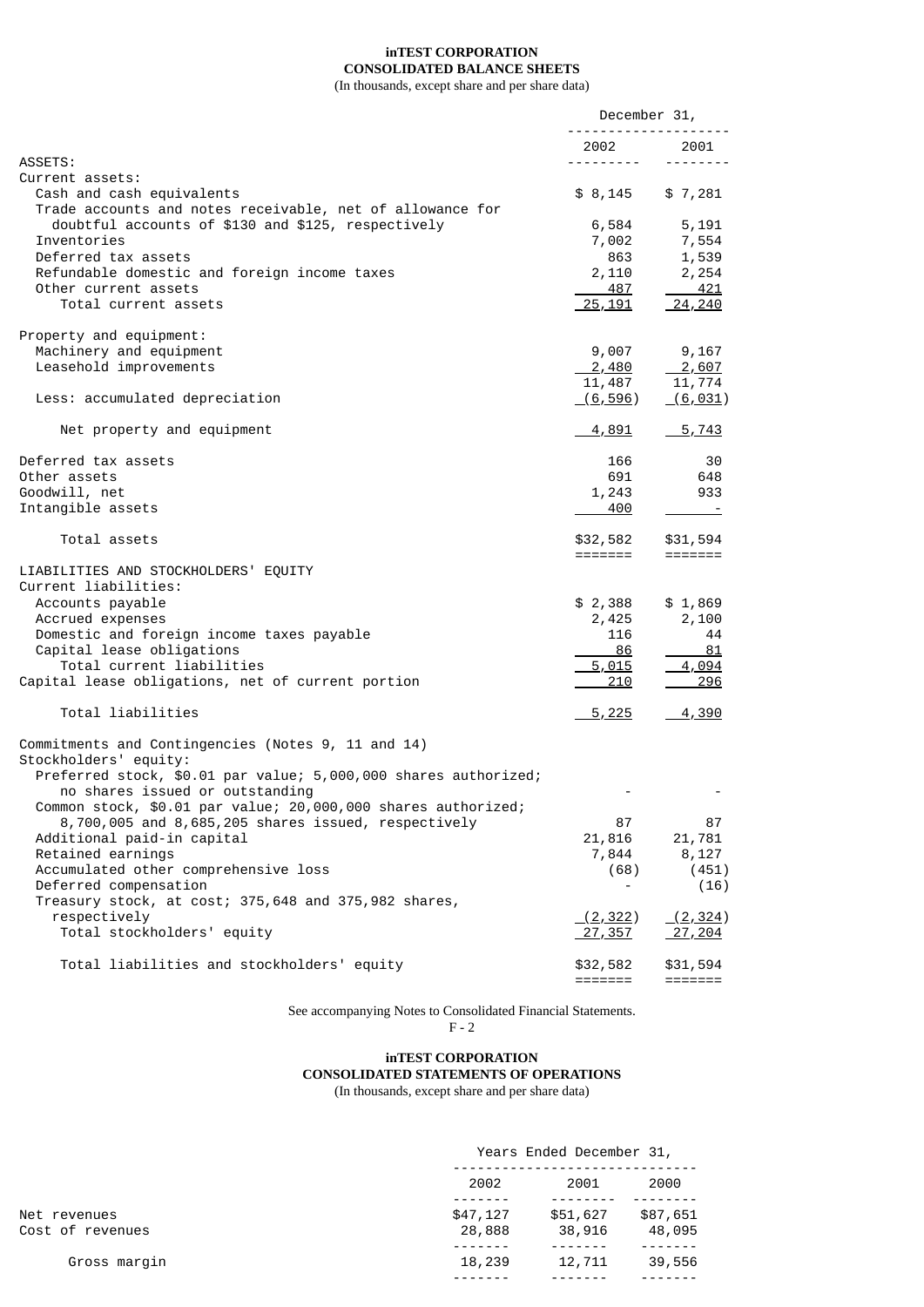| Operating expenses:                                                        |                                                                                                                                                       |                           |
|----------------------------------------------------------------------------|-------------------------------------------------------------------------------------------------------------------------------------------------------|---------------------------|
| Selling expense                                                            | 8,478 8,754                                                                                                                                           | 11, 711                   |
| Engineering and product development                                        |                                                                                                                                                       |                           |
| expense                                                                    | 5,668 6,132 6,576                                                                                                                                     |                           |
| General and administrative expense                                         | $5,899$ $7,902$ $7,273$                                                                                                                               |                           |
| Impairment of goodwill                                                     |                                                                                                                                                       |                           |
| Merger-related costs                                                       |                                                                                                                                                       |                           |
| Write-off of deferred offering costs                                       |                                                                                                                                                       |                           |
|                                                                            | $4,612$<br>$-4,612$<br>$-2,672$<br>$-1$<br>$-15$<br>$-15$<br>$-115$<br>$-115$                                                                         |                           |
| Total operating expenses                                                   | 20,045 27,400 28,647                                                                                                                                  |                           |
| Operating income (loss)                                                    | $(1, 806)$ $(14, 689)$ $10, 909$                                                                                                                      |                           |
|                                                                            |                                                                                                                                                       | <u> 2222222 - 2222222</u> |
| Other income (expense):                                                    |                                                                                                                                                       |                           |
| Interest income                                                            | 110 213 493                                                                                                                                           |                           |
| Interest expense                                                           | $(40)$ $(31)$ $(31)$                                                                                                                                  |                           |
| Other                                                                      | 73 369 208                                                                                                                                            |                           |
|                                                                            |                                                                                                                                                       |                           |
| Total other income (expense)                                               | 143 551 670                                                                                                                                           |                           |
| Earnings (loss) before income taxes                                        | $(1,663)$ $(14,138)$ $11,579$                                                                                                                         |                           |
| Income tax expense (benefit)                                               | $(1,380)$ $(2,809)$ 5,200                                                                                                                             |                           |
|                                                                            |                                                                                                                                                       |                           |
| Net earnings (loss)                                                        | $\begin{array}{cccc} - \text{---} & \text{---} & \text{---} & \text{---} \\ \text{$\$} & (283) & \text{$\$}(11,329) & \text{$\$} & 6,379 \end{array}$ |                           |
|                                                                            |                                                                                                                                                       |                           |
| Net earnings (loss) per common share - basic                               | $\$(0.03) \quad \$(1.37) \quad \$0.78$                                                                                                                |                           |
|                                                                            |                                                                                                                                                       |                           |
| Weighted average common shares outstanding -                               |                                                                                                                                                       |                           |
| basic                                                                      | 8, 317, 350 8, 279, 356 8, 201, 029                                                                                                                   |                           |
|                                                                            |                                                                                                                                                       |                           |
| Net earnings (loss) per common share - diluted $$(0.03)$ $$(1.37)$ $$0.75$ |                                                                                                                                                       |                           |
| Weighted average common shares and common share                            |                                                                                                                                                       |                           |
| equivalents outstanding - diluted                                          | 8, 317, 350 8, 279, 356 8, 469, 910                                                                                                                   |                           |
|                                                                            |                                                                                                                                                       |                           |

See accompanying Notes to Consolidated Financial Statements.

F - 3

## **inTEST CORPORATION CONSOLIDATED STATEMENTS OF COMPREHENSIVE EARNINGS (LOSS)** (In thousands)

|                                          | Years Ended December 31, |             |         |  |
|------------------------------------------|--------------------------|-------------|---------|--|
|                                          | 2002                     | 2001        | 2000    |  |
| Net earnings (loss)                      | \$(283)                  | \$(11, 329) | \$6,379 |  |
| Foreign currency translation adjustments | 383                      | (151)       | (314)   |  |
| Comprehensive earnings (loss)            | \$<br>100                | \$(11, 480) | \$6,065 |  |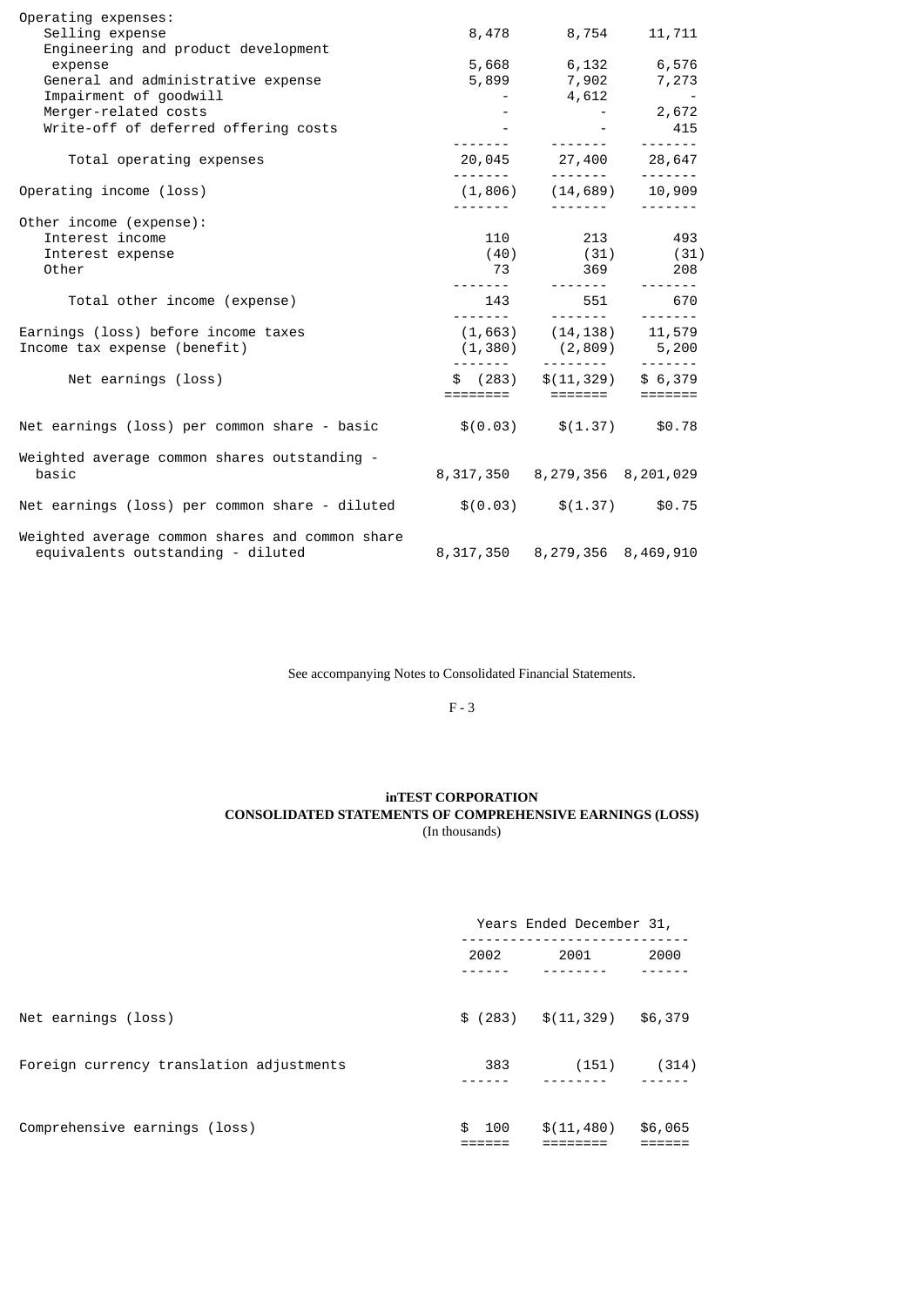See accompanying Notes to Consolidated Financial Statements.

F - 4

## **inTEST CORPORATION CONSOLIDATED STATEMENTS OF STOCKHOLDERS' EQUITY** (In thousands, except share data)

|                                                                                                       | Common Stock<br>---------------- Paid-In Retained Income |              | Addt'l                   |                                       | Accum.<br>Other<br>Comp. |                                                                  | Equity<br>Deferred Part.                                                                                                                                                                                                                                                                                                                                                                                                                                                                                                                                 |            | Total<br>Treasury Stockholders' |
|-------------------------------------------------------------------------------------------------------|----------------------------------------------------------|--------------|--------------------------|---------------------------------------|--------------------------|------------------------------------------------------------------|----------------------------------------------------------------------------------------------------------------------------------------------------------------------------------------------------------------------------------------------------------------------------------------------------------------------------------------------------------------------------------------------------------------------------------------------------------------------------------------------------------------------------------------------------------|------------|---------------------------------|
|                                                                                                       |                                                          |              |                          | Shares Amount Capital Earnings (Loss) |                          |                                                                  | Comp. Plan Note                                                                                                                                                                                                                                                                                                                                                                                                                                                                                                                                          | Stock      | Equity                          |
| Balance, Jan. 1, 2000                                                                                 | 8,630,980                                                | 86           | 21,872                   | 13,077                                | 14                       | (139)                                                            | (3, 228)                                                                                                                                                                                                                                                                                                                                                                                                                                                                                                                                                 | (224)      | 31,458                          |
| Net earnings<br>Other comprehensive                                                                   |                                                          |              |                          | 6,379                                 |                          |                                                                  |                                                                                                                                                                                                                                                                                                                                                                                                                                                                                                                                                          |            | 6,379                           |
| loss<br>Amortization of deferred                                                                      |                                                          |              |                          |                                       | (314)                    |                                                                  |                                                                                                                                                                                                                                                                                                                                                                                                                                                                                                                                                          |            | (314)                           |
| compensation<br>Principal payments by<br>Equity Participation<br>Plan                                 |                                                          |              |                          |                                       |                          | 41                                                               | 153                                                                                                                                                                                                                                                                                                                                                                                                                                                                                                                                                      |            | 41<br>153                       |
| Stock options exercised<br>Tax benefit from exer-                                                     | 83,088                                                   | $\mathbf{1}$ | 226                      |                                       |                          |                                                                  |                                                                                                                                                                                                                                                                                                                                                                                                                                                                                                                                                          |            | 227                             |
| cise of stock options<br>Retirement of treasury                                                       |                                                          |              | 454                      |                                       |                          |                                                                  |                                                                                                                                                                                                                                                                                                                                                                                                                                                                                                                                                          |            | 454                             |
| stock                                                                                                 | (55, 557)                                                |              | (224)                    |                                       |                          |                                                                  |                                                                                                                                                                                                                                                                                                                                                                                                                                                                                                                                                          | 224        |                                 |
| Balance, Dec. 31, 2000                                                                                | 8,658,511                                                | 87           | 22,328                   | 19,456                                | (300)                    | (98)                                                             | (3, 075)                                                                                                                                                                                                                                                                                                                                                                                                                                                                                                                                                 | $\sim$     | 38,398                          |
| Net loss<br>Other comprehensive                                                                       |                                                          |              | $\overline{\phantom{a}}$ | (11, 329)                             |                          |                                                                  |                                                                                                                                                                                                                                                                                                                                                                                                                                                                                                                                                          |            | (11, 329)                       |
| loss<br>Amortization of deferred                                                                      |                                                          |              |                          |                                       | (151)                    |                                                                  |                                                                                                                                                                                                                                                                                                                                                                                                                                                                                                                                                          |            | (151)                           |
| compensation<br>Elimination of deferred                                                               |                                                          |              |                          |                                       |                          | 58                                                               |                                                                                                                                                                                                                                                                                                                                                                                                                                                                                                                                                          |            | 58                              |
| compensation related to<br>stock options forfeited                                                    |                                                          |              | (24)                     |                                       |                          | 24                                                               |                                                                                                                                                                                                                                                                                                                                                                                                                                                                                                                                                          |            |                                 |
| Principal payments by<br>Equity Participation Plan<br>Termination of Equity<br>Participation Plan and |                                                          |              |                          |                                       |                          |                                                                  | 147                                                                                                                                                                                                                                                                                                                                                                                                                                                                                                                                                      |            | 147                             |
| acquisition of<br>treasury stock                                                                      |                                                          |              | (604)                    |                                       |                          |                                                                  | 2,928                                                                                                                                                                                                                                                                                                                                                                                                                                                                                                                                                    | (2, 324)   |                                 |
| Stock options exercised<br>Tax benefit from exercise<br>of stock options                              | 34,674                                                   |              | 100<br>22                |                                       |                          |                                                                  |                                                                                                                                                                                                                                                                                                                                                                                                                                                                                                                                                          |            | 100<br>22                       |
| Acquisition and retire-                                                                               |                                                          |              |                          |                                       |                          |                                                                  |                                                                                                                                                                                                                                                                                                                                                                                                                                                                                                                                                          |            |                                 |
| ment of treasury stock<br>Cancellation of escrow                                                      | (4, 226)                                                 |              | (41)                     |                                       |                          |                                                                  |                                                                                                                                                                                                                                                                                                                                                                                                                                                                                                                                                          |            | (41)                            |
| shares                                                                                                | (3, 754)                                                 |              |                          |                                       |                          |                                                                  |                                                                                                                                                                                                                                                                                                                                                                                                                                                                                                                                                          |            |                                 |
| Balance, Dec. 31, 2001                                                                                | 8,685,205                                                | 87           | 21,781                   | 8,127                                 | (451)                    | (16)                                                             |                                                                                                                                                                                                                                                                                                                                                                                                                                                                                                                                                          | (2, 324)   | 27,204                          |
| Net loss<br>Other comprehensive                                                                       |                                                          |              |                          | (283)                                 | $\overline{a}$           |                                                                  |                                                                                                                                                                                                                                                                                                                                                                                                                                                                                                                                                          |            | (283)                           |
| income<br>Amortization of                                                                             |                                                          |              |                          |                                       | 383                      |                                                                  |                                                                                                                                                                                                                                                                                                                                                                                                                                                                                                                                                          |            | 383                             |
| deferred compensation<br>Stock options exercised                                                      | 14,800                                                   |              | 38                       |                                       |                          | 16                                                               |                                                                                                                                                                                                                                                                                                                                                                                                                                                                                                                                                          |            | 16<br>38                        |
| Tax benefit from exer-<br>cise of stock options<br>Adjustment for termination                         |                                                          |              | 21                       |                                       |                          |                                                                  |                                                                                                                                                                                                                                                                                                                                                                                                                                                                                                                                                          |            | 21                              |
| of Equity Participation<br>Plan                                                                       |                                                          |              | (24)                     |                                       |                          |                                                                  |                                                                                                                                                                                                                                                                                                                                                                                                                                                                                                                                                          | 2          | (22)                            |
| Balance, Dec. 31, 2002                                                                                | 8,700,005 \$ 87 \$21,816 \$ 7,844                        |              |                          |                                       | \$ (68)                  | \$<br>$\sim$                                                     | \$<br>$\sim$                                                                                                                                                                                                                                                                                                                                                                                                                                                                                                                                             | \$(2, 322) | \$27,357                        |
|                                                                                                       | ========== ========== =======                            |              |                          |                                       | $=$ $=$ $=$ $=$ $=$      | $\qquad \qquad \equiv \equiv \equiv \equiv \equiv \equiv \equiv$ | $\begin{tabular}{lllllllllll} \multicolumn{2}{l}{{\color{red}{{\color{red}\boldsymbol{z}}}}} & \multicolumn{2}{l}{\color{blue}\boldsymbol{z}}} & \multicolumn{2}{l}{\color{blue}\boldsymbol{z}}} & \multicolumn{2}{l}{\color{blue}\boldsymbol{z}}\\ \multicolumn{2}{l}{\color{blue}\boldsymbol{z}} & \multicolumn{2}{l}{\color{blue}\boldsymbol{z}} & \multicolumn{2}{l}{\color{blue}\boldsymbol{z}} & \multicolumn{2}{l}{\color{blue}\boldsymbol{z}} & \multicolumn{2}{l}{\color{blue}\boldsymbol{z}}\\ \multicolumn{2}{l}{\color{blue}\boldsymbol{z}}$ |            | $=$ = = = = = =                 |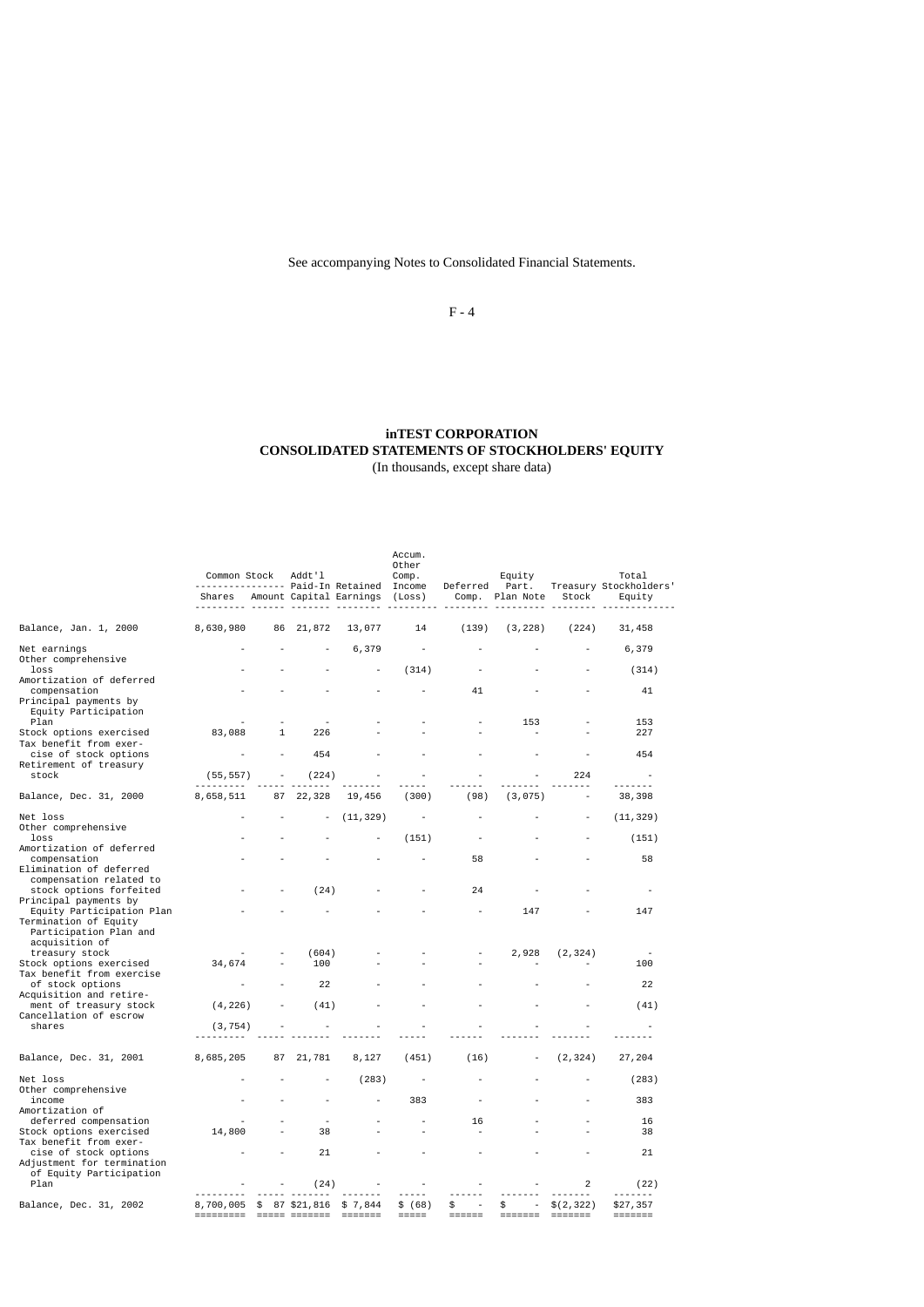F - 5

### **inTEST CORPORATION CONSOLIDATED STATEMENTS OF CASH FLOWS** (In thousands)

|                                                                                                                                | Years Ended December 31,   |                                                                                                                                                                                                                                                                                                                                                                                                                                                                                                               |                                                                                                                                                                                                                                                                                                                                                                                                                                                                                        |
|--------------------------------------------------------------------------------------------------------------------------------|----------------------------|---------------------------------------------------------------------------------------------------------------------------------------------------------------------------------------------------------------------------------------------------------------------------------------------------------------------------------------------------------------------------------------------------------------------------------------------------------------------------------------------------------------|----------------------------------------------------------------------------------------------------------------------------------------------------------------------------------------------------------------------------------------------------------------------------------------------------------------------------------------------------------------------------------------------------------------------------------------------------------------------------------------|
|                                                                                                                                | 2002                       | 2001 2000                                                                                                                                                                                                                                                                                                                                                                                                                                                                                                     |                                                                                                                                                                                                                                                                                                                                                                                                                                                                                        |
| CASH FLOWS FROM OPERATING ACTIVITIES                                                                                           |                            |                                                                                                                                                                                                                                                                                                                                                                                                                                                                                                               |                                                                                                                                                                                                                                                                                                                                                                                                                                                                                        |
| Net earnings (loss)<br>Adjustments to reconcile net earnings (loss) to net cash<br>provided by (used in) operating activities: |                            | $$$ (283) $$$ (11,329) \$ 6,379                                                                                                                                                                                                                                                                                                                                                                                                                                                                               |                                                                                                                                                                                                                                                                                                                                                                                                                                                                                        |
| Depreciation and amortization<br>Impairment of goodwill                                                                        | 1,917<br>$\sim 10^{-10}$   |                                                                                                                                                                                                                                                                                                                                                                                                                                                                                                               |                                                                                                                                                                                                                                                                                                                                                                                                                                                                                        |
| Tax benefit from exercise of stock options                                                                                     | 21                         | 22                                                                                                                                                                                                                                                                                                                                                                                                                                                                                                            | 454                                                                                                                                                                                                                                                                                                                                                                                                                                                                                    |
| Deferred taxes                                                                                                                 | 540                        | (72)                                                                                                                                                                                                                                                                                                                                                                                                                                                                                                          | 124                                                                                                                                                                                                                                                                                                                                                                                                                                                                                    |
| Foreign exchange (gain) loss                                                                                                   | 104                        | 15                                                                                                                                                                                                                                                                                                                                                                                                                                                                                                            | (28)                                                                                                                                                                                                                                                                                                                                                                                                                                                                                   |
| Deferred compensation relating to stock options                                                                                | 16                         | 58                                                                                                                                                                                                                                                                                                                                                                                                                                                                                                            | 41                                                                                                                                                                                                                                                                                                                                                                                                                                                                                     |
| Loss on disposal of fixed assets                                                                                               | 30                         | 9                                                                                                                                                                                                                                                                                                                                                                                                                                                                                                             | 16                                                                                                                                                                                                                                                                                                                                                                                                                                                                                     |
| Proceeds from sale of demonstration equipment, net of gain                                                                     | 60                         | 121                                                                                                                                                                                                                                                                                                                                                                                                                                                                                                           | 17                                                                                                                                                                                                                                                                                                                                                                                                                                                                                     |
| Changes in assets and liabilities, net of effect of acquisition:<br>Trade accounts and notes receivable                        |                            |                                                                                                                                                                                                                                                                                                                                                                                                                                                                                                               |                                                                                                                                                                                                                                                                                                                                                                                                                                                                                        |
| Inventories                                                                                                                    |                            | $\begin{array}{cccc} (1,351) & & 9,429 & & (4,901) \\ 640 & & 4,973 & & (4,604) \end{array}$                                                                                                                                                                                                                                                                                                                                                                                                                  |                                                                                                                                                                                                                                                                                                                                                                                                                                                                                        |
| Refundable domestic and foreign income taxes                                                                                   | 157                        | (1, 476)                                                                                                                                                                                                                                                                                                                                                                                                                                                                                                      | (477)                                                                                                                                                                                                                                                                                                                                                                                                                                                                                  |
| Other current assets                                                                                                           | (46)                       | 31                                                                                                                                                                                                                                                                                                                                                                                                                                                                                                            | 431                                                                                                                                                                                                                                                                                                                                                                                                                                                                                    |
| Accounts payable                                                                                                               | 364                        | (2,629)                                                                                                                                                                                                                                                                                                                                                                                                                                                                                                       | (543)                                                                                                                                                                                                                                                                                                                                                                                                                                                                                  |
| Accrued expenses                                                                                                               | 289                        | (1, 454)                                                                                                                                                                                                                                                                                                                                                                                                                                                                                                      | 581                                                                                                                                                                                                                                                                                                                                                                                                                                                                                    |
| Domestic and foreign income taxes payable                                                                                      | $\frac{57}{57}$            | 57 (553) (1,505)                                                                                                                                                                                                                                                                                                                                                                                                                                                                                              |                                                                                                                                                                                                                                                                                                                                                                                                                                                                                        |
| Net cash provided by (used in) operating activities                                                                            |                            | 2,515 3,939 (1,941)<br>.                                                                                                                                                                                                                                                                                                                                                                                                                                                                                      | <u>.</u>                                                                                                                                                                                                                                                                                                                                                                                                                                                                               |
| CASH FLOWS FROM INVESTING ACTIVITIES                                                                                           |                            |                                                                                                                                                                                                                                                                                                                                                                                                                                                                                                               |                                                                                                                                                                                                                                                                                                                                                                                                                                                                                        |
| Acquisition of business, net of cash acquired                                                                                  |                            |                                                                                                                                                                                                                                                                                                                                                                                                                                                                                                               |                                                                                                                                                                                                                                                                                                                                                                                                                                                                                        |
| Purchase of property and equipment                                                                                             |                            |                                                                                                                                                                                                                                                                                                                                                                                                                                                                                                               |                                                                                                                                                                                                                                                                                                                                                                                                                                                                                        |
| Other assets                                                                                                                   |                            | $(1,016)$ $(2,378)$ $(4,050)$<br>$(15)$ $(277)$ 921                                                                                                                                                                                                                                                                                                                                                                                                                                                           |                                                                                                                                                                                                                                                                                                                                                                                                                                                                                        |
| Net cash used in investing activities                                                                                          |                            | $(1, 611)$ $(2, 655)$ $(3, 129)$                                                                                                                                                                                                                                                                                                                                                                                                                                                                              | $\begin{array}{cccccccccccccc} \multicolumn{2}{c}{} & \multicolumn{2}{c}{} & \multicolumn{2}{c}{} & \multicolumn{2}{c}{} & \multicolumn{2}{c}{} & \multicolumn{2}{c}{} & \multicolumn{2}{c}{} & \multicolumn{2}{c}{} & \multicolumn{2}{c}{} & \multicolumn{2}{c}{} & \multicolumn{2}{c}{} & \multicolumn{2}{c}{} & \multicolumn{2}{c}{} & \multicolumn{2}{c}{} & \multicolumn{2}{c}{} & \multicolumn{2}{c}{} & \multicolumn{2}{c}{} & \multicolumn{2}{c}{} & \multicolumn{2}{c}{} & \$ |
| CASH FLOWS FROM FINANCING ACTIVITIES<br>Net repayments of revolving debt<br>Repayment of long-term debt                        |                            | (190) $(1, 241)$<br>(190) $(256)$<br>(81) $(65)$ $(61)$                                                                                                                                                                                                                                                                                                                                                                                                                                                       |                                                                                                                                                                                                                                                                                                                                                                                                                                                                                        |
| Proceeds from financing of property and equipment                                                                              |                            |                                                                                                                                                                                                                                                                                                                                                                                                                                                                                                               |                                                                                                                                                                                                                                                                                                                                                                                                                                                                                        |
| Repayments of capital lease obligations                                                                                        |                            |                                                                                                                                                                                                                                                                                                                                                                                                                                                                                                               |                                                                                                                                                                                                                                                                                                                                                                                                                                                                                        |
| Note receivable repayments from Equity Participation Plan                                                                      | $\sim 10^6$                | 147                                                                                                                                                                                                                                                                                                                                                                                                                                                                                                           | 153                                                                                                                                                                                                                                                                                                                                                                                                                                                                                    |
| Acquisition of treasury stock                                                                                                  |                            | (41)                                                                                                                                                                                                                                                                                                                                                                                                                                                                                                          | $\sim$                                                                                                                                                                                                                                                                                                                                                                                                                                                                                 |
| Proceeds from stock options exercised                                                                                          | 38                         |                                                                                                                                                                                                                                                                                                                                                                                                                                                                                                               | $\begin{array}{ccc}\n100 & 227 \\ & - & \n\end{array}$                                                                                                                                                                                                                                                                                                                                                                                                                                 |
| Other                                                                                                                          | (22)<br>. <i>.</i>         | <u> 2222222 - 1</u>                                                                                                                                                                                                                                                                                                                                                                                                                                                                                           | <u>.</u>                                                                                                                                                                                                                                                                                                                                                                                                                                                                               |
| Net cash provided by (used in) financing activities                                                                            |                            | $(255)$ 357 $(1, 117)$<br>------- -------- -------                                                                                                                                                                                                                                                                                                                                                                                                                                                            |                                                                                                                                                                                                                                                                                                                                                                                                                                                                                        |
| Effects of exchange rates on cash                                                                                              |                            | $\begin{array}{cccc} 215 & (40) & (180) \\ -215 & (40) & (180) \\ 864 & 1,601 & (6,367) \\ -7,281 & 5,680 & 12,047 \\ -1 & 1 & 1 & 1 & 1 \end{array}$                                                                                                                                                                                                                                                                                                                                                         |                                                                                                                                                                                                                                                                                                                                                                                                                                                                                        |
|                                                                                                                                |                            |                                                                                                                                                                                                                                                                                                                                                                                                                                                                                                               |                                                                                                                                                                                                                                                                                                                                                                                                                                                                                        |
| Net cash provided by (used in) all activities<br>Cash and cash equivalents at beginning of period                              |                            |                                                                                                                                                                                                                                                                                                                                                                                                                                                                                                               |                                                                                                                                                                                                                                                                                                                                                                                                                                                                                        |
|                                                                                                                                |                            |                                                                                                                                                                                                                                                                                                                                                                                                                                                                                                               |                                                                                                                                                                                                                                                                                                                                                                                                                                                                                        |
| Cash and cash equivalents at end of period                                                                                     |                            | $$8,145$ \$ 7,281 \$ 5,680<br>======= ======== =======                                                                                                                                                                                                                                                                                                                                                                                                                                                        |                                                                                                                                                                                                                                                                                                                                                                                                                                                                                        |
| SUPPLEMENTAL SCHEDULE OF NON-CASH INVESTING AND FINANCING ACTIVITIES:<br>Details of acquisition:                               |                            |                                                                                                                                                                                                                                                                                                                                                                                                                                                                                                               |                                                                                                                                                                                                                                                                                                                                                                                                                                                                                        |
| Fair value of assets acquired, net of cash acquired<br>Liabilities assumed                                                     | \$<br>558<br>(288)         |                                                                                                                                                                                                                                                                                                                                                                                                                                                                                                               |                                                                                                                                                                                                                                                                                                                                                                                                                                                                                        |
| Goodwill resulting from acquisition                                                                                            | - 310<br>$- - - - - - - -$ |                                                                                                                                                                                                                                                                                                                                                                                                                                                                                                               |                                                                                                                                                                                                                                                                                                                                                                                                                                                                                        |
| Net cash paid for acquisition                                                                                                  | \$580                      |                                                                                                                                                                                                                                                                                                                                                                                                                                                                                                               |                                                                                                                                                                                                                                                                                                                                                                                                                                                                                        |
| Capital lease additions                                                                                                        | \$<br><b>Contractor</b>    | \$<br>$226$ \$<br>$\begin{minipage}{0.03\textwidth} \begin{tabular}{@{}l@{}} \multicolumn{3}{c}{\textbf{}} & \multicolumn{3}{c}{\textbf{}} & \multicolumn{3}{c}{\textbf{}} \\ \multicolumn{3}{c}{\textbf{}} & \multicolumn{3}{c}{\textbf{}} & \multicolumn{3}{c}{\textbf{}} \\ \multicolumn{3}{c}{\textbf{}} & \multicolumn{3}{c}{\textbf{}} & \multicolumn{3}{c}{\textbf{}} \\ \multicolumn{3}{c}{\textbf{}} & \multicolumn{3}{c}{\textbf{}} & \multicolumn{3}{c}{\textbf{}} \\ \multicolumn{3}{c}{\textbf{$ |                                                                                                                                                                                                                                                                                                                                                                                                                                                                                        |
| Treasury stock acquired as repayment of Equity                                                                                 |                            |                                                                                                                                                                                                                                                                                                                                                                                                                                                                                                               |                                                                                                                                                                                                                                                                                                                                                                                                                                                                                        |
| Participation Plan note receivable                                                                                             |                            | $$ - $ 2,324$<br>======= ======== =======                                                                                                                                                                                                                                                                                                                                                                                                                                                                     | \$<br>$\sim$                                                                                                                                                                                                                                                                                                                                                                                                                                                                           |
|                                                                                                                                |                            |                                                                                                                                                                                                                                                                                                                                                                                                                                                                                                               |                                                                                                                                                                                                                                                                                                                                                                                                                                                                                        |

======= ======== ======= Cash payments (refunds) for: Domestic and foreign income taxes \$(2,150) \$ (752) \$ 6,573 Interest 40 29 32

See accompanying Notes to Consolidated Financial Statements.

F - 6

**inTEST CORPORATION NOTES TO CONSOLIDATED FINANCIAL STATEMENTS** (In thousands, except share and per share data)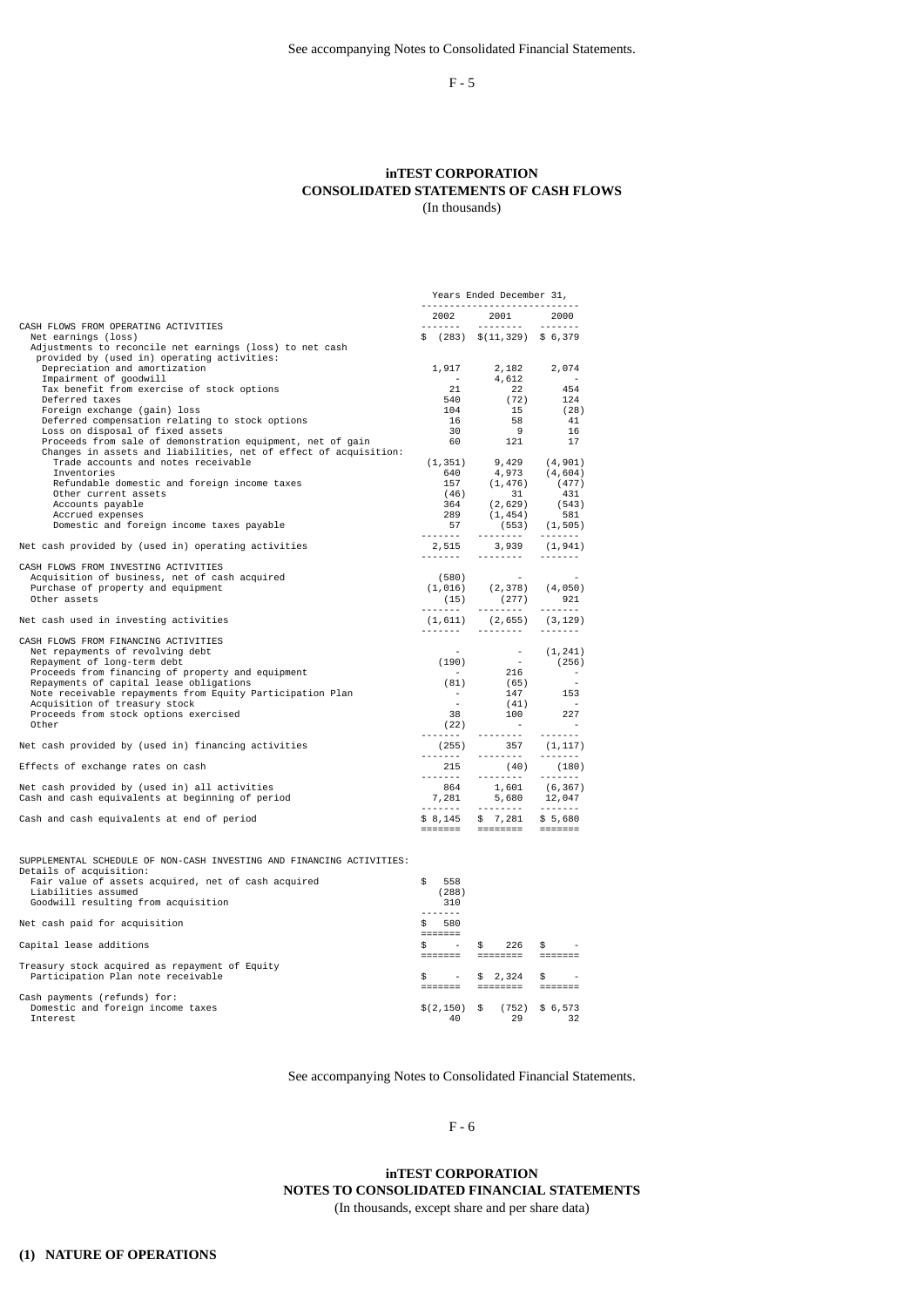We are a leading independent designer, manufacturer and marketer of positioner and docking hardware products, temperature management systems and tester interface products that are used by semiconductor manufacturers in conjunction with automatic test equipment, or ATE, in the testing of integrated circuits, or ICs.

The consolidated entity is comprised of inTEST Corporation (parent) and our ten wholly-owned subsidiaries. We manufacture our products in the U.S., the U.K., Germany and Singapore. Marketing and support activities are conducted worldwide from our facilities in the U.S., the U.K., Germany, Japan and Singapore.

On March 9, 2000, we completed a merger with Temptronic Corporation ("Temptronic") whereby Temptronic was merged into one of our wholly-owned subsidiaries. We exchanged 2,046,793 shares of our common stock for all of the Temptronic common stock. Each share of Temptronic common stock was exchanged for 0.925 shares of our common stock. In addition, outstanding Temptronic stock options were converted at the same exchange ratio into options to acquire 175,686 shares of our common stock. The merger was accounted for under the pooling-of-interests method of accounting and, accordingly, our consolidated financial statements for periods prior to the merger date were retroactively restated to give effect to the merger. Upon consummation of the merger, 55,557 shares of treasury stock held by Temptronic with a cost of \$224 were retired.

On October 1, 2002, we completed the acquisition of Intelogic Technologies GmbH ("Intelogic"), a privately-held German corporation which designs, manufactures and markets positioner and docking hardware products. See Note 3 for further discussion of this transaction.

### **(2) SUMMARY OF SIGNIFICANT ACCOUNTING POLICIES**

### *Basis of Presentation*

The accompanying consolidated financial statements include our accounts and those of our wholly-owned subsidiaries. All significant intercompany accounts and transactions have been eliminated upon consolidation. The preparation of financial statements in conformity with accounting principles generally accepted in the United States of America requires us to make estimates and assumptions that affect the reported amounts of assets and liabilities and disclosure of contingent assets and liabilities at the date of the financial statements and the reported amounts of revenues and expenses during the reporting period. Actual results could differ from those estimates. Certain of our accounts, including goodwill, inventory obsolescence write-downs, deferred income tax valuation allowances and warranty reserves, are particularly impacted by estimates.

#### *Concentration of Other Risks*

The semiconductor industry in which we operate is characterized by rapid technological change, competitive pricing pressures and cyclical market patterns. This industry is subject to significant economic downturns at various times. Our financial results are affected by a wide variety of factors, including general economic conditions worldwide, economic conditions specific to the semiconductor industry, our ability to safeguard patents and intellectual property in a rapidly evolving market and our reliance on a relatively few number of customers for a significant portion of our sales. In addition, we are exposed to the risk of obsolescence of our inventory depending on the mix of future business and technological changes within the industry. As a result, we may experience significant period-to-period fluctuations in future operating results due to the factors mentioned above or other factors.

#### *Reclassification*

Certain prior year amounts have been reclassified to be comparable with the current year's presentation.

#### *Cash and Cash Equivalents*

Short-term investments which have maturities of three months or less when purchased are considered to be cash equivalents and are carried at cost, which approximates market value.

F - 7

### **inTEST CORPORATION NOTES TO CONSOLIDATED FINANCIAL STATEMENTS** (In thousands, except share and per share data)

### **(2) SUMMARY OF SIGNIFICANT ACCOUNTING POLICIES (Continued)**

#### *Trade Notes Receivable*

Trade notes receivable are due from customers in Japan, have original maturities of less than four months and are non-interest bearing. Trade notes receivable were \$0 and \$36 at December 31, 2002 and 2001, respectively.

#### *Credit Risks*

We grant credit to customers and generally require no collateral. To minimize our risk, we perform ongoing credit evaluations of our customers' financial condition. Bad debt expense (recovery) was \$(1), \$(104), and \$31 for the years ended December 31, 2002, 2001 and 2000, respectively.

#### *Inventories*

Inventories are stated at the lower of cost or market. Cost is determined under the first-in first-out (FIFO) method.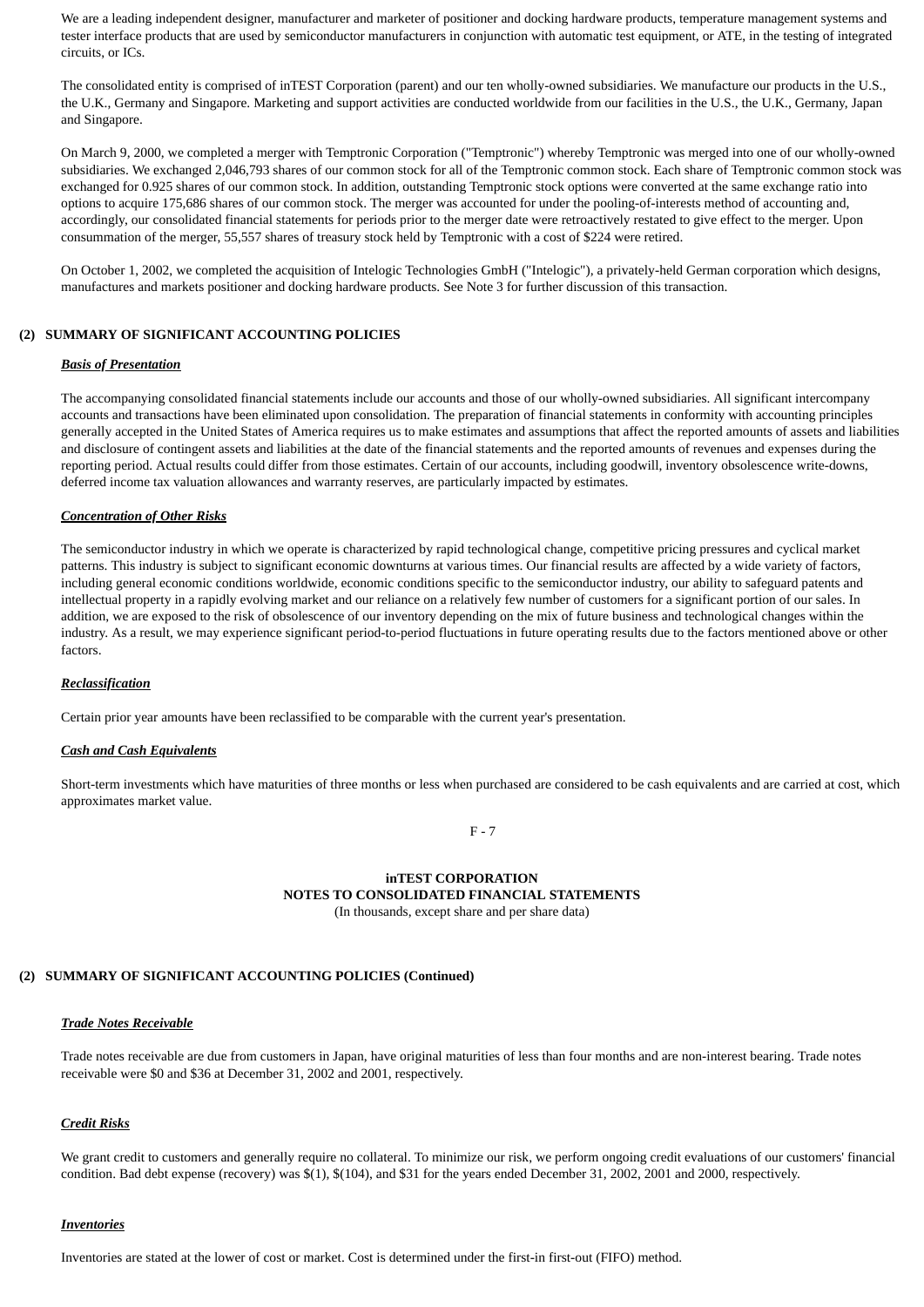## *Property and Equipment*

Machinery and equipment are stated at cost. Depreciation is based upon the estimated useful life of the assets using the straight-line method. The estimated useful lives range from three to seven years. Leasehold improvements are recorded at cost and amortized over the shorter of the lease term or the estimated useful life of the asset. Total depreciation expense was \$1,917, \$1,801 and \$1,595 for the years ended December 31, 2002, 2001 and 2000, respectively. Expenditures for maintenance and repairs are charged to operations as incurred.

### *Goodwill and Intangibles*

On January 1, 2002 we adopted Statement of Financial Accounting Standards ("SFAS") No. 142, *Goodwill and Other Intangible Assets*. With the adoption of SFAS No 142, goodwill and other indefinite life intangible assets are no longer subject to amortization. Instead, they are subject to at least an annual assessment for impairment by applying a fair value based test. Prior to January 1, 2002 we amortized goodwill on a straight-line basis over its estimated useful life of 15 years. In 2002 we completed the transitional goodwill impairment tests and the annual test required by SFAS No. 142. No impairments of goodwill were indicated based on these fair value tests.

Goodwill at December 31, 2002 and 2001 was \$1,243 and \$933, respectively and relates to the positioner/docking hardware segment. Changes in the amount of the carrying value of goodwill for the year ended December 31, 2002 are as follows:

| Balance as of January 1, 2002     | \$933   |
|-----------------------------------|---------|
| Goodwill recorded during the year | $-310$  |
| Balance as of December 31, 2002   | \$1,243 |

There was no goodwill amortization in 2002. For the years ended December 31, 2001 and 2000, goodwill amortization was \$381 and \$479, respectively. The following table sets forth our results for the years ended December 31, 2002, 2001 and 2000, respectively, assuming goodwill had not been amortized.

F - 8

### **inTEST CORPORATION NOTES TO CONSOLIDATED FINANCIAL STATEMENTS** (In thousands, except share and per share data)

### **(2) SUMMARY OF SIGNIFICANT ACCOUNTING POLICIES (Continued)**

|                                    | <b>Years Ended December 31,</b> |                     |         |  |
|------------------------------------|---------------------------------|---------------------|---------|--|
|                                    | 2002                            | 2001                | 2000    |  |
| Net earnings (loss)                |                                 | \$(283) \$(11,329)  | \$6,379 |  |
| Add back: Goodwill amortization    |                                 | 381                 | 479     |  |
| Adjusted net earnings (loss)       |                                 | $(283)$ $(10,948)$  | \$6,858 |  |
| Basic earnings (loss) per share:   |                                 |                     |         |  |
| Net earnings (loss)                | \$(0.03)                        | \$(1.37)            | \$0.78  |  |
| Goodwill amortization              |                                 | 0.05                | 0.06    |  |
| Adjusted net earnings (loss)       | $$^{(0.03)}$                    | $\frac{$(1.32)}{2}$ | \$0.84  |  |
| Diluted earnings (loss) per share: |                                 |                     |         |  |
| Net earnings (loss)                | \$(0.03)                        | \$(1.37)            | \$0.75  |  |
| Goodwill amortization              |                                 | 0.05                | 0.06    |  |
| Adjusted net earnings (loss)       | \$60.03                         | \$(1.32)            | \$0.81  |  |

Prior to the adoption of SFAS No. 142, we accounted for our goodwill under the provisions of SFAS No. 121, *Accounting for the Impairment of Long-Lived Assets and for Long-Lived Assets to be Disposed Of*. Prior to January 1, 2002, in accordance with SFAS No. 121, we assessed our goodwill for impairment when events or circumstances so indicated. As of September 30, 2001, we performed an assessment of our goodwill for impairment due to the industry downturn ongoing at that time. As a result of this assessment, a \$4,612 impairment charge was recorded for the goodwill associated with TestDesign, which was the net book value of this goodwill as of that date. No impairment was indicated for the goodwill that is associated with the acquisition of the minority interests in three of our foreign subsidiaries, which had a net book value of \$933 at December 31, 2001.

As of December 31, 2002, definite life intangibles totaled \$400. These definite life intangibles are the result of our acquisition of Intelogic (completed on October 1, 2002) and are being amortized over ten years (see Note 3 for more information on this acquisition). These definite life intangible assets are technology based intangibles including unpatented technology (on which a patent application has been filed) and computer software. They are allocated to the positioner/docking hardware segment. Amortization expense for the year ended December 31, 2002 was \$0. Estimated amortization expense for each of the next five years is \$40.

#### *Income Taxes*

The asset and liability method is used in accounting for income taxes. Under this method, deferred tax assets and liabilities are recognized for operating loss and tax credit carryforwards and for the future tax consequences attributable to differences between the financial statement carrying amounts of existing assets and liabilities and their respective tax bases. Deferred tax assets and liabilities are measured using enacted tax rates expected to apply to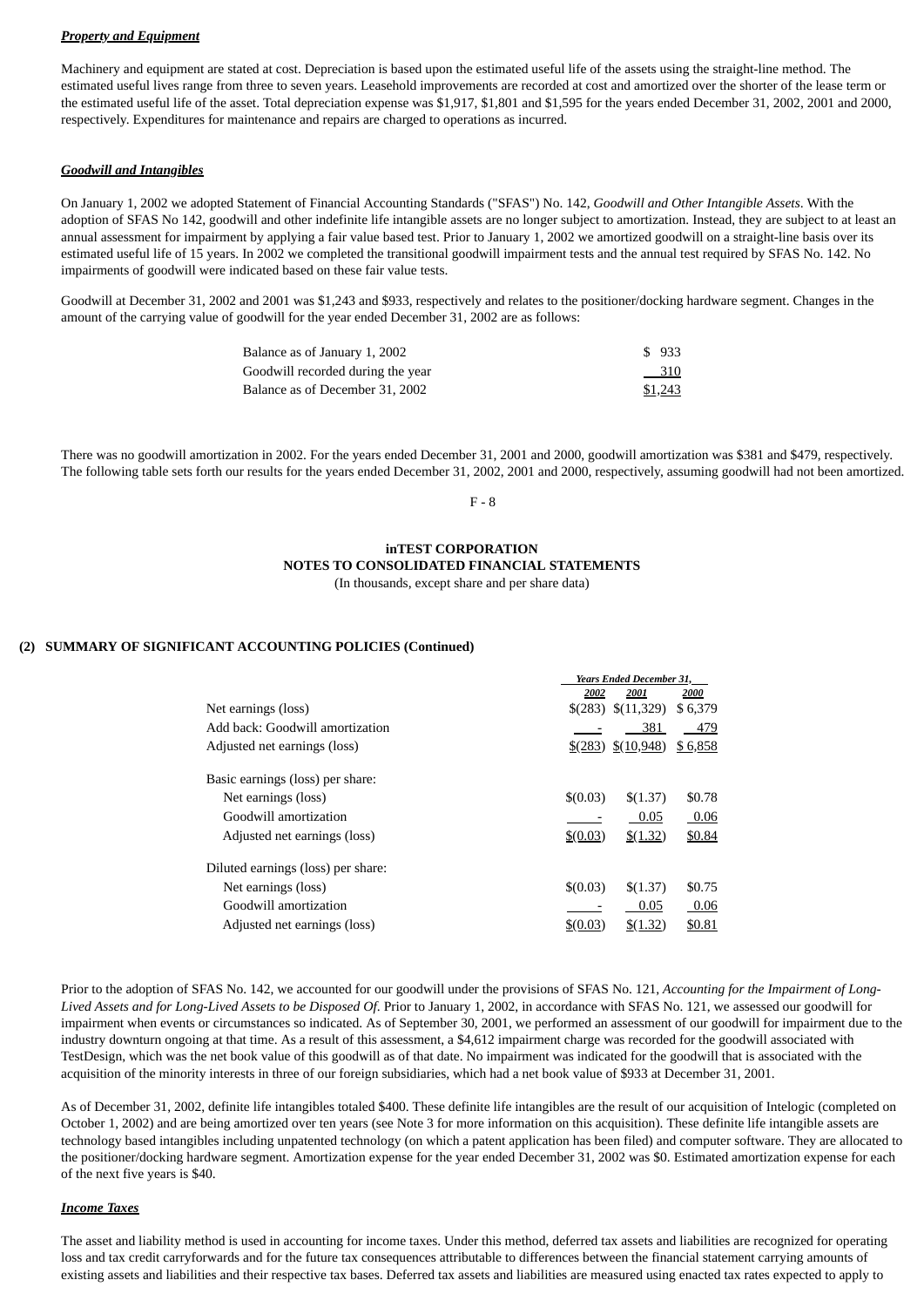taxable income in the years in which those temporary differences are expected to be recovered or settled. The effect on deferred tax assets and liabilities of a change in tax rates is recognized in the results of operations in the period that includes the enactment date. A valuation allowance is recorded to reduce the carrying amounts of deferred tax assets if it is more likely than not that such assets will not be realized.

### *Net Earnings (Loss) Per Common Share*

Net earnings (loss) per common share is computed in accordance with SFAS No. 128, *Earnings Per Share*. Basic earnings (loss) per common share is computed by dividing net earnings (loss) by the weighted average number of common shares outstanding during each year. Diluted earnings (loss) per common share is computed by dividing net earnings (loss) by the weighted average number of common shares and common share equivalents outstanding during each year. Common share equivalents represent stock options and are calculated using the treasury stock method. Common share equivalents are excluded from the calculation if their effect is anti-dilutive.

# F - 9

# **inTEST CORPORATION NOTES TO CONSOLIDATED FINANCIAL STATEMENTS**

(In thousands, except share and per share data)

# **(2) SUMMARY OF SIGNIFICANT ACCOUNTING POLICIES (Continued)**

A reconciliation of weighted average common shares outstanding -- basic to weighted average common shares outstanding -- diluted appears below:

|                                                       | <b>Years Ended December 31,</b> |                     |           |  |  |
|-------------------------------------------------------|---------------------------------|---------------------|-----------|--|--|
|                                                       | 2002                            | 2001                | 2000      |  |  |
| Weighted average common shares outstanding -- basic   |                                 | 8,317,350 8,279,356 | 8,201,029 |  |  |
| Potentially dilutive securities:                      |                                 |                     |           |  |  |
| Employee stock options                                |                                 |                     | 268,881   |  |  |
| Weighted average common shares outstanding -- diluted |                                 | 8,317,350 8,279,356 | 8,469,910 |  |  |

For the years ended December 31, 2002, 2001 and 2000, an average of 917,050, 928,294 and 225,321 employee stock options with weighted average exercise prices of \$5.81, \$8.45 and \$14.36, respectively, were excluded from the calculation because their effect was antidilutive. For the years ended December 31, 2001 and 2000, weighted average common shares outstanding exclude unallocated shares of common stock held by the Temptronic Corporation Equity Participation Plan ("EPP") (see Note 11).

### *Revenue Recognition*

We recognize revenue related to product sales when the products are shipped and the customer takes ownership and assumes risk of loss, collection of the relevant receivable is probable, persuasive evidence of an arrangement exists and the sales price is fixed or determinable. Service revenues are recognized as the services are performed.

#### *Engineering and Product Development*

Engineering and product development costs, which consist primarily of the salary and related benefits costs of our technical staff, as well as product development costs, are expensed as incurred.

### *Product Warranties*

We generally provide product warranties and record estimated warranty expense at the time of sale based upon historical claims experience. Warranty expense for the years ended December 31, 2002, 2001 and 2000 was \$1,070, \$1,044 and \$1,102, respectively.

The following table sets forth the changes in the liability for product warranties for the year ended December 31, 2002:

| Balance as of January 1, 2002          | \$451  |  |
|----------------------------------------|--------|--|
| Payments made under warranty           | (963)  |  |
| Accruals for product warranties issued | 1,070  |  |
| Balance as of December 31, 2002        | \$ 558 |  |

#### *Stock-Based Compensation*

At December 31, 2002, we have certain stock-based employee compensation plans, which are described more fully in Note 8. We account for these plans under the recognition and measurement principles of Accounting Principles Board Opinion No. 25, *Accounting for Stock Issued to Employees* ("APB 25"), and related Interpretations. No stock-based employee compensation cost is reflected in the statement of operations when options granted under these plans have an exercise price equal to the market value of the underlying common stock on the date of grant.

#### $F - 10$

### **inTEST CORPORATION NOTES TO CONSOLIDATED FINANCIAL STATEMENTS**

(In thousands, except share and per share data)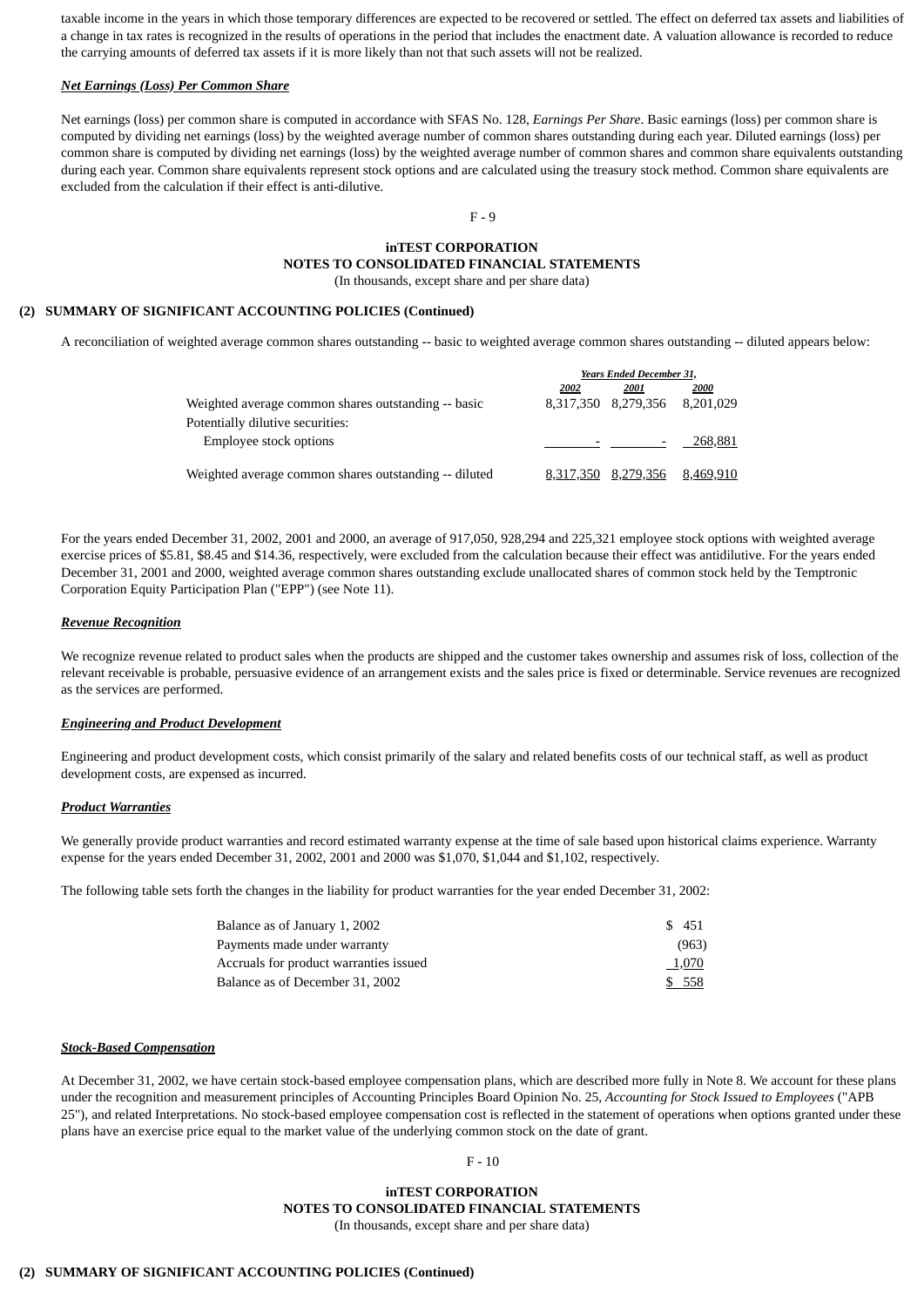Prior to the merger, Temptronic had granted certain non-qualified stock options to employees which had an exercise price below the estimated fair value of Temptronic's common stock at the date of grant. For these options, compensation cost, equaling the difference between the fair market value of the underlying stock and the cost to exercise the options, was recorded as deferred compensation at the date of grant. This cost is amortized to expense as the options vest. Total compensation cost recognized for the years ended December 31, 2002, 2001 and 2000 was \$16, \$58 and \$41, respectively.

The following table illustrates the effect on net earnings (loss) and net earnings (loss) per share if we had applied the fair value recognition provisions of SFAS No. 123, *Accounting for Stock-Based Compensation,* to stock-based employee compensation.

|                                                                                                                     |   | 2002                 | 2001                  | 2000    |
|---------------------------------------------------------------------------------------------------------------------|---|----------------------|-----------------------|---------|
| Net earnings (loss), as reported                                                                                    | S | (283)                | \$(11,329)            | \$6,379 |
| Deduct: Total stock based employee compensation expense<br>determined under fair value based method for all awards, |   |                      |                       |         |
| net of related tax effects                                                                                          |   | (1,343)              | (1,363)               | (963)   |
| Proforma net earnings (loss)                                                                                        |   | $\frac{$(1,626)}{2}$ | $\frac{$(12,692)}{2}$ | \$5,416 |
| Net earnings (loss) per share:                                                                                      |   |                      |                       |         |
| Basic - as reported                                                                                                 |   | \$(0.03)             | \$(1.37)              | \$0.78  |
| Basic - pro forma                                                                                                   |   | \$(0.20)             | \$(1.53)              | \$0.66  |
| Diluted - as reported                                                                                               |   | \$(0.03)             | \$(1.37)              | \$0.75  |
| Diluted - pro forma                                                                                                 |   | \$(0.20)             | \$(1.53)              | \$0.64  |

### *Foreign Currency*

The accounts of our foreign subsidiaries are translated in accordance with SFAS No. 52, *Foreign Currency Translation*, which requires that assets and liabilities of international operations be translated using the exchange rate in effect at the balance sheet date. The results of operations are translated using an average exchange rate for the period. The effects of rate fluctuations in translating assets and liabilities of international operations into U.S. dollars are accumulated within other comprehensive income (loss) in the consolidated statements of stockholders' equity. Transaction gains or losses are included in net earnings (loss).

### *Financial Instruments*

Our financial instruments, principally accounts and notes receivable and accounts payable, are carried at cost which approximates fair value, due to the short maturities of the accounts. The estimated fair values of our capital lease obligations approximated their carrying value based upon the rates offered to us for similar type arrangements.

#### *New Accounting Pronouncements*

In June 2001, the Financial Accounting Standards Board ("FASB") issued SFAS No. 141, *Business Combinations*. SFAS No. 141 requires the use of the purchase method of accounting for business combinations initiated after June 30, 2001 and eliminates the pooling-of-interests method.

On January 1, 2002, we adopted SFAS No. 142. For further discussion of the effect of this recently adopted standard see "Goodwill and Intangibles" discussion above.

On January 1, 2002, we adopted SFAS No. 144, *Accounting for the Impairment or Disposal of Long-Lived Assets*. SFAS No. 144 supersedes SFAS No. 121 and establishes a single accounting model, based on the framework established in SFAS No. 121, for long-lived assets to be disposed of by sale. The statement retains most of the requirements of SFAS No. 121 related to the recognition of the impairment of long-lived assets to be held and used. The adoption of SFAS No. 144 did not have an effect on our results of operations, financial condition or long-term liquidity.

 $F - 11$ 

# **inTEST CORPORATION NOTES TO CONSOLIDATED FINANCIAL STATEMENTS**

(In thousands, except share and per share data)

## **(2) SUMMARY OF SIGNIFICANT ACCOUNTING POLICIES (Continued)**

In July 2002, the FASB issued SFAS No. 146, *Accounting for Costs Associated with Exit or Disposal Activities*. SFAS No. 146 addresses the accounting and reporting of expenses related to restructurings initiated after 2002, and applies to costs associated with an exit activity (including a restructuring) or with a disposal of long-lived assets. Those activities can include eliminating or reducing product lines, terminating employees and contracts, and relocating plant facilities or personnel. SFAS No. 146 changes some of the criteria for recognizing a liability for these activities. It is effective prospectively beginning in 2003.

In November 2002, the FASB issued Interpretation No. 45, *Guarantor's Accounting and Disclosure Requirements for Guarantees, Including Indirect Guarantees of Indebtedness of Others* ("FIN 45"). FIN 45 requires that the guarantor recognize, at the inception of certain guarantees, a liability for the fair value of the obligation undertaken in issuing such guarantees. FIN 45 also requires additional disclosure about the guarantor's obligations under certain guarantees that it has issued. The initial recognition and measurement provisions of this interpretation are applicable on a prospective basis to guarantees issued or modified after December 31, 2002, and the disclosure requirements are effective after December 15, 2002 and are included above under "Product Warranties."

In December 2002, the FASB issued SFAS No. 148, *Accounting for Stock-Based Compensation-Transition and Disclosure-An amendment of FASB Statement No. 123*. This statement amends SFAS No. 123 to provide alternative methods of transition for a voluntary change to the fair value based method of accounting for stock-based employee compensation and amends the disclosure requirements of SFAS No. 123 to require prominent disclosures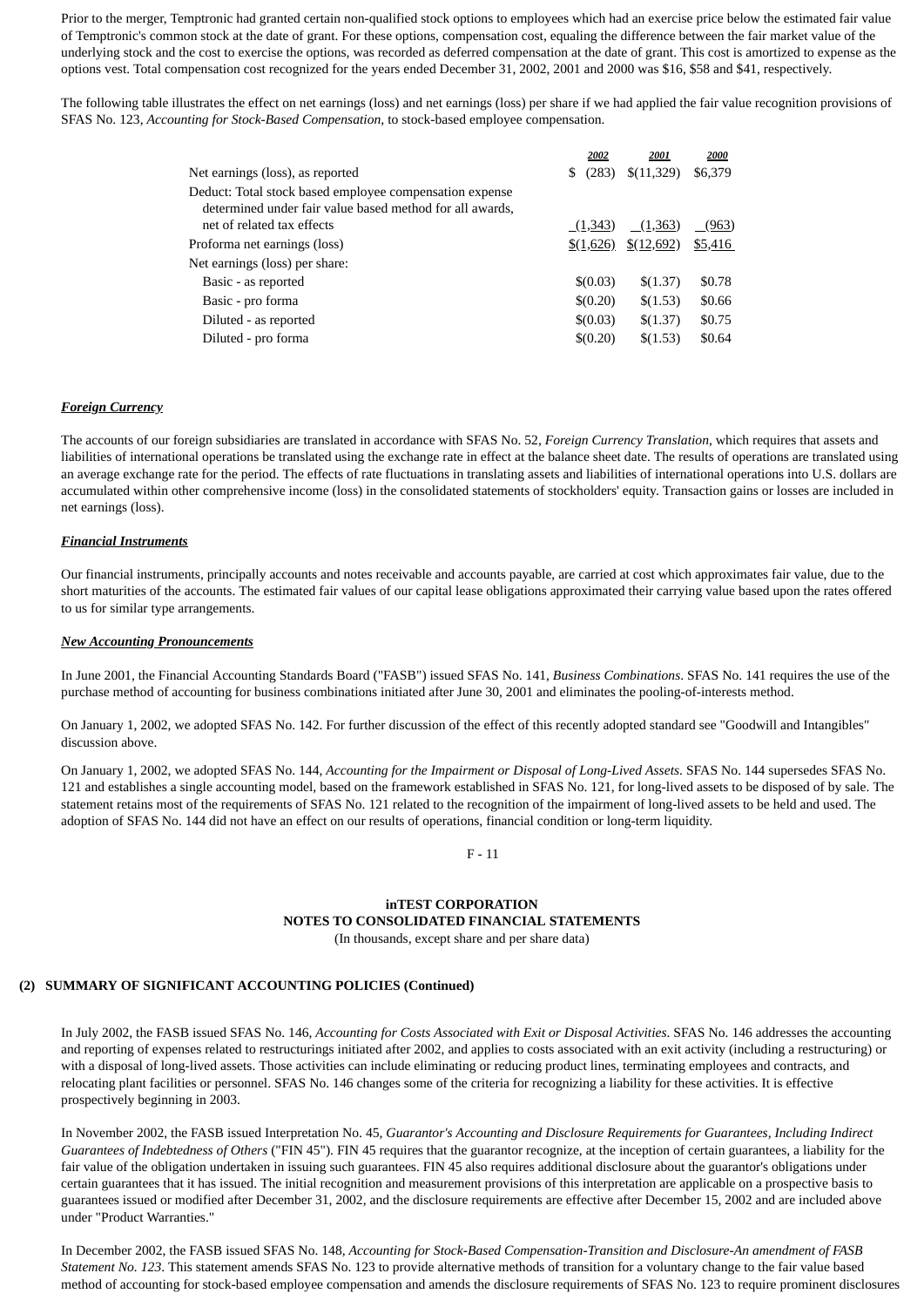in both annual and interim financial statements about the method of accounting for stock-based employee compensation and the effect of the method used on reported results. The transition and annual disclosure provisions of SFAS No. 148 are effective for fiscal years ending after December 15, 2002. Effective January 1, 2003, we adopted the disclosure requirements of SFAS No. 148 regarding disclosure requirements for condensed consolidated financial statements for interim periods. We have determined that we will not make the voluntarily change to the fair value based method of accoun ting for stock-based employee compensation at this time.

### **(3) ACQUISITION**

On October 1, 2002, we acquired Intelogic, a privately-held German corporation. Intelogic designs, manufactures and markets positioner and docking hardware products used by semiconductor manufacturers. The transaction was structured as a purchase of 100% of the capital stock of Intelogic. The purchase price consisted of a cash payment of \$395, plus transaction costs of \$185. In addition, up to 200,000 shares of our stock will be issued to the seller if certain revenue targets are achieved during 2003 and 2004. These shares have been placed in escrow. Immediately after the acquisition, we made additional cash payments of \$190 to retire outstanding shareholder loans and bank debt. The following is an allocation of the purchase price:

| Cash payment                                              | \$395 |
|-----------------------------------------------------------|-------|
| <b>Transaction costs</b>                                  | 185   |
|                                                           | 580   |
| Estimated fair value of identifiable assets acquired, net |       |
| of liabilities assumed                                    | 270   |
| Goodwill                                                  | \$310 |

The estimated fair value of identifiable assets acquired, net of liabilities assumed, shown above includes \$400 which represents definite life intangibles which will be amortized over ten years. These definite life intangibles are unpatented technology (on which a patent application has been filed) and computer software, and have been allocated to the positioner/docking hardware segment.

### F - 12

# **inTEST CORPORATION NOTES TO CONSOLIDATED FINANCIAL STATEMENTS**

# (In thousands, except share and per share data)

### **(4) SEGMENT INFORMATION**

We consider the various products we design, manufacture and market to form three reportable segments: positioner/docking hardware products, temperature management systems and tester interface products. The positioner/docking hardware segment includes the operations of our Cherry Hill, New Jersey manufacturing facility as well as the operations of four of our foreign subsidiaries: inTEST Limited (U.K.), inTEST Kabushiki Kaisha (Japan), inTEST PTE, Limited (Singapore) and Intelogic Technologies GmbH (Germany) which we acquired in October 2002 (see Note 3 for further information on this transaction). Sales of this segment consist primarily of positioner and docking hardware products which we design, manufacture and market, as well as certain other related products which we design and market, but which are manufactured by third parties. The temperature management segment includes the operations of Temptronic in Sharon, Massachusetts as well as inTEST GmbH (Germany). Sales of this segment consist primarily of temperature management systems which we design, manufacture and market under our Temptronic product line. In addition, this segment provides after sale service and support, which is paid for by its customers. The tester interface segment includes the operations of inTEST Sunnyvale Corp. in Sunnyvale, California. Sales of this segment consist primarily of tester interface products which we design, manufacture and market under our TestDesign product line.

We operate our business worldwide, and all three segments sell their products both domestically and internationally. All three segments sell to semiconductor manufacturers and ATE manufacturers.

Intercompany pricing between segments is either a multiple of cost for component parts or a percentage discount from list price for finished goods.

|                                           |              | Years Ended December 31, |          |  |
|-------------------------------------------|--------------|--------------------------|----------|--|
|                                           | 2002         | 2001                     | 2000     |  |
| Net revenues from unaffiliated customers: |              |                          |          |  |
| Positioner/Docking Hardware               | \$20,712     | \$19,986                 | \$39,556 |  |
| Temperature Management                    | 17,273       | 25,724                   | 33,505   |  |
| <b>Tester Interface</b>                   | 9,142        | 5,917                    | 14,590   |  |
|                                           | \$47,127     | \$51,627                 | \$87,651 |  |
| Affiliate sales or transfer from:         |              |                          |          |  |
| Positioner/Docking Hardware               | \$850        | \$914                    | \$2,087  |  |
| Temperature Management                    | 1,144        | 1,031                    | 136      |  |
| Tester Interface                          | <u>1,191</u> | $-923$                   | 1,873    |  |
|                                           | \$3,185      | \$2,868                  | \$4,096  |  |
| Depreciation/amortization:                |              |                          |          |  |
| Positioner/Docking Hardware               | \$945        | \$1,283                  | \$1,114  |  |
| Temperature Management                    | 547          | 518                      | 562      |  |
| <b>Tester Interface</b>                   | 425          | 381                      | 398      |  |
|                                           | \$1,917      | \$2,182                  | \$2,074  |  |
| <b>Operating income (loss):</b>           |              |                          |          |  |
| Positioner/Docking Hardware               | \$(2,236)    | \$ (5,882)               | \$8,644  |  |
| Temperature Management                    | (1,293)      | (1, 467)                 | 1,139    |  |
| $T = 1 - 1 - 1$                           | 1.722        | (7.240)                  | 1.12C    |  |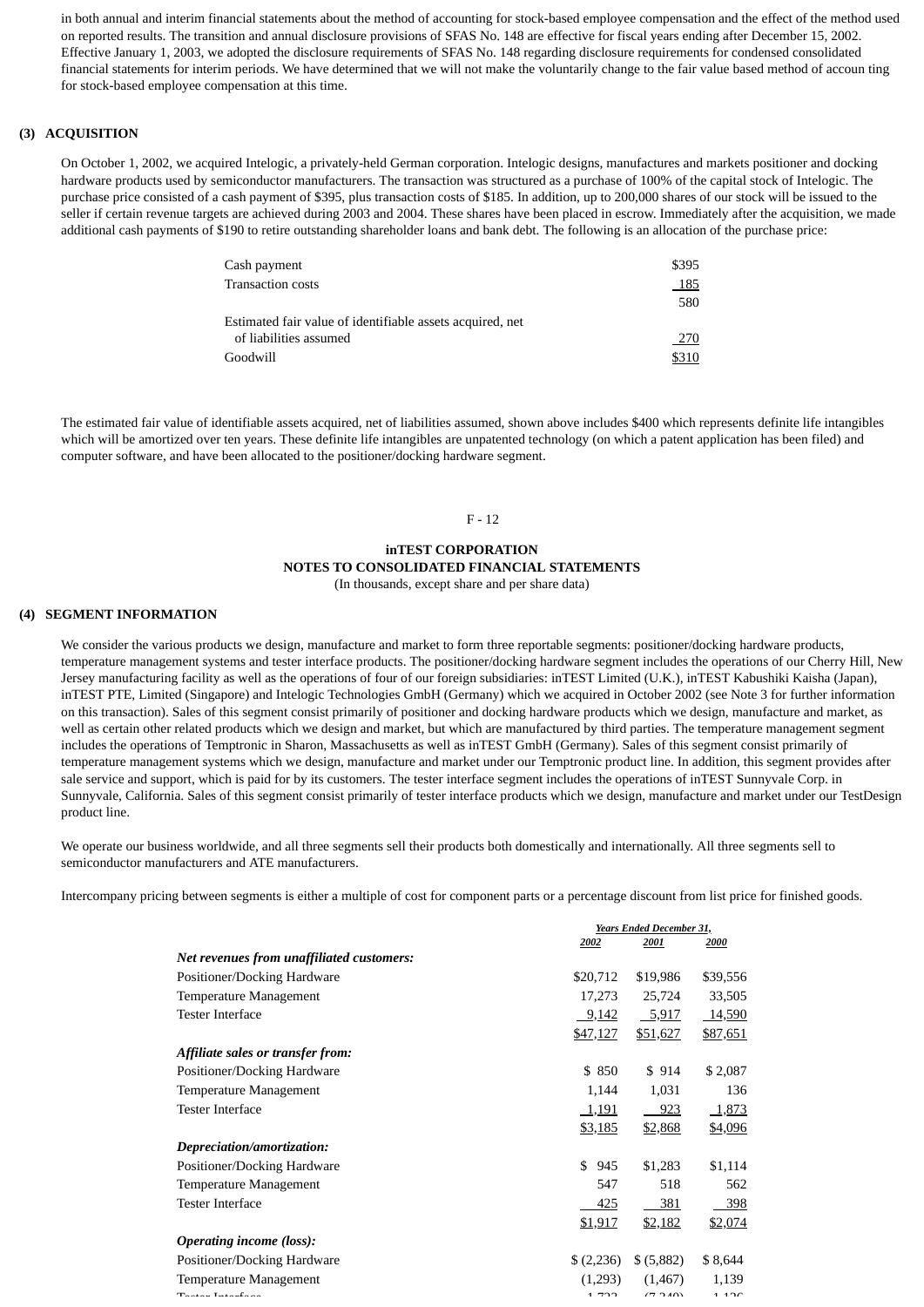| Tester Interface                     | <u>دے ہے</u>  | (7,340)              | 1,120    |
|--------------------------------------|---------------|----------------------|----------|
|                                      | $\{(1,806)\}$ | $\frac{$(14,689)}{}$ | \$10,909 |
| Earnings (loss) before income taxes: |               |                      |          |
| Positioner/Docking Hardware          | \$(2,181)     | \$ (5,464)           | \$9,286  |
| Temperature Management               | (1,191)       | (1,334)              | 1,138    |
| <b>Tester Interface</b>              | 1,709         | (7,340)              | 1,155    |
|                                      | \$(1,663)     | \$(14,138)           | \$11,579 |
| Income tax expense (benefit):        |               |                      |          |
| Positioner/Docking Hardware          | \$(1,262)     | \$(1,635)            | \$3,283  |
| Temperature Management               | (674)         | (327)                | 473      |
| <b>Tester Interface</b>              | 556           | (847)                | 1,444    |
|                                      | \$(1,380)     | \$(2,809)            | \$5,200  |
|                                      |               |                      |          |

## F - 13

# **inTEST CORPORATION NOTES TO CONSOLIDATED FINANCIAL STATEMENTS**

(In thousands, except share and per share data)

### **(4) SEGMENT INFORMATION (Continued)**

|                             |             | <b>Years Ended December 31,</b> |          |  |
|-----------------------------|-------------|---------------------------------|----------|--|
|                             | 2002        | 2001                            | 2000     |  |
| Net earnings (loss):        |             |                                 |          |  |
| Positioner/Docking Hardware | \$ (919)    | \$ (3,829)                      | \$6,003  |  |
| Temperature Management      | (517)       | (1,007)                         | 665      |  |
| <b>Tester Interface</b>     | 1,153       | (6, 493)                        | (289)    |  |
|                             | $$^{(283)}$ | $\frac{$(11,329)}{2}$           | \$6,379  |  |
| Identifiable assets:        |             |                                 |          |  |
| Positioner/Docking Hardware | \$17,916    | \$17,015                        | \$25,718 |  |
| Temperature Management      | 10,179      | 11,652                          | 14,661   |  |
| <b>Tester Interface</b>     | 4,487       | <u>2,927</u>                    | 6,923    |  |
|                             | \$32,582    | \$31,594                        | \$47,302 |  |
| Capital expenditures:       |             |                                 |          |  |
| Positioner/Docking Hardware | \$<br>352   | \$910                           | \$2,458  |  |
| Temperature Management      | 380         | 1,285                           | 467      |  |
| Tester Interface            | 284         | 183                             | 1,125    |  |
|                             | \$1,016     | \$2,378                         | \$4,050  |  |

We began to allocate corporate overhead to our subsidiaries during the first quarter of 2002. Previously, all costs associated with our executive management team were charged to the Cherry Hill, New Jersey operation which is included in the positioner/docking hardware segment. The prior year segment information has been reclassified to be comparable to the current year presentation. The \$4,612 charge for impairment of goodwill in 2001 was incurred by the tester interface segment, the \$2,672 of merger-related costs in 2000 were incurred by the temperature management segment, and the \$415 write-off of deferred offering costs in 2000 was allocated to the positioner/docking hardware segment. Substantially all interest income is generated by our three Delaware holding companies, whose results are also included in the positioner/docking hardware segment.

The following table provides information about our geographic areas of operation. Net revenues from unaffiliated customers are based on the location of the selling entity.

|                                           |          | <b>Years Ended December 31.</b> |          |  |
|-------------------------------------------|----------|---------------------------------|----------|--|
|                                           | 2002     | 2001                            | 2000     |  |
| Net revenues from unaffiliated customers: |          |                                 |          |  |
| U.S.                                      | \$41,306 | \$44,668                        | \$74,433 |  |
| Europe                                    | 2.710    | 4,057                           | 5,417    |  |
| Asia-Pacific                              | 3,111    | 2,902                           | 7,801    |  |
|                                           | \$47,127 | \$51,627                        | \$87,651 |  |
| Long-lived assets:                        |          |                                 |          |  |
| U.S.                                      | \$4,092  | \$4,976                         | \$4,694  |  |
| Europe                                    | 631      | 626                             | 265      |  |
| Asia-Pacific                              | 168      | 141                             | 128      |  |
|                                           | \$4,891  | \$5,743                         | \$5,087  |  |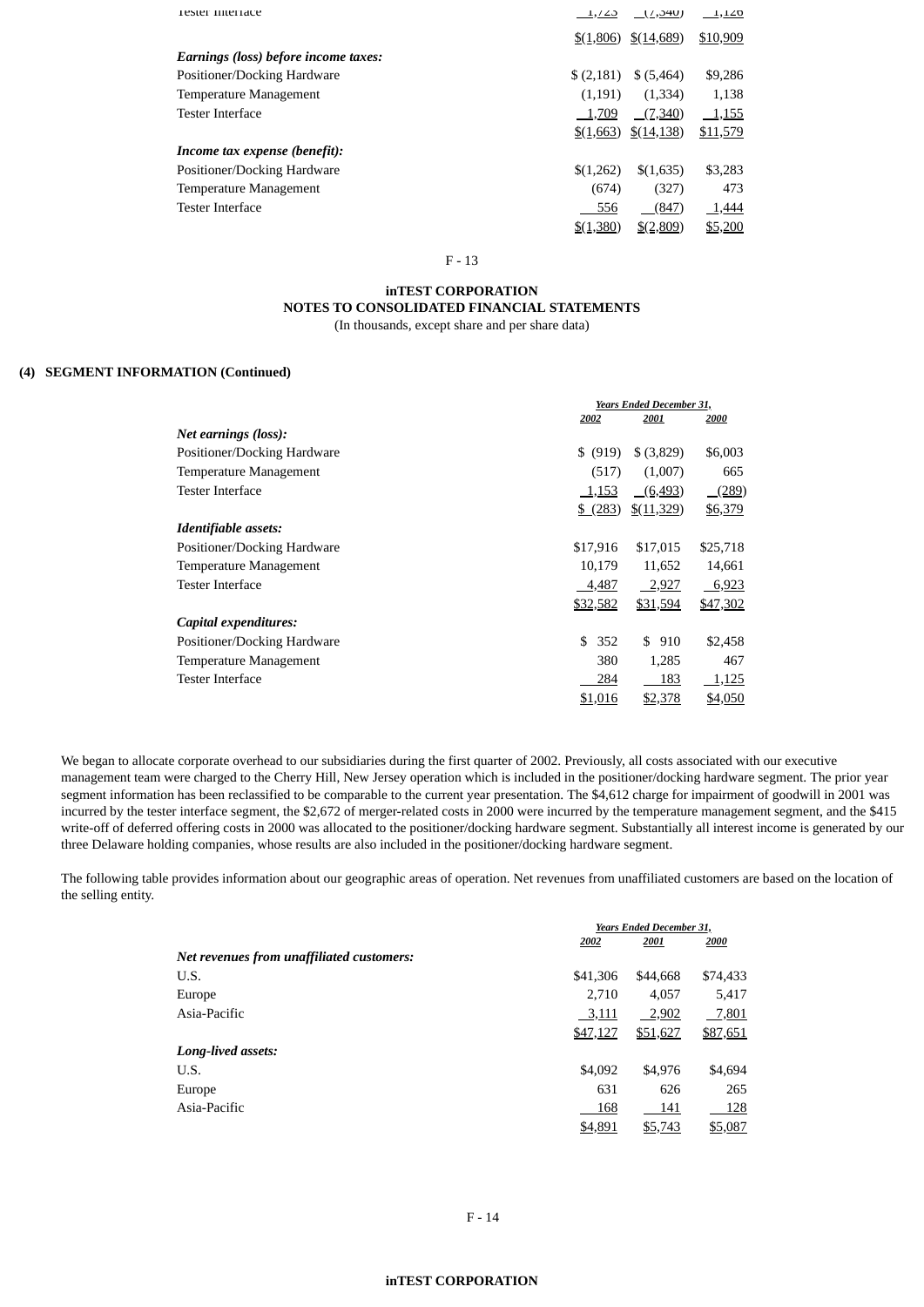### **NOTES TO CONSOLIDATED FINANCIAL STATEMENTS**

(In thousands, except share and per share data)

### **(5) MAJOR CUSTOMERS**

Agilent Technologies accounted for 16% and 15% of our consolidated net revenues in 2002 and 2001, respectively. Texas Instruments accounted for 10% of our consolidated net revenues in 2002. No customer accounted for more than 10% of our consolidated net revenues in 2000.

### **(6) INVENTORIES**

Inventories held at December 31 were comprised of the following:

|                 | 2002    | <u> 2001 </u> |
|-----------------|---------|---------------|
| Raw materials   | \$3,577 | \$3,960       |
| Work in process | 2.005   | 2.362         |
| Finished goods  | 1,420   | 1,232         |
|                 | \$7,002 | \$7,554       |

### **(7) DEBT**

#### *Line of Credit*

As of December 31, 2002, we had a credit facility which provided for maximum borrowings of \$5,000 (with a sublimit of up to \$500 for letters of credit). The maximum amount available for borrowings and letters of credit at any time was subject to a borrowing base formula tied to the level of our domestic accounts receivable and inventory. According to this formula, we had \$4,800 available for borrowing at December 31, 2002 (\$5,000 committed amount less \$200 in letters of credit outstanding). In connection with the negotiation of this facility during 2002, we granted a security interest in most of our domestic assets. To date we have not utilized this facility to borrow any funds (the only usage consists of the issuance of a letter of credit in the face amount of \$200). We pay a quarterly commitment fee of 0.425% per annum of the unused portion of the facility.

The terms of the loan agreement required that we comply with various covenants including, among other things, restrictions on the minimum levels of domestic cash, stockholders' equity and EBITDA (earnings before interest, taxes, depreciation and amortization) as well as a limitation on the amount of domestic capital expenditures and a prohibition against the payment of dividends. As of December 31, 2002 we were in violation of the covenant limiting the total amount of domestic capital expenditures. We exceeded the limit by approximately \$164. We requested and received a waiver of this event of default.

For the quarter ended December 31, 2002, we were also in violation of the covenant related to the minimum level of domestic EBITDA required of \$370. Our actual domestic EBITDA for the quarter was a loss of approximately \$425. We requested and received a waiver of this event of default. Subsequent to December 31, 2002, the minimum level of domestic EBITDA required increased to \$500 per quarter. If our projections are accurate, we will not meet the minimum domestic EBITDA required for most of 2003; however, our projections also indicate that we will not need to utilize this facility for borrowing to meet our cash needs throughout 2003.

Based on these projections, we began discussions with our lender regarding modification of the facility. After considering various modifications to this facility and the related costs that would be associated with these modifications, management recommended, and the board of directors approved, a reduction of the maximum amount of borrowings available under this facility to \$200 (which may be used for letters of credit). This level will allow us to continue to utilize the facility for the outstanding letter of credit, which is our only projected utilization of this facility throughout 2003. As a part of this modification, all of the aforementioned covenants were eliminated with the exception of the covenant regarding the minimum level of domestic cash. This covenant was reduced from \$2,000 to \$200. We will continue to pay a commitment fee for this facility in the amount of 0.425% per annum of the unused portion of the facility; however, based on our current and projected utilization of this facility, we do n ot expect to pay a fee in 2003. The modifications of this facility became effective on March 25, 2003. This credit facility expires on September 30, 2004.

#### F -15

### **inTEST CORPORATION NOTES TO CONSOLIDATED FINANCIAL STATEMENTS** (In thousands, except share and per share data)

#### **(7) DEBT (Continued)**

#### *Letter of Credit*

We have an outstanding letter of credit in the amount of \$200 as of December 31, 2002 and 2001. This letter of credit was originally issued in December 2000 as a security deposit under a lease, which our Temptronic subsidiary entered into for its new facility in Sharon, Massachusetts. This letter of credit expires January 1, 2004; however, the terms of the lease require that the letter of credit be renewed at least thirty days prior to its expiration date for successive terms of not less than one year throughout the entire lease term, which ends February 28, 2011.

#### *Capital Lease Obligations*

On January 31, 2001, we entered into two capital lease agreements to finance equipment purchases. The minimum lease payments under the capital leases in effect at December 31, 2002 are as follows:

| 2003                         | \$105     |
|------------------------------|-----------|
| 2004                         | 105       |
| 2005                         | 104       |
| 2006                         | 17        |
| 2007                         | <u>__</u> |
| Total minimum lease payments | 331       |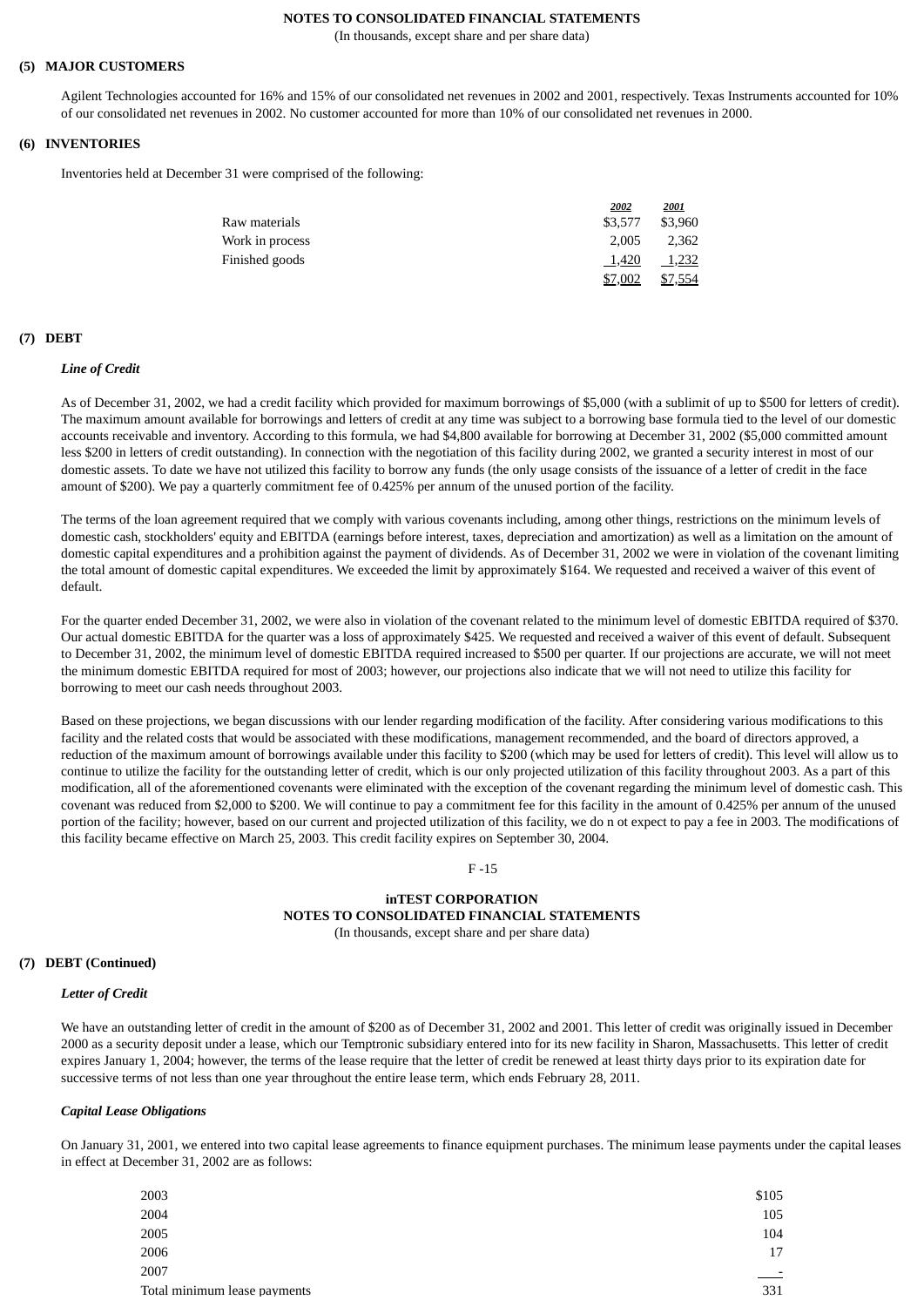| Less: Amount representing interest                              |       |
|-----------------------------------------------------------------|-------|
| Present value of minimum lease payments                         | 296   |
| Less: Current installments under capital leases                 | - 86  |
| Obligations under capital lease, excluding current installments | \$210 |

### **(8) STOCK OPTION PLAN**

p y

The Amended and Restated 1997 Stock Plan (the "Plan") provides for the granting of either incentive stock options or non-qualified stock options to purchase shares of our common stock and for other stock-based awards to key employees and directors responsible for our direction and management and to non-employee consultants. The Plan consists of two parts: the Non-Qualified Plan (administered by our Board of Directors) and the Key Employee Plan (administered by the Compensation Committee of our Board of Directors). We have reserved 1,250,000 shares of common stock for issuance upon exercise of options or stock awards under the Plan.

No option may be granted with an exercise period in excess of ten years from the date of grant. Generally, incentive stock options will be granted with an exercise price equal to the fair market value on the date of grant. The exercise price of non-qualified stock options will be determined by either the Board of Directors or the Compensation Committee of the Board of Directors. The options which have been issued under the Plan generally vest 20% one year from date of grant and 20% in each of the succeeding four years.

In connection with the merger with Temptronic, outstanding incentive and non-qualified stock options to acquire Temptronic common stock were converted into 175,686 stock options to acquire our stock at a conversion ratio of 0.925, with appropriate adjustment to the exercise price. These stock options, which are not subject to the Plan, generally vest over four to five years.

On August 16, 2002, we commenced a voluntary stock option exchange program for certain of our eligible employees and directors. Under the program, eligible employees and directors were given the right to forfeit certain outstanding stock options previously granted to them at an exercise price greater than or equal to \$9.5625 per share, in exchange for the right to receive a new option to buy shares of our common stock to be granted on February 24, 2003. In total, 340,000 stock options were canceled on August 23, 2002 as a result of this program and 340,000 stock options were granted on February 24, 2003. The exchange program did not result in additional compensation charges or variable option plan accounting, as it was designed to comply with Interpretation No. 44, *Accounting for Certain Transactions Involving Stock-Based Compensation*. The new options had an exercise price equal to the fair market value of our common stock on the new grant date, so no compensation expense was recorded as a result of t he exchange program.

 $F - 16$ 

### **inTEST CORPORATION NOTES TO CONSOLIDATED FINANCIAL STATEMENTS** (In thousands, except share and per share data)

### **(8) STOCK OPTION PLAN (Continued)**

The fair value for stock options granted in 2002, 2001 and 2000 was estimated at the date of grant using the Black-Scholes option pricing model with the following weighted average assumptions:

|                                                      | 2002 | 2001                    | 2000 |
|------------------------------------------------------|------|-------------------------|------|
| Risk-free interest rate                              |      | 2.63% 4.40% 4.99%       |      |
| Dividend vield                                       |      | $0.00\%$ 0.00% 0.00%    |      |
| Expected common stock market price volatility factor | .89  | 1.01                    | .82  |
| Weighted average expected life of stock options      |      | 5 years 5 years 5 years |      |

The per share weighted average fair value of stock options issued in 2002, 2001 and 2000 was \$1.92, \$2.91 and \$8.92, respectively.

The Black-Scholes option valuation model was developed for use in estimating the fair value of traded options which have no vesting restrictions and are fully transferable. In addition, option valuation models require the input of highly subjective assumptions including the expected stock price volatility. As our stock options have characteristics significantly different from those of traded options, and as changes in the subjective input assumptions can materially affect the fair value estimate, in management's opinion, the existing models do not necessarily provide a reliable single measure of the fair value of our stock options.

The following table summarizes the stock option activity for the three years ended December 31, 2002:

|                                                                           | Weighted<br>Average<br>Exercise<br>Price |
|---------------------------------------------------------------------------|------------------------------------------|
| 472,955<br>Options outstanding, January 1, 2000 (202,464 exercisable)     | \$4.26                                   |
| 642,000<br>Granted                                                        | 13.08                                    |
| (83,088)<br>Exercised                                                     | 2.71                                     |
| Canceled<br>(6,865)                                                       | 14.73                                    |
| Options outstanding, December 31, 2000 (196,386 exercisable)<br>1,025,002 | 9.84                                     |
| 361,000<br>Granted                                                        | 5.81                                     |
| (34, 674)<br>Exercised                                                    | 2.91                                     |
| (329, 403)<br>Canceled                                                    | 14.09                                    |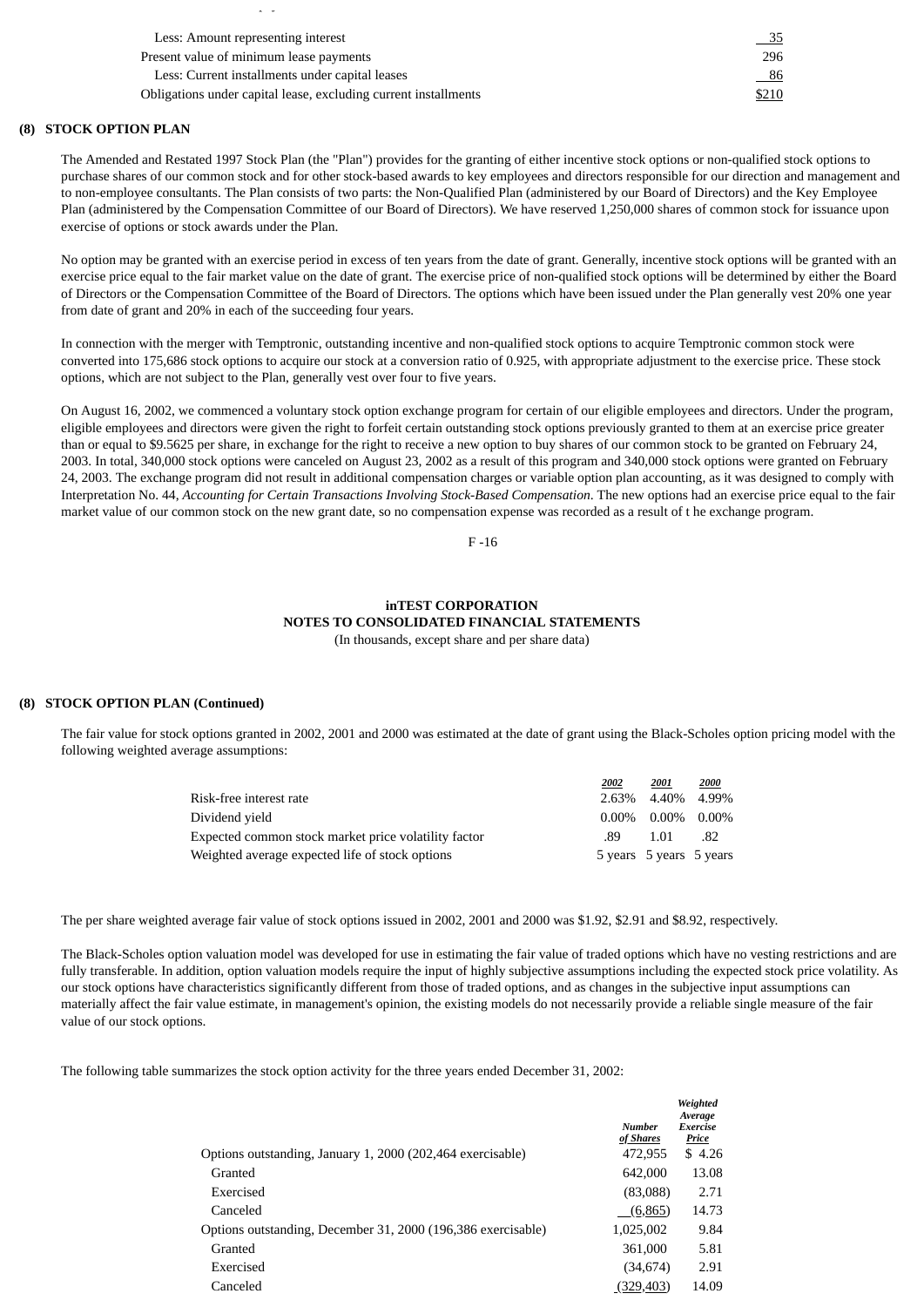| Options outstanding, December 31, 2001 (386,930 exercisable) | 1.021.925 | 6.62  |
|--------------------------------------------------------------|-----------|-------|
| Granted                                                      | 108,000   | 4.04  |
| Exercised                                                    | (14.800)  | 2.59  |
| Canceled                                                     | (423,050) | 10.05 |
| Options outstanding, December 31, 2002 (365,715 exercisable) | 692,075   | 4.20  |

The following table summarizes information about stock options outstanding at December 31, 2002:

F - 17

### **inTEST CORPORATION NOTES TO CONSOLIDATED FINANCIAL STATEMENTS** (In thousands, except share and per share data)

### **(8) STOCK OPTION PLAN (Continued)**

| Range of<br><b>Exercise Prices</b> | <b>Number</b><br>Outstanding at<br>December 31, 2002 | Weighted<br>Average<br><b>Remaining Life</b> | Weighted<br>Average<br>Excercise<br>Price of<br>Outstanding<br><b>Options</b> | <b>Number</b><br>Exercisable<br>at<br>December 31, 2002 | Weighted<br>Average<br>Exercise<br>Price of<br>Exercisable<br><b>Options</b> |
|------------------------------------|------------------------------------------------------|----------------------------------------------|-------------------------------------------------------------------------------|---------------------------------------------------------|------------------------------------------------------------------------------|
| $$2.99 - $3.35$                    | 280,000                                              | 8.87 years                                   | \$3.20                                                                        | 104,000                                                 | \$3.27                                                                       |
| $$3.61 - $4.44$                    | 242,275                                              | 6.54 years                                   | \$4.00                                                                        | 123,975                                                 | \$4.14                                                                       |
| $$6.00 - $6.75$                    | 168,800                                              | 5.44 years                                   | \$6.11                                                                        | 137,340                                                 | \$6.03                                                                       |
| \$9.56                             | 1,000                                                | 7.65 years                                   | \$9.56                                                                        | 400                                                     | \$9.56                                                                       |
|                                    | 692,075                                              |                                              | \$4.20                                                                        | 365,715                                                 | \$4.61                                                                       |

### **(9) COMMITMENTS AND CONTINGENCIES**

#### *Commitments*

We lease our offices, warehouse facilities, automobiles and certain equipment under noncancellable operating leases which expire at various dates through 2011. Total rental expense for the years ended December 31, 2002, 2001 and 2000 was \$2,003, \$2,241 and \$1,696, respectively.

The aggregate minimum rental commitments under the noncancellable operating leases in effect at December 31, 2002, are as follows:

| 2003       | \$1,861 |
|------------|---------|
| 2004       | \$1,766 |
| 2005       | \$1,345 |
| 2006       | \$1,266 |
| 2007       | \$1,266 |
| Thereafter | \$3,712 |

#### *Contingencies*

As part of a prior contractual arrangement with a former executive of a subsidiary, we have agreed to provide life insurance in the amount of \$300 to this former executive until he reaches the age of sixty-five. The provision of this life insurance benefit is self-insured by us. As of December 31, 2002, this individual was sixty years old.

### **(10) INCOME TAXES**

We are subject to Federal and certain state income taxes. In addition, we are taxed in certain foreign countries. The cumulative amount of undistributed earnings of foreign subsidiaries for which U.S. income taxes have not been provided was approximately \$3,003 and \$3,685 at December 31, 2002 and 2001, respectively.

F - 18

**inTEST CORPORATION NOTES TO CONSOLIDATED FINANCIAL STATEMENTS** (In thousands, except share and per share data)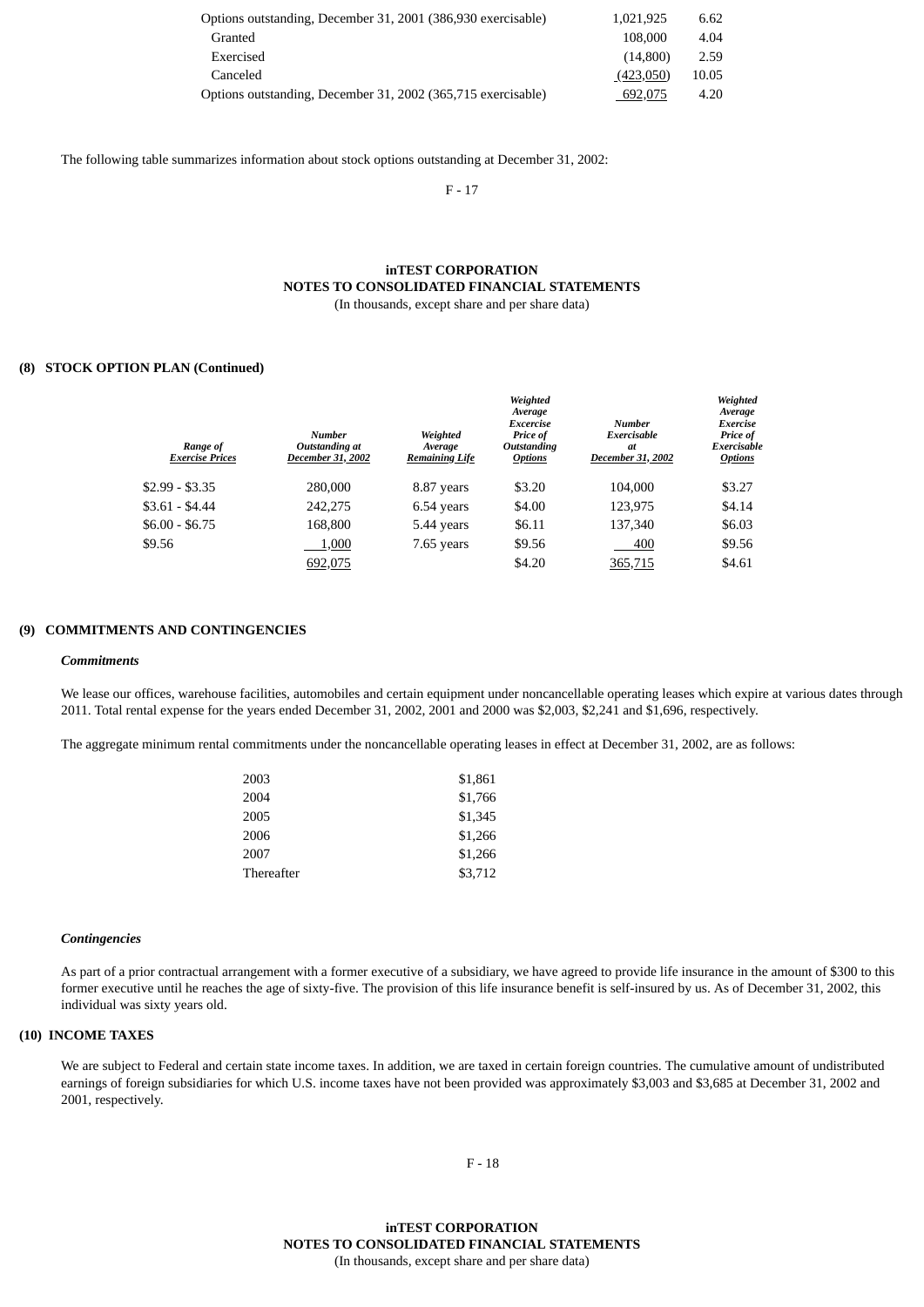## **(10) INCOME TAXES (Continued)**

Total income tax expense (benefit) was allocated as follows:

|                                                    |           | <b>Years Ended December 31,</b> |       |  |
|----------------------------------------------------|-----------|---------------------------------|-------|--|
|                                                    | 2002      | 2001                            | 2000  |  |
| Income (loss) from operations                      |           | $$(1,380) \$(2,809) \$(5,200)$  |       |  |
| Stockholders' equity, for tax benefit derived from |           |                                 |       |  |
| exercise and sale of stock option shares           |           | $(21)$ $(22)$                   | (454) |  |
|                                                    | \$(1,401) | $(2,831)$ \$4,746               |       |  |

Earnings (loss) before income taxes were as follows:

|          |           | <b>Years Ended December 31,</b> |         |  |
|----------|-----------|---------------------------------|---------|--|
|          | 2002      | <b>2001</b>                     | 2000    |  |
| Domestic |           | $$(1,076) \quad $(13,618)$      | \$8,511 |  |
| Foreign  | (587)     | (520)                           | 3,068   |  |
|          | \$(1,663) | $$(14,138)$ $$11,579$           |         |  |

### Income tax expense (benefit) was as follows:

|                              | <b>Years Ended December 31,</b> |                      |         |
|------------------------------|---------------------------------|----------------------|---------|
|                              | 2002                            | 2001                 | 2000    |
| Current                      |                                 |                      |         |
| Domestic -- Federal          | \$(1,583)                       | \$(2,585)            | \$3,922 |
| Domestic -- state            | (310)                           | (69)                 | 165     |
| Foreign                      | (27)                            | (83)                 | 989     |
|                              | (1,920)                         | (2,737)              | 5,076   |
| Deferred:                    |                                 |                      |         |
| Domestic -- Federal          | 587                             | (143)                | (171)   |
| Domestic -- state            | (47)                            | 71                   | 295     |
|                              | 540                             | (72)                 | 124     |
| Income tax expense (benefit) | \$(1,380)                       | $\frac{$(2,809)}{2}$ | \$5,200 |

Deferred income taxes reflect the net tax effect of net operating loss and credit carryforwards and temporary differences between the carrying amount of assets and liabilities for financial reporting purposes and the amounts used for income tax purposes. The following is a summary of the significant components of our deferred tax assets and liabilities as of December 31, 2002 and 2001:

F - 19

# **inTEST CORPORATION NOTES TO CONSOLIDATED FINANCIAL STATEMENTS**

(In thousands, except share and per share data)

### **(10) INCOME TAXES (Continued)**

| December 31,             |       |
|--------------------------|-------|
| 2002                     | 2001  |
|                          |       |
| \$568                    | \$949 |
| 287                      | 90    |
| 202                      | 171   |
| 165                      | 180   |
| 47                       | 47    |
| 14                       | 141   |
| 9                        | 56    |
| $\overline{\phantom{0}}$ | 62    |
| 8                        | 66    |
| 1,300                    | 1,762 |
|                          |       |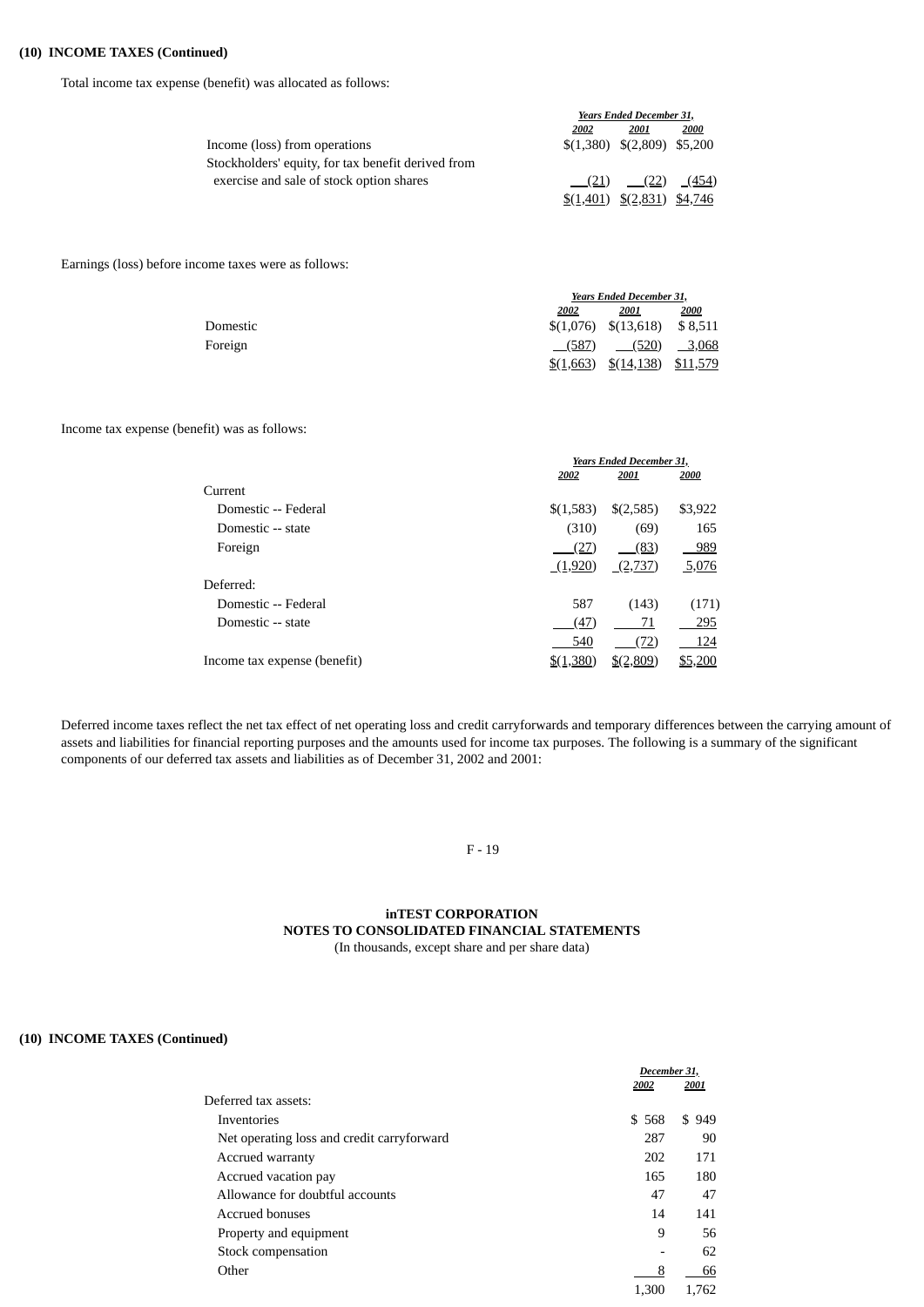|                 | $(218)$ $(178)$ |
|-----------------|-----------------|
| 1,082 1,584     |                 |
|                 |                 |
|                 | $(53)$ $(15)$   |
|                 | $(53)$ $(15)$   |
| \$1,029 \$1,569 |                 |
|                 |                 |

The valuation allowance for deferred tax assets as of the beginning of 2002 and 2001 was \$178 and \$90, respectively. The net change in the valuation allowance for the years ended December 31, 2002 and 2001 was an increase of \$40 and \$88, respectively. In assessing the ability to realize the deferred tax assets, we consider whether it is more likely than not that some portion or all of the deferred tax assets will not be realized. The ultimate realization of deferred tax assets is dependent upon the generation of future taxable income during periods in which those temporary differences become deductible. We consider the scheduled reversal of deferred tax liabilities, projected future taxable income and tax planning strategies in making this assessment. In order to fully realize the total deferred tax assets, we will need to generate future taxable income prior to the expiration of net operating loss and credit carryforwards which expire in various years through 2009. Based upon the level of historical taxa ble income and projections for future taxable income over the periods in which the temporary differences are deductible, we believe it is more likely than not that we will realize the benefit of the deferred tax asset, net of the valuation allowance, at December 31, 2002. The amount of the deferred tax asset considered realizable, however, could be reduced in the near term if estimates of future taxable income during the carryforward period are reduced.

An analysis of the effective tax rate for the years ended December 31, 2002, 2001 and 2000 and a reconciliation from the expected statutory rate of 34%, 34% and 35%, respectively, are as follows:

### F - 20

### **inTEST CORPORATION NOTES TO CONSOLIDATED FINANCIAL STATEMENTS** (In thousands, except share and per share data)

### **(10) INCOME TAXES (Continued)**

|                                                         | <b>Years Ended December 31,</b> |           |         |
|---------------------------------------------------------|---------------------------------|-----------|---------|
|                                                         | 2002                            | 2001      | 2000    |
| Expected income tax provision at U.S. statutory rate    | \$ (565)                        | \$(4,807) | \$4,053 |
| State taxes, net of Federal benefit                     | (236)                           | 1         | 299     |
| Increase (decrease) in tax from:                        |                                 |           |         |
| <b>Federal credits</b>                                  | (661)                           |           |         |
| Foreign income tax rate differences                     | 172                             | 92        | (85)    |
| Change in valuation allowance related to Federal        | 90                              |           |         |
| EIE exclusion                                           | (189)                           |           |         |
| Non-deductible merger-related costs                     |                                 |           | 815     |
| Liquidation of life insurance policies                  |                                 |           | 83      |
| Non-deductible goodwill and other permanent differences | 19                              | 1,913     | 69      |
| Other                                                   | (10)                            | (8)       | (34)    |
| Income tax expense (benefit)                            | \$(1,380)                       | \$(2,809) | \$5,200 |

#### **(11) EMPLOYEE BENEFIT PLANS**

We have a defined contribution 401(k) plan for our employees who work in the U.S. All permanent employees of inTEST Corporation and inTEST Sunnyvale Corp. who are at least 18 years of age are eligible to participate in the plan. During the third quarter of 2002, the first quarter of 2001 and the full year ended December 31, 2000, we matched employee contributions dollar for dollar up to 10% of the employee's annual compensation, with a maximum limit of \$5. Effective April 1, 2001, the 401(k) plan matching contributions were temporarily suspended due to our cost containment efforts. Contributions began again on July 1, 2002 but were suspended effective October 1, 2002, also due to cost containment efforts. Future matching contributions are discretionary. Employer contributions vest over a six-year period. We contributed \$83, \$77 and \$299 to the plan for the years ended December 31, 2002, 2001 and 2000, respectively.

Temptronic adopted a defined contribution 401(k) plan for its domestic employees in 1988, which was merged into the plan for inTEST Corporation and inTEST Sunnyvale Corp. employees effective September 1, 2002. All permanent employees who were at least 21 years of age were eligible to participate in the standalone plan. In addition, Temptronic could make discretionary matching contributions determined annually by Temptronic of up to 6% of the employees' annual compensation. Effective October 1, 2001, the 401(k) plan matching contributions to this plan were temporarily suspended due to our cost containment efforts. Employer contributions vested over a seven-year period. Temptronic contributed \$0, \$176 and \$74 to the plan for the years ended December 31, 2002, 2001 and 2000, respectively. The merged plan retains the matching provisions of the prior Temptronic plan for all Temptronic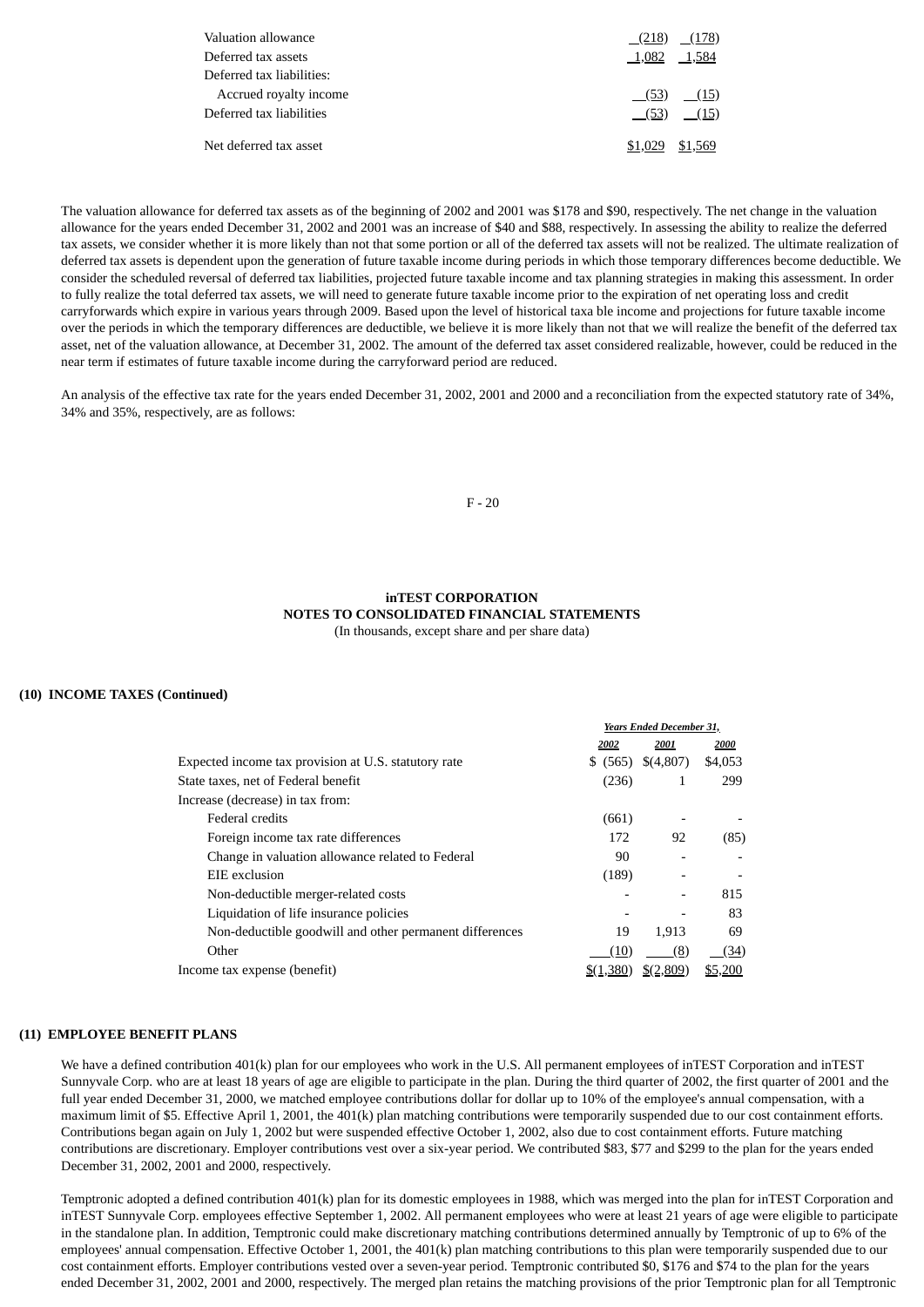employees. The eligibility and vesting provisions of the merged plan have been conformed to those of the plan for inTEST Corporati on and inTEST Sunnyvale Corp. employees.

In addition to the employer matching for which Temptronic employees are eligible, upon the termination of the Temptronic EPP (discussed below), we also acknowledged that it was our intention to contribute \$3,000 in the aggregate to the 401(k) plan as a form of profit sharing (not to exceed \$300 per year) for the benefit of Temptronic employees. The amount of these contributions approximates the amount that we had been committed to contribute to the EPP as of its termination date. This profit sharing contribution will be allocated to employees annually in the same manner in which the shares held by the EPP had been allocated, and the vesting provisions for these contributions will be the same as those of the merged 401(k) plan. All such profit sharing contributions are at the discretion of management. No such profit sharing contributions were made during 2002 or 2001 due to our cost containment efforts.

F - 21

# **inTEST CORPORATION NOTES TO CONSOLIDATED FINANCIAL STATEMENTS**

(In thousands, except share and per share data)

### **(11) EMPLOYEE BENEFIT PLANS (Continued)**

Temptronic established the EPP covering substantially all employees in 1982. On November 6, 1996, in exchange for a note receivable, Temptronic loaned the EPP \$3,668 to purchase 565,483 shares of stock from certain former stockholders of Temptronic. We agreed to make an annual contribution to the EPP in the amount of the principal plus interest due on the note receivable. This note receivable bore interest at 10% and was scheduled to mature on September 30, 2011. A portion of the total shares acquired with the proceeds of the note were allocated to participant accounts on September 30 of each plan year as the note receivable was repaid. The original amount of the note from the EPP was recorded as a reduction of stockholders' equity. The reduction in stockholders' equity was offset when the annual contributions were made.

On July 2, 2001, the EPP was terminated. Upon termination, the 375,982 remaining unallocated shares were returned to Temptronic in satisfaction of the remaining unpaid principal amount of the note at that time. These shares have been recorded as treasury stock in the accompanying consolidated financial statements. Based on a stock price of \$6.18 on July 2, 2001, the value of the unallocated shares returned to Temptronic was approximately \$604 less than the remaining principal of the note receivable as of that date. This difference was recorded as a reduction of additional paid in capital. During the first quarter of 2002, we received favorable determination from the Internal Revenue Service with respect to the termination of the EPP. During the second quarter of 2002, we began distribution of the allocated shares to plan participants. During this process, we determined that an additional 334 shares were needed to be returned to the EPP in order to finalize the distribution to all of the participants. These s hares, which had a value of approximately \$2, were issued from the treasury shares and returned to the EPP for distribution to participants during the second quarter of 2002. In addition, at July 2, 2001, the EPP had approximately \$22 of cash which we expected to receive as partial settlement of the remaining principal of the note. Under the terms of the EPP, however, this amount was considered allocated to participants and has therefore been included in the distribution to plan participants. The distribution of the allocated shares and cash was completed during the third quarter of 2002.

#### **(12) ACCRUED EXPENSES**

Accrued expenses consist of the following:

|                           | December 31, |         |
|---------------------------|--------------|---------|
|                           | 2002         | 2001    |
| Accrued compensation      | \$988        | \$958   |
| Accrued warranty costs    | 558          | 451     |
| Accrued commissions       | 390          | 306     |
| Accrued rent              | 166          | 99      |
| Accrued professional fees | 150          | 145     |
| Other                     | 173          | 141     |
|                           | \$2,425      | \$2,100 |

#### **(13) RELATED PARTY TRANSACTIONS**

We paid consulting fees which totaled \$58, \$94 and \$59 during the years ended December 31, 2002, 2001 and 2000, respectively, to one individual who is a member of our Board of Directors. We paid consulting fees to one individual who is one of our executive officers (prior to his employment as an executive officer) totaling \$44 in 2001.

Some of our foreign subsidiaries paid directors' fees to individuals who are our executive officers which totaled \$51, \$85 and \$113 during the years ended December 31, 2002, 2001 and 2000, respectively.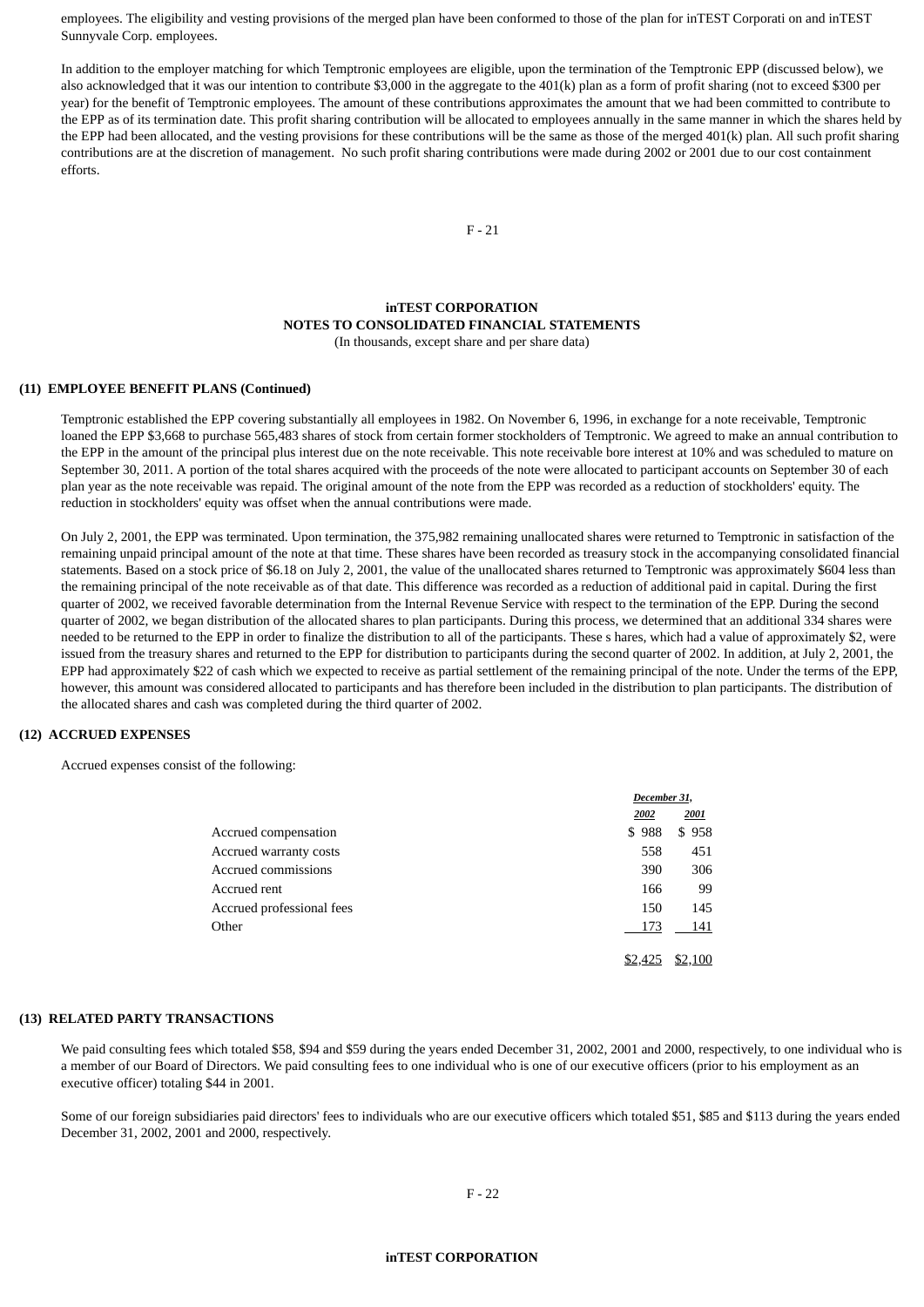### **NOTES TO CONSOLIDATED FINANCIAL STATEMENTS**

(In thousands, except share and per share data)

### **(13) RELATED PARTY TRANSACTIONS (Continued)**

Temptronic has transactions in the normal course of business with Hakuto Co. Ltd and its subsidiaries. As of December 31, 2002, a wholly-owned subsidiary of Hakuto Co. Ltd., Hakuto America Holdings, Inc., owned 647,500 shares of our outstanding stock. During the years ended December 31, 2002, 2001 and 2000, Temptronic sold product at market prices totaling approximately \$1,920, \$2,674 and \$1,469, respectively, to Hakuto Co. Ltd and its subsidiaries. At December 31, 2002 and 2001, accounts receivable from Hakuto Co. Ltd. and its subsidiaries amounted to approximately \$14 and \$182, respectively.

#### **(14) LEGAL PROCEEDINGS**

From time to time we may be a party to legal proceedings occurring in the ordinary course of business. We are not currently involved in any legal proceedings the resolution of which could have a material effect on our business, our financial position or our results of operations.

On December 15, 2000, we had filed a complaint in the U.S. District Court for the District of Delaware against Credence Systems Corporation claiming infringement of our U.S. patent number 4,589,815 and seeking damages and injunctive relief. On March 14, 2003, we reached an agreement with Credence to settle and dismiss the suit. The agreement calls for a cash payment to be made to us within several weeks of the settlement and establishes non-exclusive, fully paid cross-licensing agreements on certain patents. In addition, Credence has agreed to utilize our manipulators with its ASL 3000 family of test systems.

#### **(15) QUARTERLY CONSOLIDATED FINANCIAL DATA (Unaudited)**

The following tables present certain unaudited consolidated quarterly financial information for each of the eight quarters ended December 31, 2002. In our opinion, this quarterly information has been prepared on the same basis as the consolidated financial statements and includes all adjustments (consisting only of normal recurring adjustments) necessary to present fairly the information for the periods presented. The results of operations for any quarter are not necessarily indicative of results for the full year or for any future period.

Our business is not seasonal; therefore year-over-year quarterly comparisons of our results of operations may not be as meaningful as the sequential quarterly comparisons set forth below which tend to reflect the cyclical activity of the semiconductor industry as a whole. Quarterly fluctuations in expenses are related directly to sales activity and volume and may also reflect the timing of operating expenses incurred throughout the year.

|                                                                                      | <b>Quarters Ended</b> |           |           |           |              |
|--------------------------------------------------------------------------------------|-----------------------|-----------|-----------|-----------|--------------|
|                                                                                      | 3/31/02               | 6/30/02   | 9/30/02   | 12/31/02  | <b>Total</b> |
| Net revenues                                                                         | \$6,968               | \$12,963  | \$14,976  | \$12,220  | \$47,127     |
| Gross margin                                                                         | 1,934                 | 5,387     | 6,403     | 4,515     | 18,239       |
| Earnings (loss) before income taxes                                                  | (1,776)               | 526       | 830       | (1,243)   | (1,663)      |
| Income tax expense (benefit)                                                         | (685)                 | (406)     | 254       | (543)     | (1,380)      |
| Net earnings (loss)                                                                  | (1,091)               | 932       | 576       | (700)     | (283)        |
| Net earnings (loss) per common share - basic                                         | \$(0.13)              | \$0.11    | \$0.07    | \$(0.08)  | \$(0.03)     |
| Weighted average common shares outstanding - basic                                   | 8,309,223             | 8,311,709 | 8,323,874 | 8,324,357 | 8,317,350    |
| Net earnings (loss) per common share - diluted                                       | \$(0.13)              | \$0.11    | \$0.07    | \$(0.08)  | \$(0.03)     |
| Weighted average common shares and common share<br>equivalents outstanding - diluted | 8.309.223             | 8,575,749 | 8.399.855 | 8.324.357 | 8,317,350    |

F - 23

### **inTEST CORPORATION NOTES TO CONSOLIDATED FINANCIAL STATEMENTS** (In thousands, except share and per share data)

### **(15) QUARTERLY CONSOLIDATED FINANCIAL DATA (Unaudited) (Continued)**

|                                                    | <b>Quarters Ended</b> |           |           |           |           |
|----------------------------------------------------|-----------------------|-----------|-----------|-----------|-----------|
|                                                    | 3/31/01               | 6/30/01   | 9/30/01   | 12/31/01  | Total     |
| Net revenues                                       | \$20,105              | \$16,675  | \$ 7,428  | \$ 7,419  | \$51,627  |
| Gross margin                                       | 7.963                 | 5,532     | (1,747)   | 963       | 12,711    |
| Earnings (loss) before income taxes                | 1,441                 | 42        | (12, 184) | (3,437)   | (14, 138) |
| Income tax expense (benefit)                       | 583                   | 78        | (2,360)   | (1,110)   | (2,809)   |
| Net earnings (loss)                                | 858                   | (36)      | (9,824)   | (2,327)   | (11, 329) |
| Net earnings (loss) per common share - basic       | \$0.10                | \$0.00    | \$(1.19)  | \$(0.28)  | \$(1.37)  |
| Weighted average common shares outstanding - basic | 8,252,139             | 8.265.932 | 8,289,634 | 8,308,982 | 8,279,356 |
| Net earnings (loss) per common share - diluted     | \$0.10                | \$0.00    | \$(1.19)  | \$(0.28)  | \$(1.37)  |
|                                                    | 8.411.240             | 8,265,932 | 8,289,634 | 8,308,982 | 8,279,356 |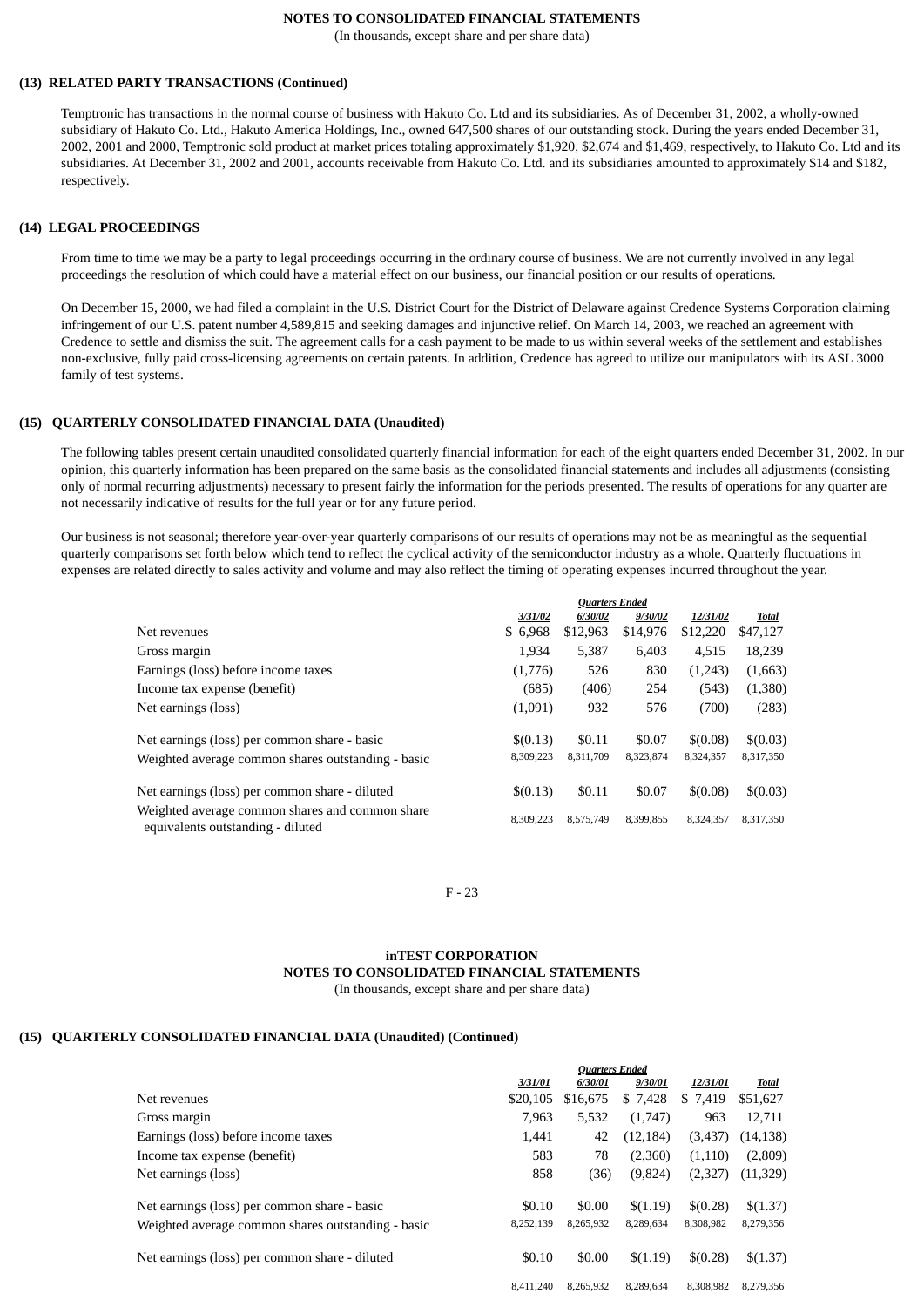# F - 24

#### **inTEST CORPORATION SCHEDULE II -- VALUATION AND QUALIFYING ACCOUNTS** (in thousands)

|                                     | <b>Balance</b> at<br><b>Beginning</b><br>of Period | Expense<br>(Recovery) | Deductions | <b>Balance</b> at<br>End of<br>Period |
|-------------------------------------|----------------------------------------------------|-----------------------|------------|---------------------------------------|
| <b>Year Ended December 31, 2000</b> |                                                    |                       |            |                                       |
| Allowance for doubtful accounts     | \$239                                              | \$<br>31              | S.<br>(29) | S.<br>241                             |
| Warranty reserve                    | 228                                                | 1.102                 | (963)      | 367                                   |
| <b>Year Ended December 31, 2001</b> |                                                    |                       |            |                                       |
| Allowance for doubtful accounts     | 241                                                | (104)                 | (12)       | 125                                   |
| Warranty reserve                    | 367                                                | 1.044                 | (960)      | 451                                   |
| <b>Year Ended December 31, 2002</b> |                                                    |                       |            |                                       |
| Allowance for doubtful accounts     | 125                                                | (1)                   | 6          | 130                                   |
| Warranty reserve                    | 451                                                | 1.070                 | (963)      | 558                                   |

F - 25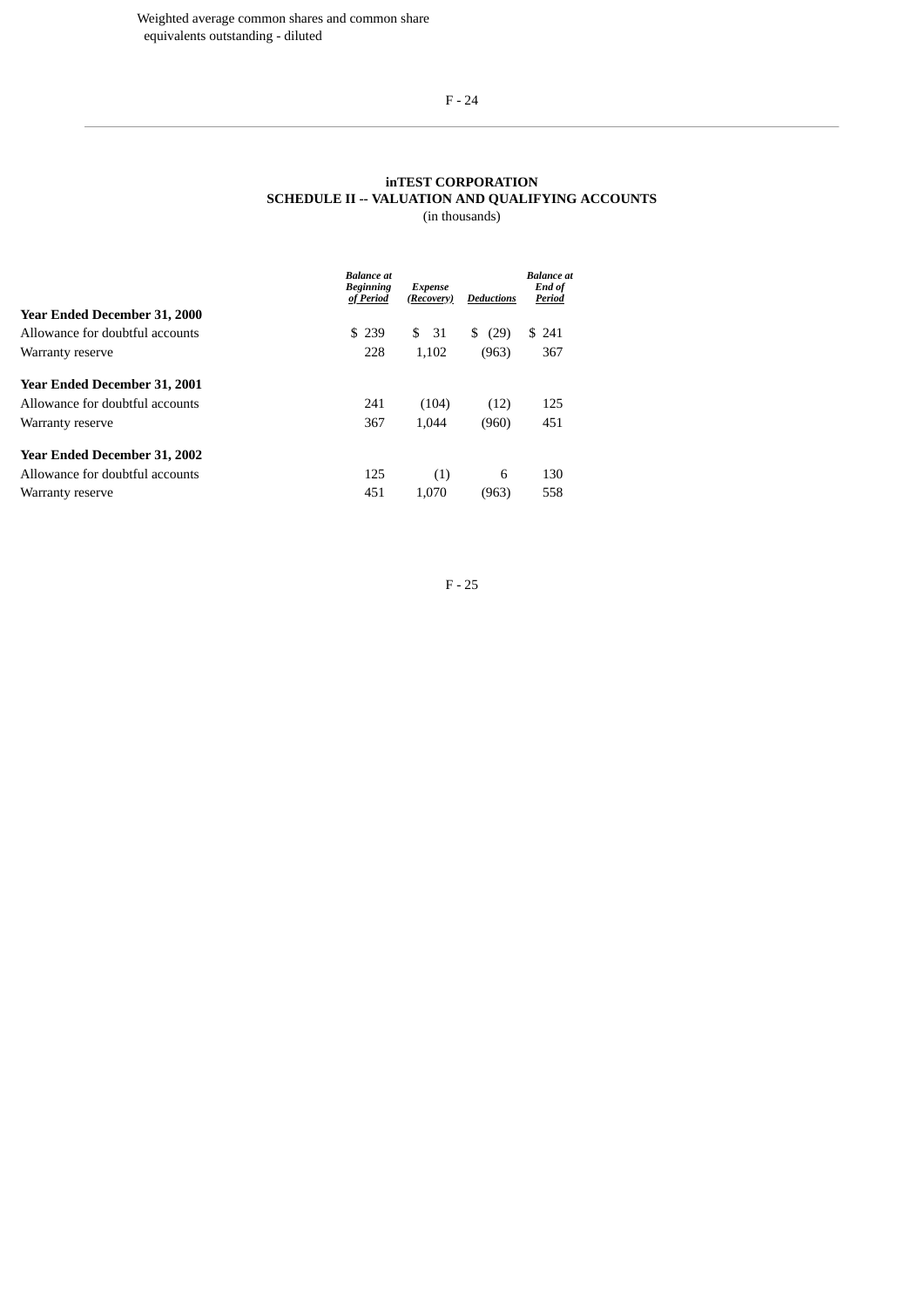# **Waiver and Amendment to Loan Documents**

**THIS WAIVER AND AMENDMENT TO LOAN DOCUMENTS** (this **"Amendment"**) is made as of March 25, 2003, by and between **INTEST CORPORATION, INTEST SUNNYVALE CORPORATION, TEMPTRONIC CORPORATION, INTEST INVESTMENTS, INC., INTEST LICENSING CORP. and INTEST IP CORP.** (collectively, the **"Borrowers"**), and **PNC BANK, NATIONAL ASSOCIATION** (the **"Bank"**).

# **BACKGROUND**

A. The Borrowers have executed and delivered to the Bank (or a predecessor which is now known by the Bank's name as set forth above), one or more promissory notes, letter agreements, loan agreements, security agreements, mortgages, pledge agreements, collateral assignments, and other agreements, instruments, certificates and documents, some or all of which are more fully described on attached Exhibit A, which is made a part of this Amendment (collectively as amended from time to time, the **"Loan Documents"**) which evidence or secure some or all of the Borrowers' obligations to the Bank for one or more loans or other extensions of credit (the **"Obligations"**).

B. The Borrowers and the Bank desire to amend the Loan Documents and to waive certain defaults under the Loan Documents as provided for in this Amendment.

**NOW, THEREFORE,** in consideration of the mutual covenants herein contained and intending to be legally bound hereby, the parties hereto agree as follows:

1. Certain of the Loan Documents are amended and certain defaults under the Loan Documents are waived as set forth in Exhibit A. Any and all references to any Loan Document in any other Loan Document shall be deemed to refer to such Loan Document as amended by this Amendment. This Amendment is deemed incorporated into each of the Loan Documents. Any initially capitalized terms used in this Amendment without definition shall have the meanings assigned to those terms in the Loan Documents. To the extent that any term or provision of this Amendment is or may be inconsistent with any term or provision in any Loan Document, the terms and provisions of this Amendment shall control.

2. The Borrowers hereby certify that: (a) all of their representations and warranties in the Loan Documents, as amended by this Amendment, are, except as may otherwise be stated in this Amendment: (i) true and correct as of the date of this Amendment, (ii) ratified and confirmed without condition as if made anew, and (iii) incorporated into this Amendment by reference, (b) no Event of Default or event which, with the passage of time or the giving of notice or both, would constitute an Event of Default, exists under any Loan Document which will not be cured by the execution and effectiveness of this Amendment, (c) no consent, approval, order or authorization of, or registration or filing with, any third party is required in connection with the execution, delivery and carrying out of this Amendment or, if required, has been obtained, and (d) this Amendment has been duly authorized, executed and delivered so that it constitutes the legal, valid and binding obligation of the Borrowers, enforceable in accor dance with its terms. The Borrowers confirm that the Obligations remain outstanding without defense, setoff, counterclaim, discount or charge of any kind as of the date of this Amendment.

3. The Borrowers hereby confirm that any collateral for the Obligations, including liens, security interests, mortgages, and pledges granted by the Borrowers or third parties (if applicable), shall continue unimpaired and in full force and effect, and shall cover and secure all of the Borrowers' existing and future Obligations to the Bank, as modified by this Amendment.

4. As a condition precedent to the effectiveness of this Amendment, the Borrowers shall comply with the terms and conditions (if any) specified in Exhibit A.

5. To induce the Bank to enter into this Amendment, the Borrowers waive and release and forever discharge the Bank and its officers, directors, attorneys, agents, and employees from any liability, damage, claim, loss or expense of any kind that it may have against the Bank or any of them arising out of or relating to the Obligations. The Borrowers further agree to indemnify and hold the Bank and its officers, directors, attorneys, agents and employees harmless from any loss, damage, judgment, liability or expense (including attorneys' fees) suffered by or rendered against the Bank or any of them on account of any claims arising out of or relating to the Obligations. The Borrowers further state that they have carefully read the foregoing release and indemnity, know the contents thereof and grant the same as their own free act and deed.

6. This Amendment may be signed in any number of counterpart copies and by the parties to this Amendment on separate counterparts, but all such copies shall constitute one and the same instrument. Delivery of an executed counterpart of a signature page to this Amendment by facsimile transmission shall be effective as delivery of a manually executed counterpart. Any party so executing this Amendment by facsimile transmission shall promptly deliver a manually executed counterpart, provided that any failure to do so shall not affect the validity of the counterpart executed by facsimile transmission.

7. This Amendment will be binding upon and inure to the benefit of the Borrowers and the Bank and their respective heirs, executors, administrators, successors and assigns.

8. This Amendment has been delivered to and accepted by the Bank and will be deemed to be made in the State where the Bank's office indicated in the Loan Documents is located. This Amendment will be interpreted and the rights and liabilities of the parties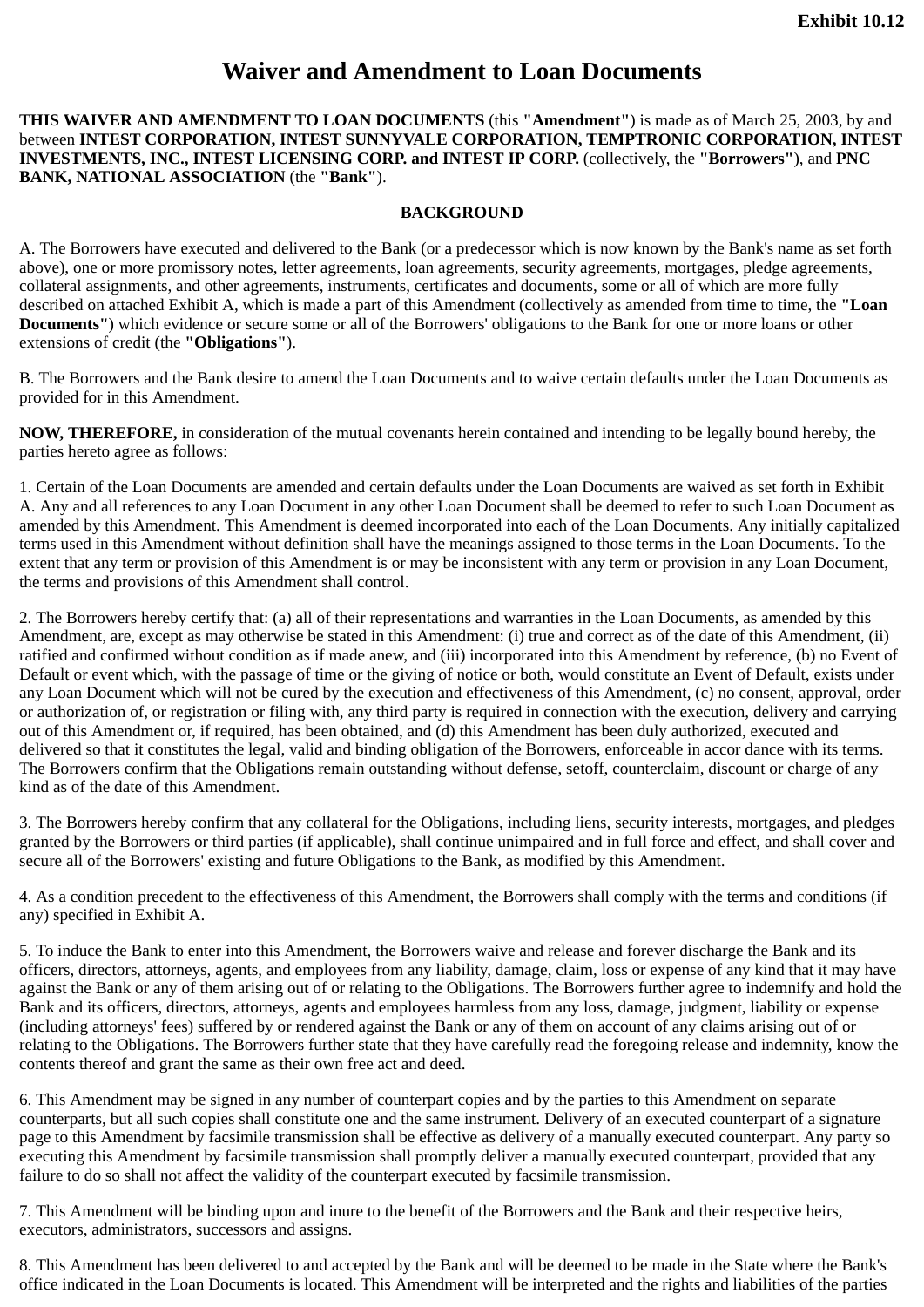hereto determined in accordance with the laws of the State where the Bank's office indicated in the Loan Documents is located, excluding its conflict of laws rules.

9. Except as amended hereby, the terms and provisions of the Loan Documents remain unchanged, are and shall remain in full force and effect unless and until modified or amended in writing in accordance with their terms, and are hereby ratified and confirmed. Except as expressly provided herein, this Amendment shall not constitute an amendment, waiver, consent or release with respect to any provision of any Loan Document, a waiver of any default or Event of Default under any Loan Document, or a waiver or release of any of the Bank's rights and remedies (all of which are hereby reserved). **The Borrowers expressly ratify and confirm the confession of judgment (if applicable) and waiver of jury trial provisions contained in the Loan Documents.**

- 2 -

**WITNESS** the due execution of this Amendment as a document under seal as of the date first written above.

INTEST CORPORATION INTEST SUNNYVALE CORPORATION TEMPTRONIC CORPORATION INTEST INVESTMENTS, INC. INTEST LICENSING CORP. INTEST IP CORP.

By: /s/ Hugh T. Regan, Jr. Hugh T. Regan, Jr. Secretary and Treasurer

Attest: /s/ Susan Dawson Print Name: Susan Dawson Title: (Include title only if an officer of entity signing to the right)

### PNC BANK, NATIONAL ASSOCIATION

By: /s/ Gary R. Martz Gary R. Martz Vice President

- 3 -

## **EXHIBIT A TO WAIVER AND AMENDMENT TO LOAN DOCUMENTS DATED AS OF MARCH 25, 2003**

A. The "Loan Documents" that are the subject of this Amendment include the following (as any of the foregoing have previously been amended, modified or otherwise supplemented):

- 1. Letter Agreement dated May 29, 2002 (the **"Letter Agreement"**)
- 2. \$5,000,000 Amended and Restated Committed Line of Credit Note (the **"Existing Note"**)
- 3. Security Agreement dated May 29, 2002
- 4. Borrowing Base Rider dated May 29, 2002
- 5. All other documents, instruments, agreements, and certificates executed and delivered in connection with the Loan Documents listed in this Section A.

B. The Borrowers have acknowledged and agreed with the Bank that the Borrowers failed to comply with the provisions of Section B(3) of the Financial Covenants section contained in Exhibit A to the Letter Agreement for the period ended December 31, 2002. The Borrowers' failure to comply with the foregoing section of the Letter Agreement constitutes an Event of Default under the Loan Documents. The Borrowers have requested that the Bank waive this Event of Default. In reliance upon the Borrowers' representations and warranties and subject to the terms and conditions herein set forth, the Bank agrees to grant a waiver of Borrowers' non-compliance with the foregoing section of the Letter Agreement and of the Event of Default that would otherwise result from a violation of such section, solely for the period ended as of December 31, 2002. The Borrowers agree that they will hereafter comply fully with this and all other provisions of the Loan Documents, which remain in full force and effect. Except as expres sly described above, this waiver shall not constitute (a) a modification or an alteration of the terms, conditions or covenants of the Loan Documents or (b) a waiver, release or limitation upon the Bank's exercise of any of its rights and remedies thereunder,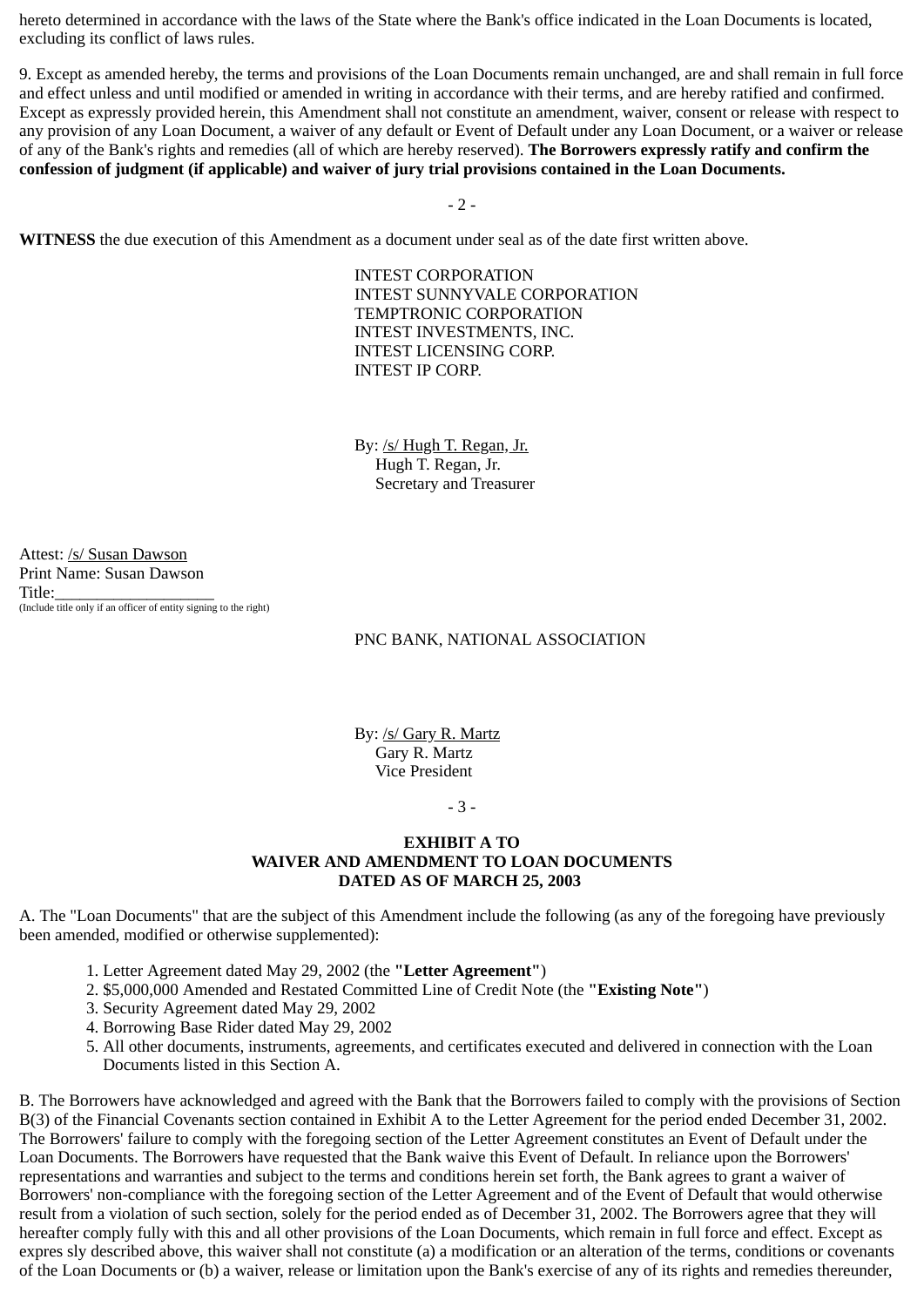which are hereby expressly reserved. This waiver shall not relieve or release the Borrowers or any guarantor in any way from any of their respective duties, obligations, covenants or agreements under the Loan Documents or from the consequences of any Event of Default thereunder, except as expressly described above. This waiver shall not obligate the Bank, or be construed to require the Bank, to waive any other Events of Default or defaults, whether now existing or which may occur after the date of this waiver.

C. The Loan Documents are amended as follows:

1. Section 1 of the Letter Agreement is hereby amended and restated in its entirety to read in full as follows:

"1. Facility and Use of Proceeds. This is a committed revolving line of credit under which the Borrowers may request and the Bank, subject to the terms and conditions of this Letter Agreement, will make advances to the Borrowers from time to time until the Expiration Date, in an amount in the aggregate at any time outstanding not to exceed \$200,000 (the **"Line of Credit"** or the **"Loan"**). The **"Expiration Date"** means September 30, 2004, or such later date as may be designated by the Bank by written notice to the Borrowers. Advances under the Line of Credit will be used for working capital or other general business purposes of the Borrowers.

A-1

The Borrowers may request that the Bank, in lieu of cash advances, issue standby letters of credit (individually, a **"Letter of Credit"** and collectively the **"Letters of Credit"**) under the Line of Credit having expiration dates not to exceed one (1) year from the date of issuance. The availability of advances under the Line of Credit shall be reduced by the face amount of each Letter of Credit issued and outstanding (whether or not drawn). Each payment by the Bank under a Letter of Credit shall in the Bank's discretion constitute an advance of principal under the Line of Credit and shall be evidenced by the Note (as defined below). The Letters of Credit shall be governed by the terms of this letter and by one or more reimbursement agreements, in form and content satisfactory to the Bank, executed by the Borrowers in favor of the Bank (collectively, the "**Reimbursement Agreement")**. Each request for the issuance of a Letter of Credit must be accompanied by the Borrowers' execution of an ap plication on the Bank's standard forms (each, an **"Application"**), together with all supporting documentation. Each Letter of Credit will be issued in the Bank's sole discretion and in a form acceptable to the Bank. The Borrowers shall pay to Bank a Letter of Credit fee in an amount equal to 2.25% per annum of the face amount of each Letter of Credit, which fee shall be payable quarterly in arrears on the first day of each calendar quarter, together with such other customary fees, commissions and expenses therefor as shall be required by the Bank. This letter is not a pre-advice for the issuance of a letter of credit and is not irrevocable."

- 2. Sections A(1)(d) and A(1)(e) of the Financial Reporting Covenants section contained in Exhibit A to the Letter Agreement are hereby deleted in their entirety.
- 3. Section B of Exhibit A to the Letter Agreement is hereby amended and restated in its entirety to read in full as follows:

# **"B. FINANCIAL COVENANTS:**

1. The Borrowers shall have at all times unencumbered cash and cash equivalents satisfactory to Bank with a value of at leas \$200,000, maintained with financial institutions or brokerage firms in one or more accounts located in the United States of America (the **"Liquidity Covenant"**)."

4. Concurrently with the execution and delivery of this Amendment, the Borrowers shall execute and deliver to the Bank a second amended and restated committed line of credit note (the **"Restated Note"**) evidencing the Line of Credit in the principal amount of \$200,000. Upon receipt by Bank of the Restated Note, the Existing Note shall be cancelled and returned to the Borrowers; the Line of Credit and all accrued and unpaid interest on the Existing Note shall thereafter be evidenced by the Restated Note; and all references to the "Note" evidencing the Line of Credit in any documents relating thereto shall thereafter be deemed to refer to the Restated Note. Without duplication, the Restated Note shall not constitute a novation and shall in no way extinguish the Borrowers' unconditional obligation to repay all indebtedness, including accrued and unpaid interest, evidenced by the Existing Note.

A-2

D. Conditions to Effectiveness of Amendment: The Bank's willingness to agree to the waivers and amendments set forth in this Amendment is subject to the :execution by all parties and delivery to the Bank of the following:

1. This Amendment; and

2. The Restated Note.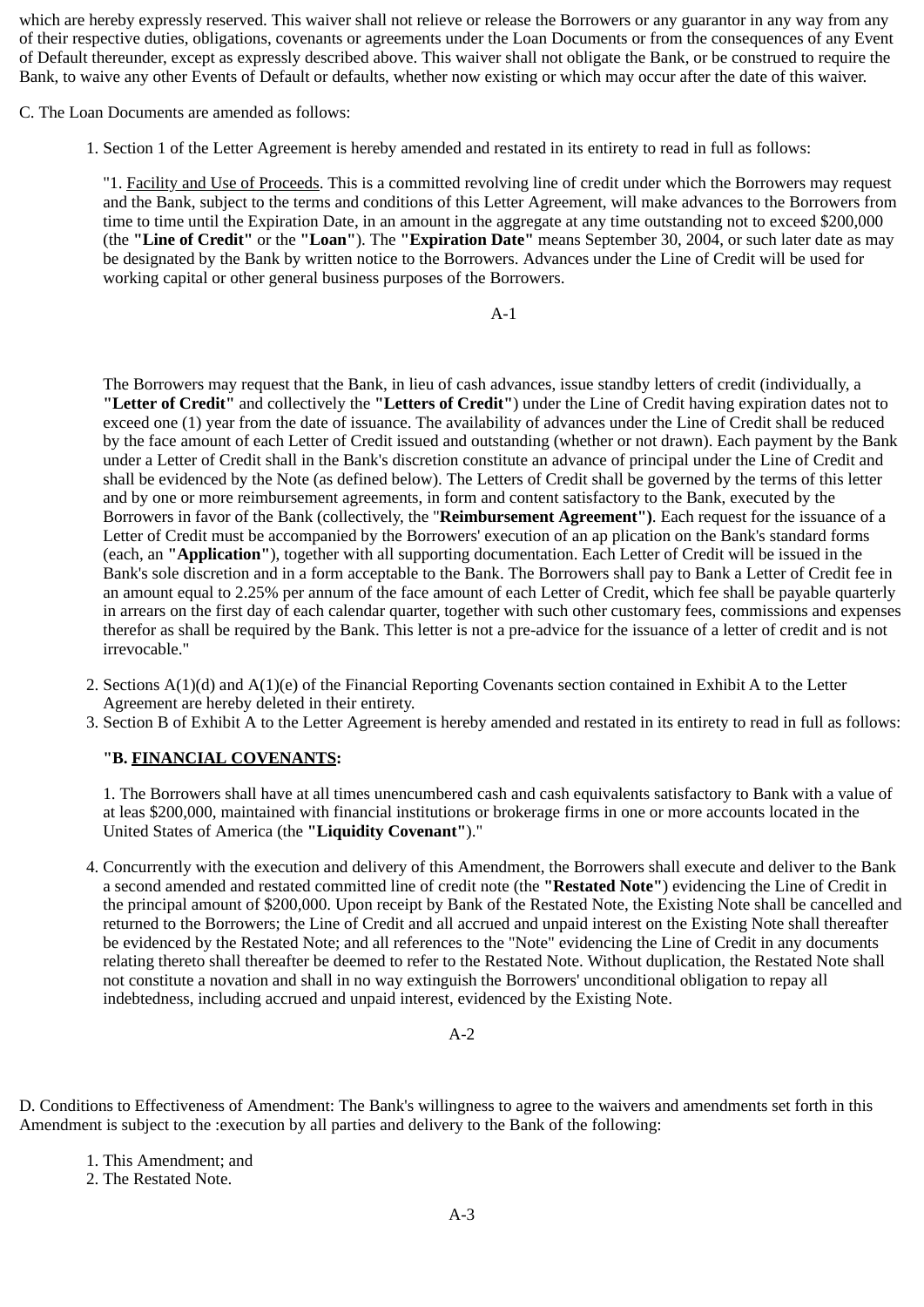# **Subsidiaries of the Registrant**

| <b>Name of Subsidiaries and Names</b><br><b>Under Which Subsidiaries Do Business</b> | <b>Jurisdiction</b><br>of Incorporation |
|--------------------------------------------------------------------------------------|-----------------------------------------|
| inTEST Limited                                                                       | England                                 |
| inTEST Kabushiki Kaisha                                                              | Japan                                   |
| inTEST PTE, Ltd.                                                                     | Singapore                               |
| inTEST GmbH                                                                          | Germany                                 |
| Intelogic Technologies GmbH                                                          | Germany                                 |
| inTEST Investments, Inc.                                                             | Delaware                                |
| inTEST IP Corp.                                                                      | Delaware                                |
| inTEST Licensing Corp.                                                               | Delaware                                |
| inTEST Sunnyvale Corp.                                                               | Delaware                                |
| <b>Temptronic Corporation</b>                                                        | Delaware                                |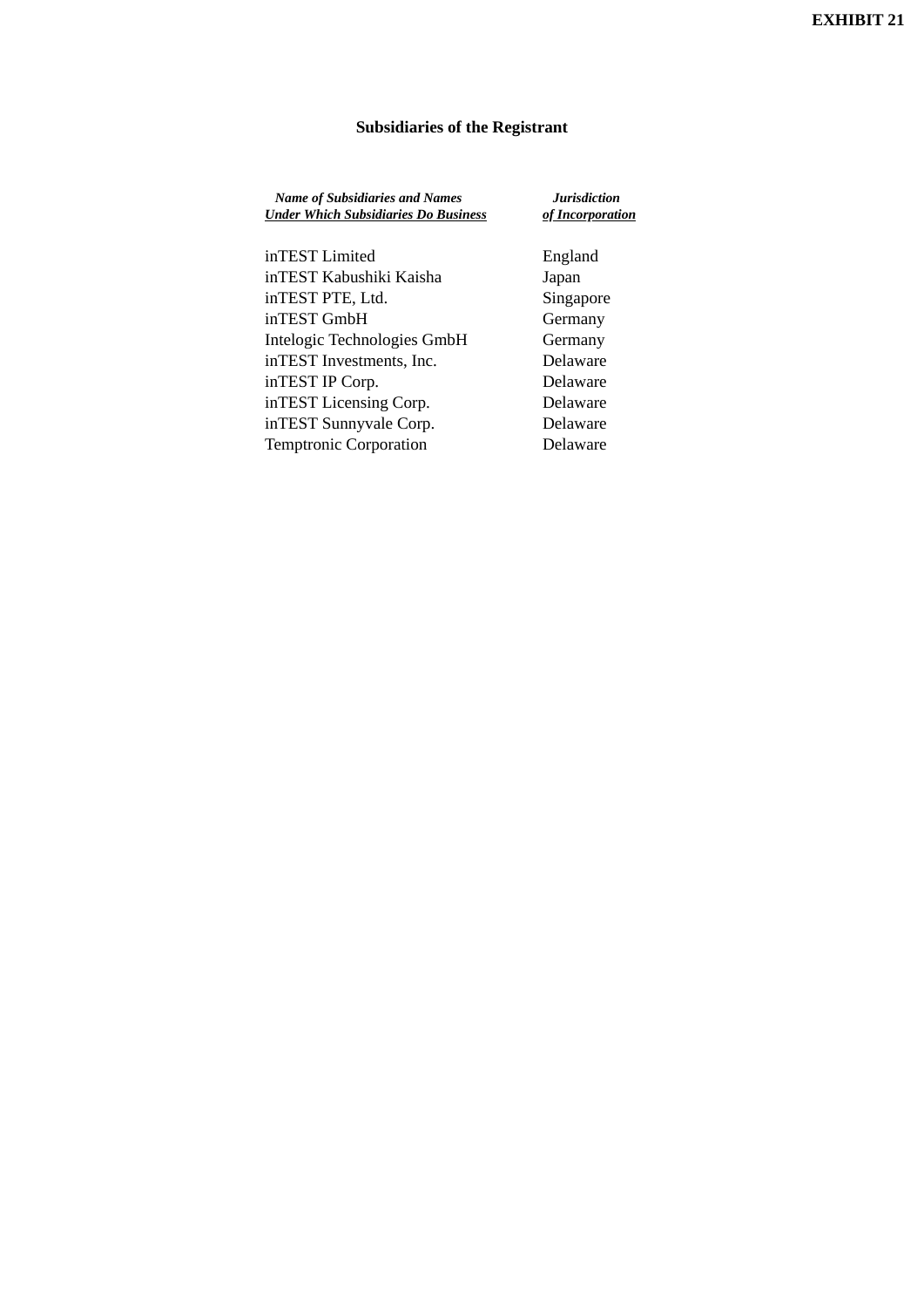The Board of Directors inTEST Corporation

We consent to the incorporation by reference in the registration statements on Form S-8 (No. 333-44059, No. 333-33733, No. 333- 43096 and No. 333-70046) of inTEST Corporation of our report dated March 17, 2003, except as to the fourth paragraph of Note 7, which is as of March 25, 2003, with respect to the consolidated balance sheets of inTEST Corporation and subsidiaries as of December 31, 2002 and 2001, and the related consolidated statements of operations, comprehensive earnings (loss), stockholders' equity and cash flows for each of the years in the three-year period ended December 31, 2002, and the related financial statement schedule, which report appears in the December 31, 2002 annual report on Form 10-K of inTEST Corporation.

Our report refers to the adoption of Statement of Financial Accounting Standards No. 142, Goodwill and Other Intangible Assets, as of January 1, 2002.

KPMG LLP

Philadelphia, Pennsylvania March 28, 2003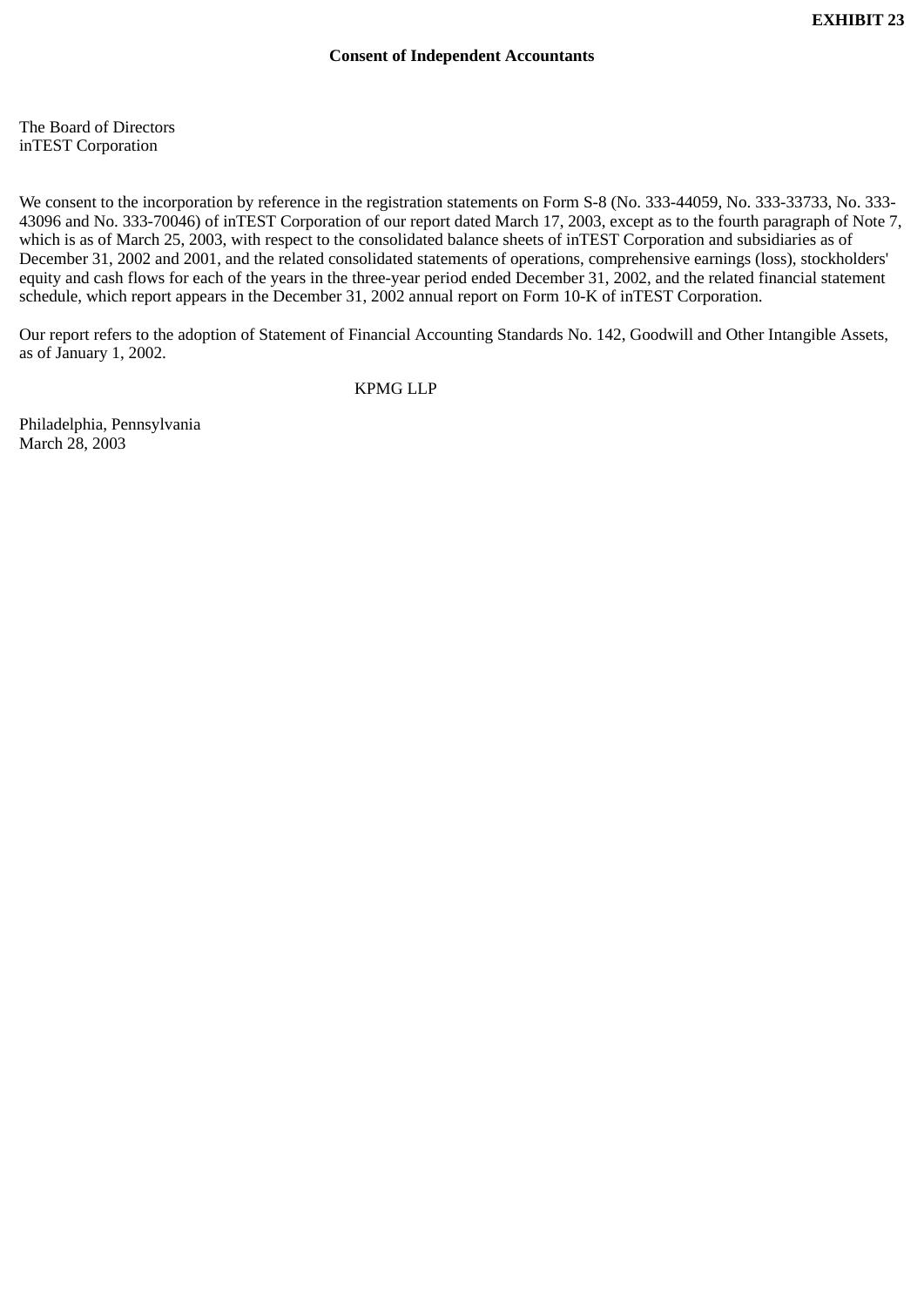# **inTEST CORPORATION**

# CERTIFICATION PURSUANT TO 18 U.S.C. SECTION 1350, AS ADOPTED PURSUANT TO SECTION 906 OF THE SARBANES-OXLEY ACT OF 2002

In connection with the Annual Report of inTEST Corporation (the "Company") on Form 10-K for the year ended December 31, 2002 as filed with the Securities and Exchange Commission on the date hereof (the "Report"), I, Robert E. Matthiessen, President and Chief Executive Officer of the Company, certify, pursuant to 18 U.S.C. Section 1350, as adopted pursuant to Section 906 of the Sarbanes-Oxley Act of 2002, that:

(1) The Report fully complies with the requirements of section 13(a) or 15(d) of the Securities Exchange Act of 1934; and

(2) The information contained in the Report fairly presents, in all material respects, the financial condition and result of operations of the Company.

Date: March 31, 2003

/s/ Robert E. Matthiessen Robert E. Matthiessen President and Chief Executive Officer